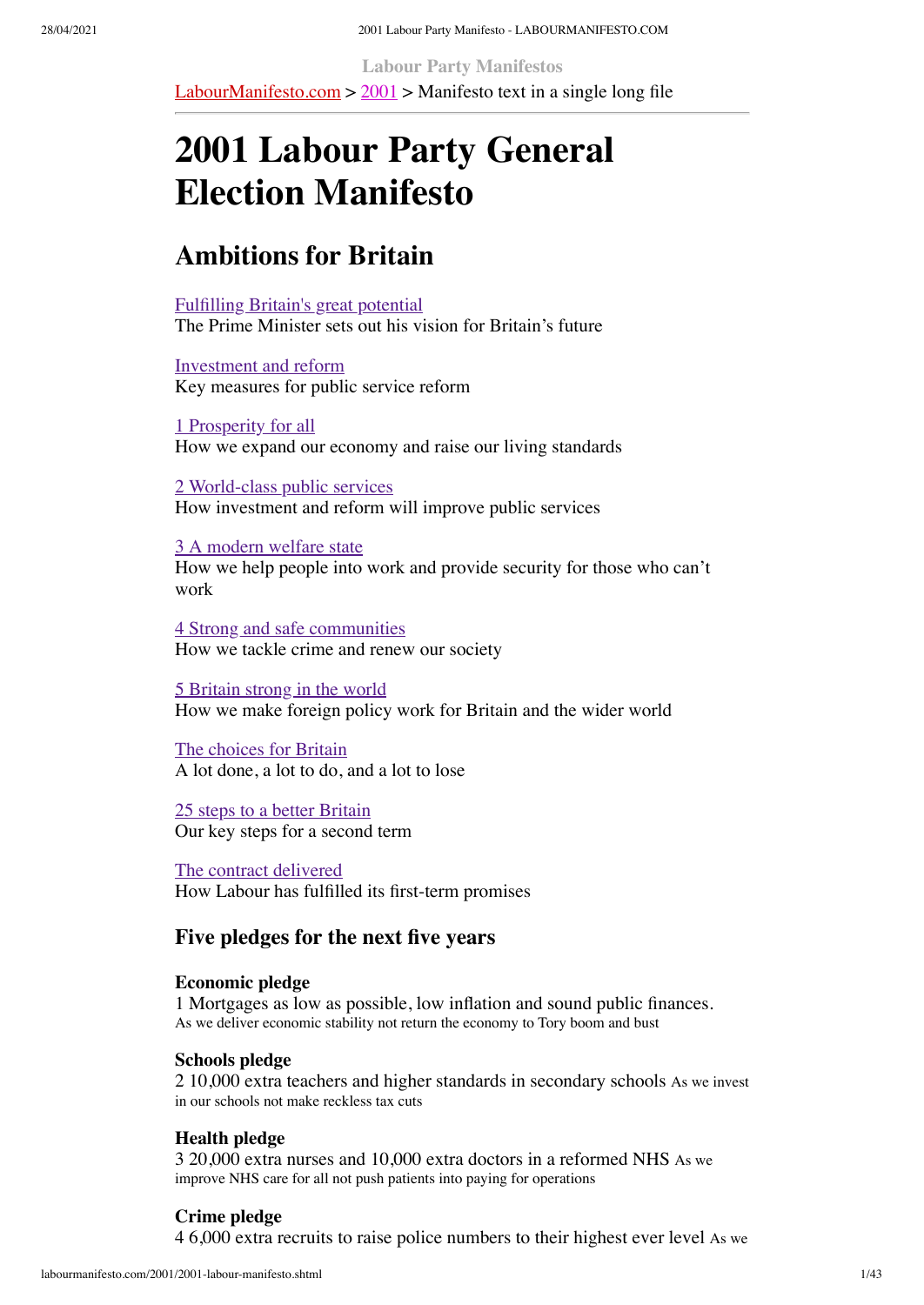tackle drugs and crime not cut police funding

### **Families pledge**

5 Pensioners' winter fuel payment retained, minimum wage rising to £4.20 As we help hard- working families not the privileged few

### **Built on five achievements since 1997**

- Typical mortgage £1,200 less than under the Tories, inflation lowest for '30 years
- The best ever results in primary schools
- 17,000 extra nurses now in the NHS
- Crime down ten per cent
- One million more people in work and a new Children's Tax Credit

This manifesto contains the details of our plans for the future of Britain. If you would like to find out more about our policies, join the Labour Party or make a donation to Labour's election fund, please call 08705 900 200 or visit our website at www.labour.org.uk

## **Fulfilling Britain's great potential**

This general election is in many ways even more important than the last. Since May 1997 we have laid the foundations of a Britain whose economy is stronger, where investment is now pouring into public services, where social division is being slowly healed and where influence abroad is being regained.

But these are only the foundations of larger change. Now is the chance to build the future properly, to make the second term the basis for a radical programme of British renewal: to keep a firm grip on inflation, with low interest rates and the public finances sound, and then build the dynamic and productive economy of the future; to keep investment coming into public services and then making the reforms so we use the money well; to refashion the welfare state on the basis of rights and responsibilities, with people helped to help themselves, not just given handouts; to ensure all families are safe in their communities by tackling crime and its causes; and to give Britain back its leadership role in the world. We need the second term to do all this. That is the choice: to make progress or to dismantle the foundations laid. And with the state of today's Conservatives, the choice is stark.

This choice will decide whether more people will be able to realise their aspirations for themselves and their children – to be able to rely on a stable economy where hard work is rewarded by rising living standards, to receive world-class education and healthcare, to enjoy a dignified old age, to feel safe and secure in a strong community, and to be proud to be British. Or whether we will be held back by the traditional British malaise of restricting life's great opportunities and blessings to a minority.

There is much still to be done, but we have come a long way in four years. Britain stands more prosperous, more equal, more respected. Our country is on a new course.

My passion is to continue the modernisation of Britain in favour of hardworking families, so that all our children, wherever they live, whatever their background, have an equal chance to benefit from the opportunities our country has to offer and to share in its wealth.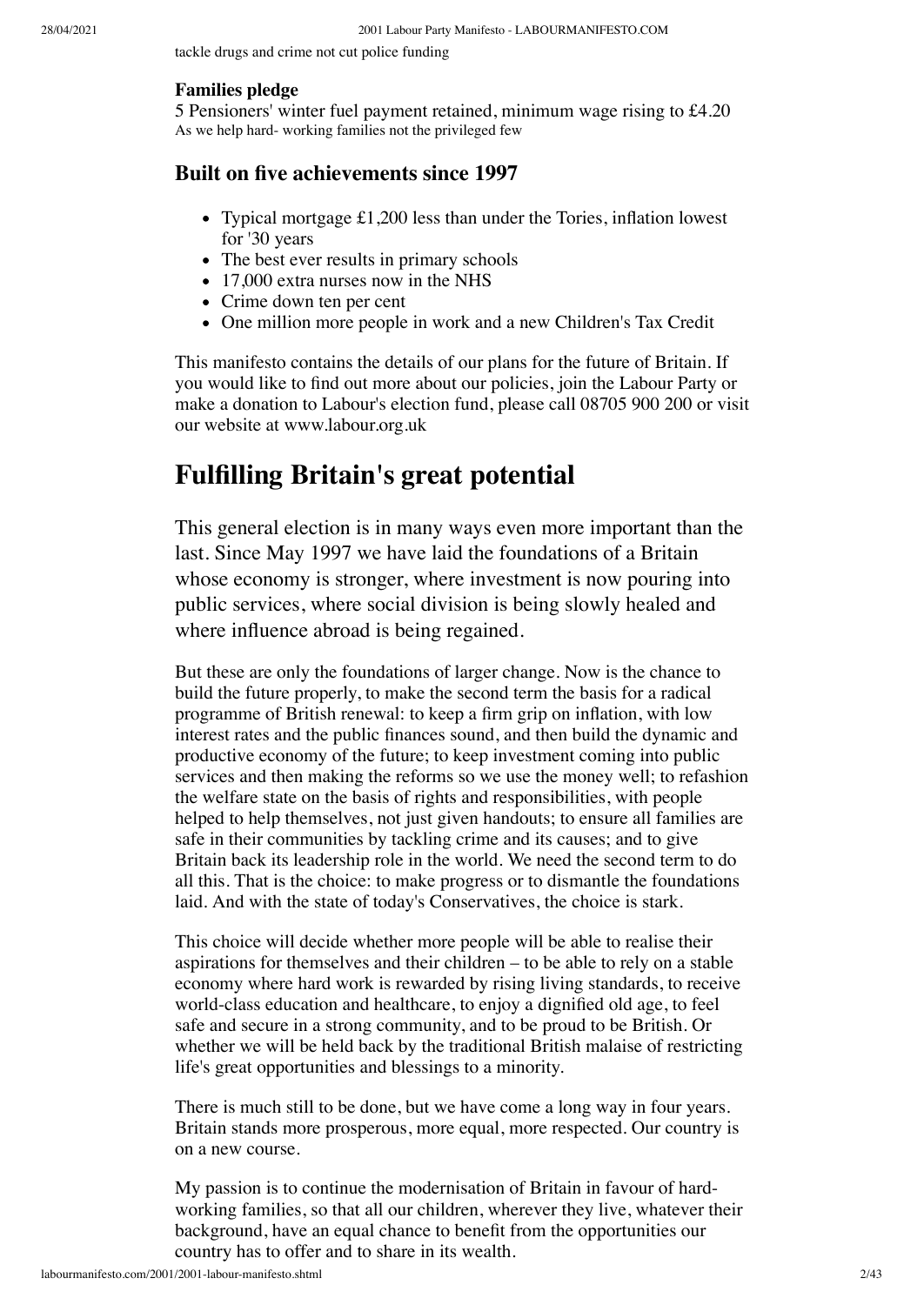### **The challenge for Britain**

I am honoured to be Prime Minister. And I have a confident belief in our country. We are not boastful. But we have real strengths. Great people. Strong values. A proud history.

The British people achieved magnificent things in the 20th century. But for too long, our strengths have been undermined by weaknesses of elitism and snobbery, vested interests and social division, complacency bred by harking back to the past. We achieved spurts of economic growth, but inflation would then get out of control. Our welfare state was founded to offer security, but its progress was stalled. We reached out to Europe, then drew back to become semi-detached.

It is as if a glass ceiling has stopped us fulfilling our potential. In the 21st century, we have the opportunity to break through that glass ceiling, because our historic strengths match the demands of the modern world.

We can use our openness and entrepreneurial flair to become a global centre in the knowledge economy. We can use our sense of fair play and mutual responsibility to be a strong, dynamic, multiracial society held together by strong values. We can use our historic and geographical position to link Europe and America, and help the developing world.

The key to tapping our strengths, to breaking through this glass ceiling, is contained in a simple but hard-to-achieve idea, set out at the heart of our party's constitution: the determination to put power, wealth and opportunity in the hands of the many, not the few.

I know as well as anyone that we have just begun; millions of hard-working families want, need and deserve more. That means more change in a second term, not less – to extend opportunity for all. We reject the quiet life. We must secure a mandate for change.

### **Ten goals for 2010**

- **Long-term economic stability**
- **Rising living standards for all**
- **Expanded higher education as we raise standards in secondary schools**
- **A healthier nation with fast treatment, free at the point of use**
- **Full employment in every region**
- **Opportunity for all children, security for all pensioners**
- **A modern criminal justice system**
- **Strong and accountable local government**
- **British ideas leading a reformed and enlarged Europe**
- **Global poverty and climate change tackled**

### **Shifting the odds for hard-working families**

In 1997 we promised a start, not a revolution. We made five specific fiveyear pledges. Three have been completed early; all will be completed within five years, as we promised.

Each pledge is matched by further achievement: the lowest inflation and unemployment for a generation; one million new jobs; over 17,000 extra nurses, the best primary school test results ever and, as the British Crime Survey shows, crime is down by ten per cent.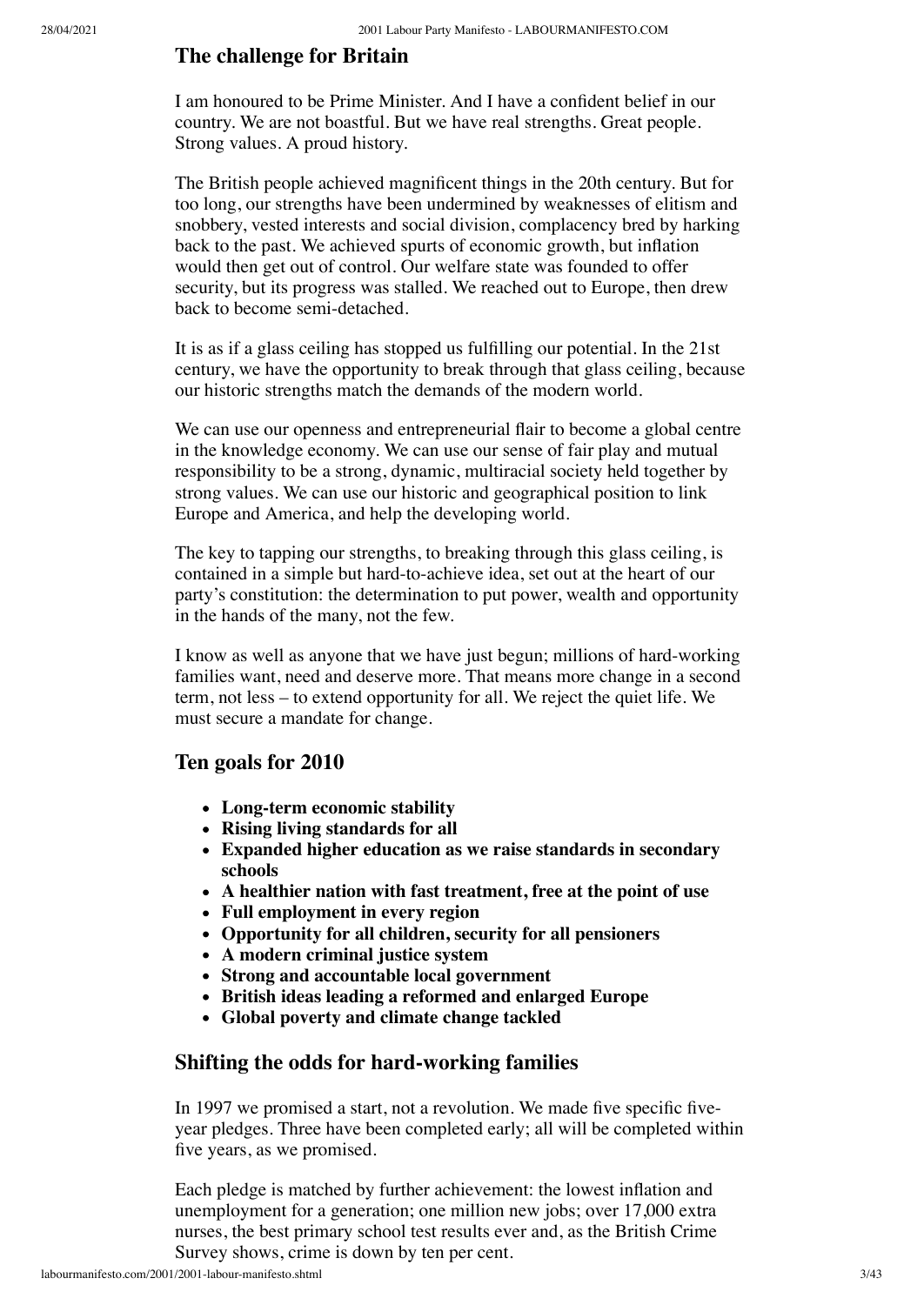We also offered a ten-point contract to the British people. The results are at the back of this manifesto. Not everything has gone right – it never does. But we are getting there, easing burdens and extending opportunities, by choice not chance.

**Economic instability wrecks the lives of hard-working families** So we chose to put the public finances right. It meant tough decisions that were opposed by the Conservatives. But today the economy is stable and growing, and interest rates are nearly half the level they averaged under the Conservatives.

**Unemployment steals dignity.** So we chose to introduce a windfall tax on the excess profits of the privatised utilities and to use the money to help unemployed people back to work. That was opposed by the Conservatives, who are now pledged to abolish the New Deal. But today, youth unemployment is at its lowest level since 1975 and long-term unemployment at its lowest level since 1978.

**Poor education is a cruel injustice.** So we chose to introduce a new system for teaching the basics in primary schools. We met opposition, and the Conservatives want to roll back our programmes. But today, primary schools are achieving their best results ever.

**A run-down health service causes insecurity.** So we chose to reform the NHS, and inject new money. Waiting lists and times are now down and falling, and the number of nurses and doctors is now rising.

**Poverty denies basic rights.** So we chose to reform the welfare state to channel extra money to the poorest pensioners and poorest children. Today, single pensioners can look forward to a minimum income of £100 a week and pensioner couples £154, and over one million children have been taken out of poverty.

**The centralisation of power only helps the powerful.** So we chose to break the suffocating centralisation of British government. The UK has been strengthened. Today, it is the Conservatives who threaten the stability of the UK with their proposals for two classes of MP. Our Scottish and Welsh manifestos, alongside this one, set out our vision for continued partnership.

**Isolation from Europe does not help anyone.** So we chose to engage constructively in Europe, not to shout abuse from the sidelines. Today, Europe is moving in a direction that is good for Britain and good for Europe. In policy for aid, development and international debt relief, we have led the way.

Of course, there are still big problems, but we are better off, better educated, better governed, better respected abroad. There has been another change too - a change of priorities and values.

We learnt in the 1980s that looking after number one was not enough; that without opportunity, responsibility was weak; that an unfair society was a less prosperous one. The philosophy was wrong – it hurt millions of families and left our country with lasting problems.

We have shown we are a reformed party, competent to govern. Now we offer more. More change, and more rewards for Britain's hard-working families: more prosperity, more opportunities, more security.

### **Ambitions for Britain**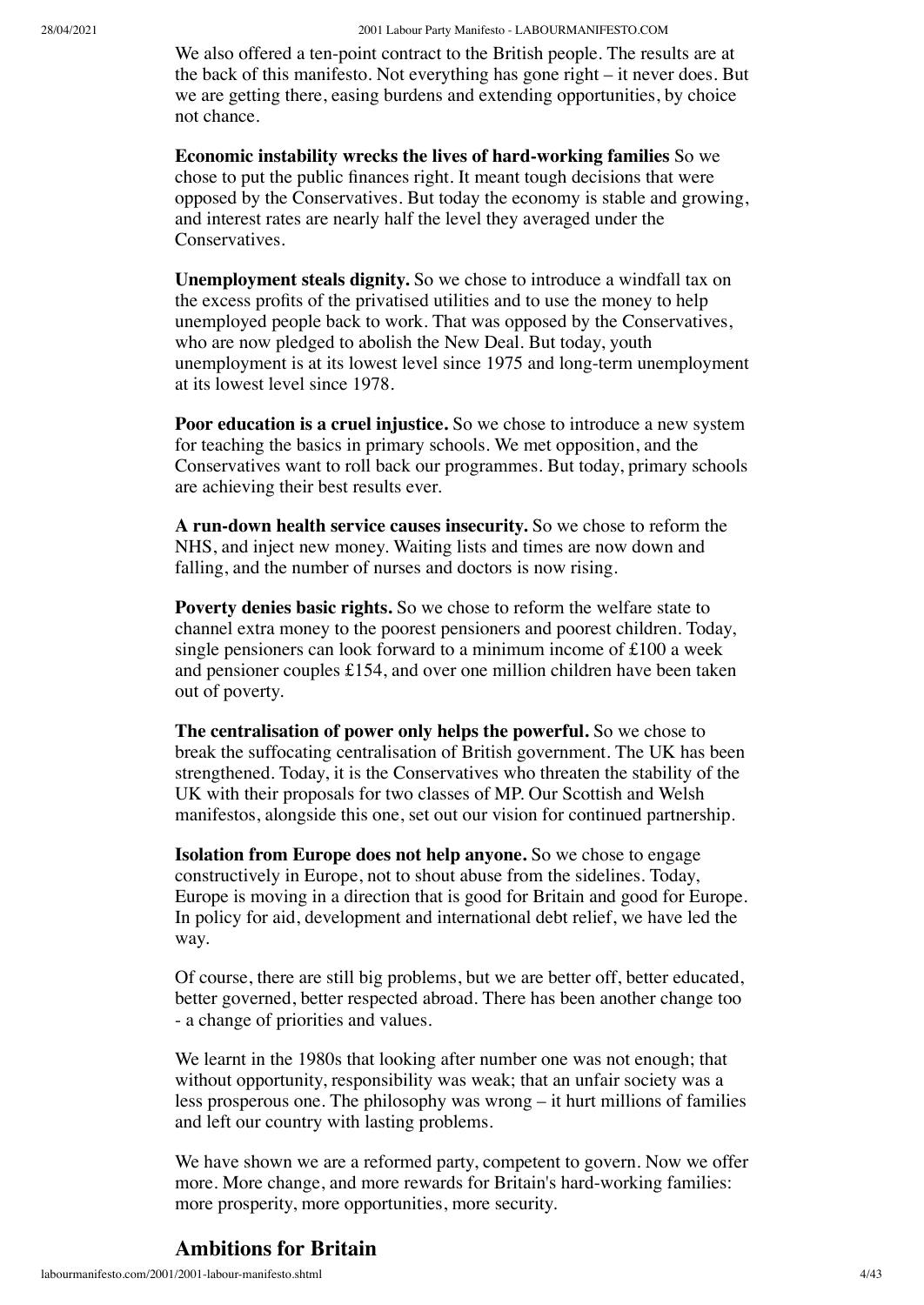Stretching the family budget, finding time for children as well as work, holding on to mutual respect, staying healthy when there can be danger even in the air we breathe. These are daily worries that people face.

They are my concerns too. But, while there is always a market for people who say we are doomed, that all new ideas are bad ideas even as things improve, that we might as well curl up with our prejudices and shut the door on the world, I am an optimist. New Labour is ambitious for Britain's future and is ready to lead.

**First, we will sustain economic stability and build deeper prosperity that reaches every region of the country.** Skills, infrastructure, the technological revolution – all are vital to raise British living standards faster. We will put as much energy into helping the seven million adults without basic skills as we did when tackling long-term unemployment through the New Deal.

**Second, we seek to achieve a renaissance of status and quality for public services and their staff.** We will build on our success in primary schools to overhaul secondary schools; we will invest new resources and empower doctors and nurses to transform health services; and we will seek to extend the very best in culture and sport to all.

**Third, we seek to modernise the welfare state.** The benefits system will be restructured around work; support for children and families through the tax and benefits system will be transformed; cash and services for pensioners will be radically improved.

**Fourth, we will strengthen our communities.** We will reform the criminal justice system at every level so that criminals are caught, punished and rehabilitated. And because we know that without tackling the causes of crime we will never tackle crime, we will empower local communities by combining resources with responsibility.

**Fifth, we will turn our inner confidence to strength abroad, in Europe and beyond, to tackle global problems** – above all, environmental degradation and the shame of global poverty. We will engage fully in Europe, help enlarge the European Union and make it more effective, and insist that the British people have the final say on any proposal to join the Euro.

These ambitions are summarised in ten goals for 2010. They will never be achieved by government alone. We know it is people who ultimately change the country. Our partnership with the voluntary sector has steadily strengthened since 1997, as we learn from its diversity. We work with the private sector, drawing on its vitality. Countries only prosper on the basis of partnership – between government, employers and their employees, and the voluntary sector. What Britain needs is an active, enabling state, not a nanny state, doing things with people not to them.

So, while the Conservatives will spend most of this election telling you what their government cannot do, this manifesto sets out what our government can do. We know the power and value of markets, but we also know their limits. Now is the time to renew our civic and social institutions to deliver improvements in education, health, safety, transport and the environment.

### **Fighting for values, not just for election victory**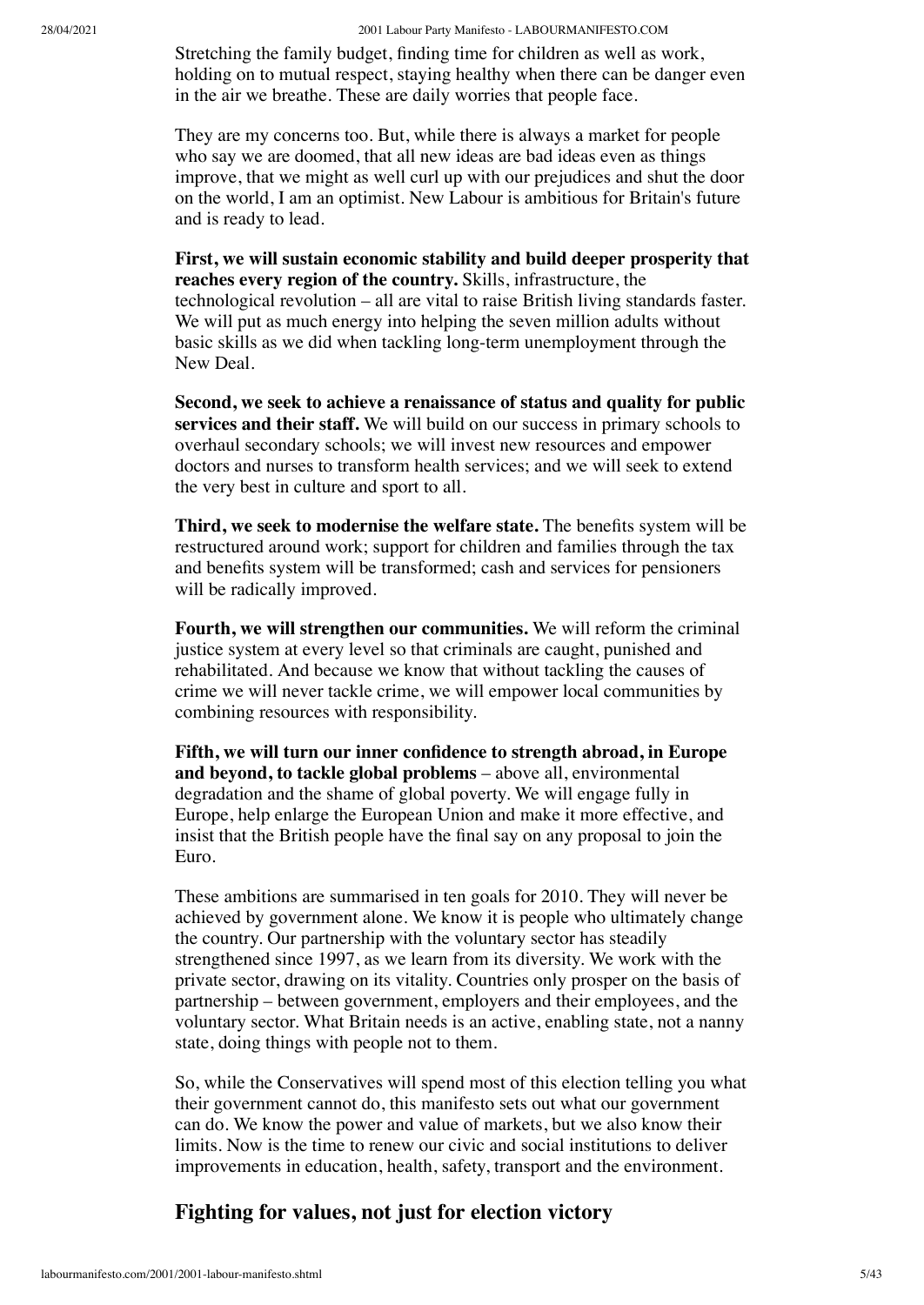The Conservatives always look back.

In economic policy they promise to repeat the mistakes of the 1980s unaffordable tax cuts and spending cuts, followed by ballooning deficits, rising interest rates and the old cycle of boom and bust.

In social policy their renewed commitment to cuts and privatisation and to withdrawing the support helping to heal social division, is just a throwback to the 1980s.

In foreign policy they risk not just isolation but exit from the EU. Jobs, trade, investment depend on our membership of the European Union. The Conservative policy of opposing the enlargement of Europe in the Nice Treaty and their pledge to renegotiate the terms of Britain's EU membership is dangerous and ill thought-out. Standing up for Britain means fighting for Britain's interests in Europe, not leaving Europe – which threatens our national interest.

So the choice Britain faces today is starker than in 1997. The Conservatives have swung further to the right. And, in government, Labour's agenda has become increasingly bold and ambitious.

For many years, the Conservatives claimed to offer economic strength while Labour dominated social issues. Many people found their head telling them to vote Tory, and their heart telling them to vote Labour.

Today, head and heart are coming together. New Labour is proving that it is only by using the talents of all that we get a healthy economy, and that it is only by giving a stake to all that we are a healthy society.

We have made our choice: stability not boom and bust; investment not cuts; engagement not isolationism; the many, not the few.

A lot done and a lot more to do with new Labour – or a lot for you to lose under the Conservatives.

I deeply believe that, for Britain, the best is still to come. So I ask you to continue on this journey with us. Together we can achieve so much more.

### **Tony Blair**

Prime Minister and Leader of the Labour Party

*Photo caption: Better primary school results than ever before… now we focus on secondary schools Photo caption: More jobs, more dignity, more wealth… Tony Blair with construction workers in North Tyneside*

## **Investment and Reform**

### **Public services: investment and reform**

Renewal of our public services is at the centre of new Labour's manifesto.

A single aim drives our policy programme: to liberate people's potential, by spreading power, wealth and opportunity more widely, breaking down the barriers that hold people back.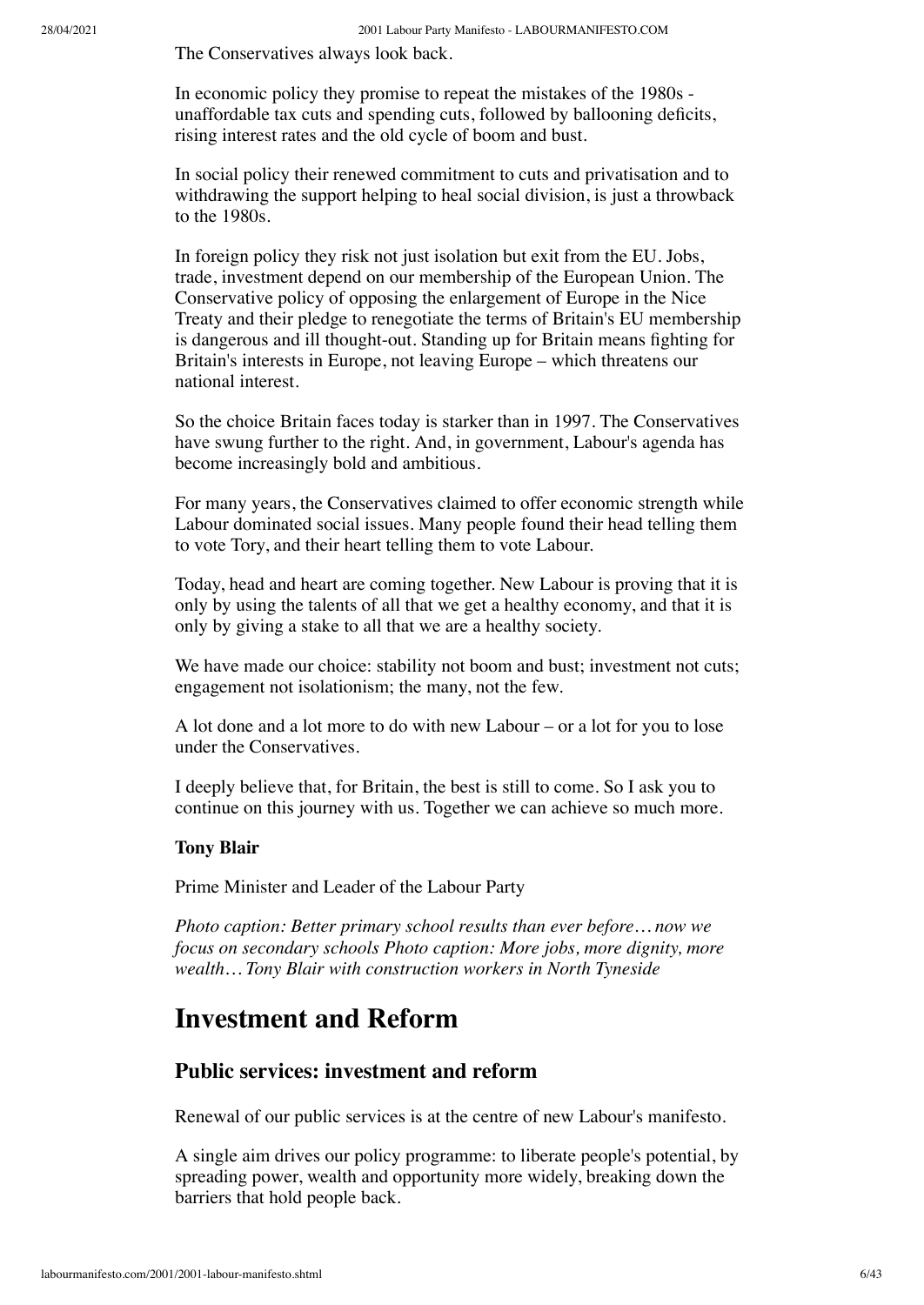But this is only possible on the continued foundation of economic stability: mortgages as low as possible, low inflation and sound public finances.

The manifesto is comprehensive. Here we set out some of the key measures for investment and reform that we believe give us a historic opportunity to modernise our schools, NHS, criminal justice system and welfare state.

### **Renewing public services: substantial investment**

New Labour believes that Britain needs investment in schools and hospitals, not reckless tax cuts.

Before 1997 we promised and kept to two tough years on spending to get the public finances in shape. Now, consistent with meeting our fiscal rules, we promise substantial rises for key public services. To help deliver our plans, our ten-year goal is the renewal of local government.

We will now:

- increase education spending by more than five per cent in real terms each year for the next three years as we increase the share of national income for education in the next Parliament
- increase health spending by an average of six per cent in real terms each year for the next three years
- increase spending on our police an extra £1.6 billion a year by 2003/04
- increase spending on transport by 20 per cent for the next three years, on our way to a £180 billion investment of public and private money for transport over the next ten years
- use a £400 million reward fund for local government in return for signing up to clear targets to improve local services

### **Economic stability: the foundation**

New Labour believes that a stable economy is the platform for rising living standards and opportunity for all

Our ten-year goals are for long-term economic stability and faster productivity growth than our main competitors.

We will now:

- 
- deliver economic stability with mortgages as low as possible, low inflation and sound public finances
- reform further education, and help 750,000 adults achieve basic skills
- expand the Children's Tax Credit to offer up to £1,000 per year for parents of newborn children
- create a new Child Trust Fund for every child at birth
- increase the minimum wage to £4.20
- not raise the basic or top rate of income tax and extend the 10p band
- strengthen regional economies with venture capital funds and new powers for reformed Regional Development Agencies
- develop the Small Business Service and cut red tape give British people the final say in any referendum on the single currency

### **Renewing public services: more frontline staff**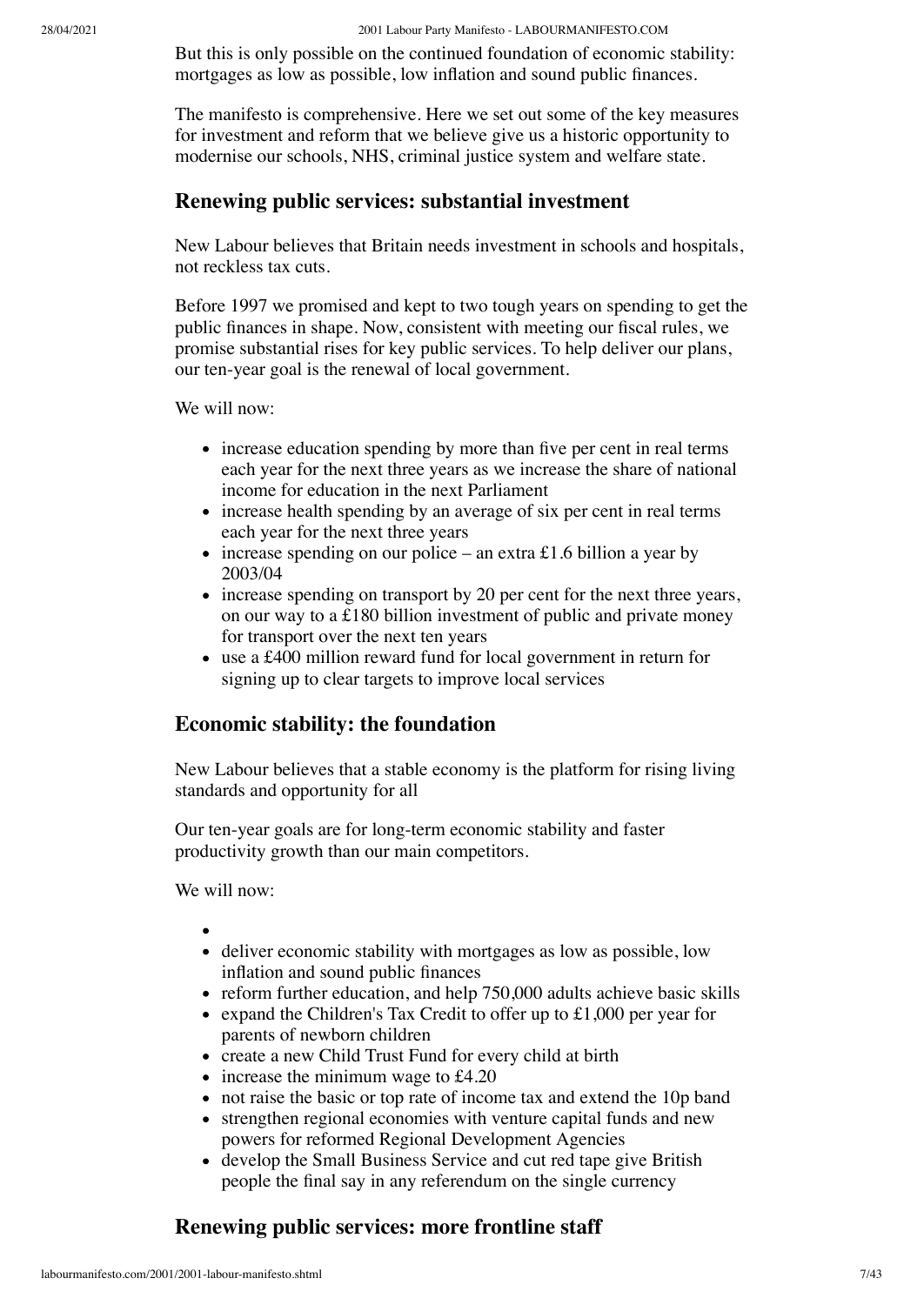New Labour believes in renewing a public service ethic by giving frontline staff new freedoms to respond to public needs

For public services to be renewed, we will need more staff, properly rewarded. It is these frontline staff, operating in new ways, who will drive up standards in our key public services. We will decentralise power to make that possible.

We will now deliver:

- 20,000 more nurses who will be given new enhanced roles and more power for matrons and ward sisters with control over budgets
- 10,000 more doctors, and access to a £500 million Performance Fund to spend on new patient services
- 10,000 more teachers. Invest in further rapid promotion and rewards for classroom excellence, more classroom assistants and help with housing costs in high-cost areas
- 6,000 extra police recruits, raising police numbers to their highest ever level, with strong local leadership and proper rewards for those on the frontline Investment and reform

### **Renewing public services: education reform**

New Labour believes that schools need a step change in reform to make quality education open to all.

We plan a radical improvement in secondary schools, building on our success in primary schools. Our aim is to develop fully the talents of each child. Our ten-year goal is 50 per cent of young adults entering higher education.

We will now:

- ensure every secondary school develops a distinctive mission including the expansion of specialist schools
- diversify state schools with new City Academies and more church schools
- direct more money to headteachers, more freedom for successful schools
- reform provision for 11- to 14-year-olds to ensure higher standards in English, maths, science and information technology
- introduce new vocational options from 14 onwards, with expanded apprenticeship opportunities
- ensure primary schools offer more chance to learn languages, music and sport, as well as higher standards in the basics
- provide a good-quality nursery place for every three-year-old

### **Renewing public services: NHS reform**

New Labour believes that the NHS needs radical reform to fulfil its founding principle of quality treatment based on need, not ability to pay

The NHS needs radical reform if it is to be designed around the needs of patients. Investment is vital but not enough. Labour's ten-year goal is a maximum waiting time of three months as we become a healthier nation with fast, high-quality treatment, free at the point of use.

We will now: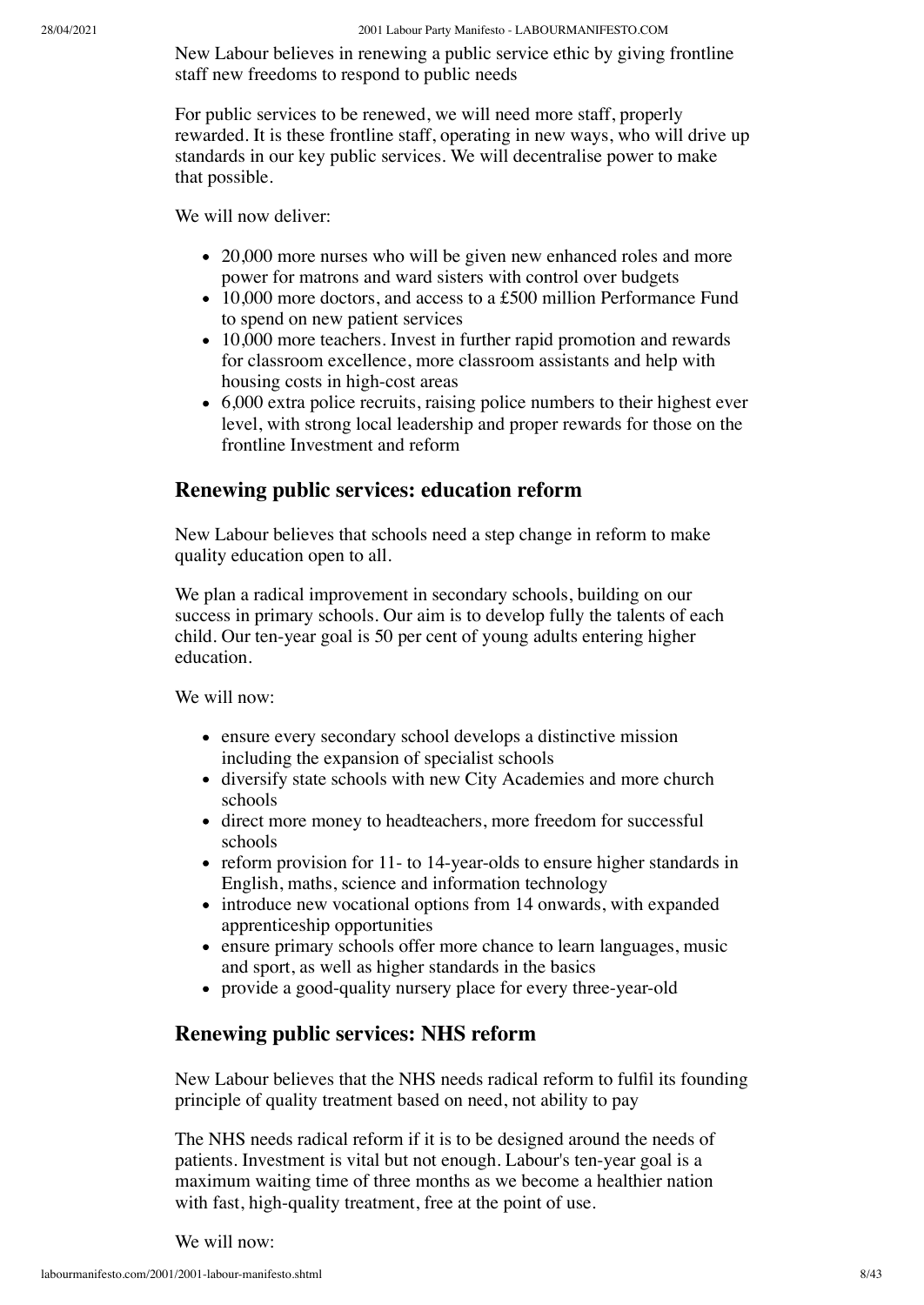- decentralise power to give local Primary Care Trusts control of 75 per cent of NHS funding, and cut by two thirds the number of health authorities
- reform the appointments system so that by the end of 2005 every hospital appointment is booked for the convenience of the patient
- $\bullet$  cut maximum waiting times by the end of 2005 for outpatient appointments from six months to three months and inpatients, from 18 to six months
- work with the private sector to use spare capacity, where it makes sense, for NHS patients create a new type of hospital - specially built surgical units, managed by the NHS or the private sector - to guarantee shorter waiting times
- allow successful NHS hospitals to take over failing ones.

### **Renewing public services: welfare reform**

New Labour believes that rights and responsibilities should be at the centre of reform of the welfare state - to lift children and pensioners out of poverty, and help parents balance work and family

We will continue to reform the tax and benefit system to reward work, not irresponsibility. Our ten-year goals are to achieve full employment in every region, to halve child poverty and tackle pensioner poverty.

We will now:

- create an integrated Child Credit of cash support for children, built on the foundation of universal child benefit
- establish a new Pension Credit for lower- and middle-income pensioners
- establish a new 'Employment First' interview for people entering the welfare system, and integrate the Benefits Agency and Employment Service through major reform
- $\bullet$  extend and increase paid maternity leave to £100 each week for six months
- introduce paid paternity leave
- expand childcare places to provide for 1.6 million children

### **Renewing public services: criminal justice reform**

New Labour believes that crime can only be cut by dealing with the causes of crime as well as being tough on criminals

We plan the most comprehensive reform of the criminal justice system since the war - to catch, convict, punish and rehabilitate more of the 100,000 persistent offenders. Our ten-year goal is a modernised criminal justice system with the burglary rate halved.

We will now:

- overhaul sentencing so that persistent offending results in more severe punishment
- reform custodial sentences so that every offender gets punishment and rehabilitation designed to minimise reoffending
- reform rules of evidence to simplify trials and bring the guilty to justice
- introduce specialist, late-sitting and review courts to reflect crime patterns and properly monitor offenders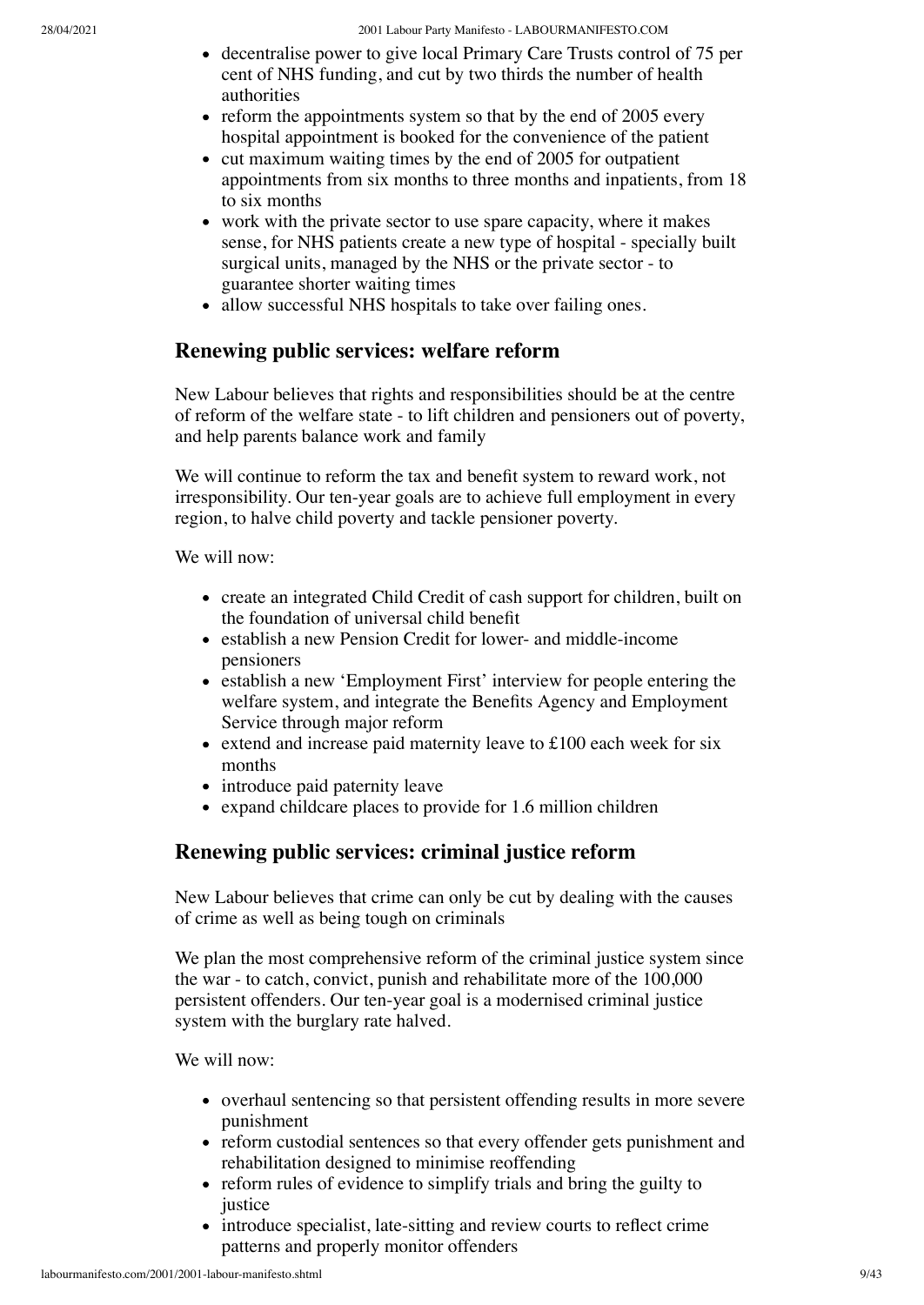- establish a new Criminal Assets Recovery Agency to seize assets of crime barons and a register of dealers to tackle drugs
- introduce a victims bill of rights providing legal rights to compensation, support and information

## **1 Prosperity for all**

Labour's purpose is to help every family, not just a few, to raise their living standards and plan ahead with security. We have a ten-year vision: higher living standards, affordable mortgages and fairer taxes combined with much greater investment in vital public services.

Economic stability is the foundation. We know the price of boom and bust it was paid in the 1980s and 1990s by millions of hard-working families.

Our reforms since 1997 have helped cut interest rates to nearly half the average under the Conservatives, saving mortgage payers on average £1,200 a year. By 2010, we want Britain to break away from the decades of boom and bust, as we stick to clear rules for spending and borrowing. We will take no risks with economic policy, make no compromise on fiscal responsibility.

Stability comes first. But stability is not enough. We need to produce more, better and to a higher value to raise our earning power and to meet our tenyear goal of faster productivity growth than our main competitors.

We must make Britain the best place to do business in Europe – a dynamic economy, founded on skills and knowledge, developing the talent of all our people, and contributing to sustainable development. That means investment by private and public sectors in infrastructure and skills, and the right competitive framework to support enterprise, small and large, manufacturing and services. Every extra trained, employed worker contributes to a fairer society, as well as a more prosperous one. With social failure, from school drop-outs to crime, comes economic failure. Fairness and enterprise go together. It is up to government to do everything it can to help ensure that no individual and no community is left behind.

*Photo Caption: Labour's vision for all families: higher wages, affordable mortgages, fairer taxes and better public services*

### **Our ten-year goals**

- **Fiscal rules consistently met, low inflation, and interest rates as low as possible, as we deliver long-term economic stability.**
- **Faster productivity growth than our main competitors, as we achieve rising living standards for all.**

### **Our next steps**

- **Basic skills for 750,000 people**
- **Venture capital funds in every region**
- **£180 billion investment in transport, with 25 local rail and tram schemes**
- **Raise the minimum wage to £4.20**
- **£1,000 tax cut the Children's Tax Credit for parents of newborn children**

### **The fundamentals - Better off with Labour**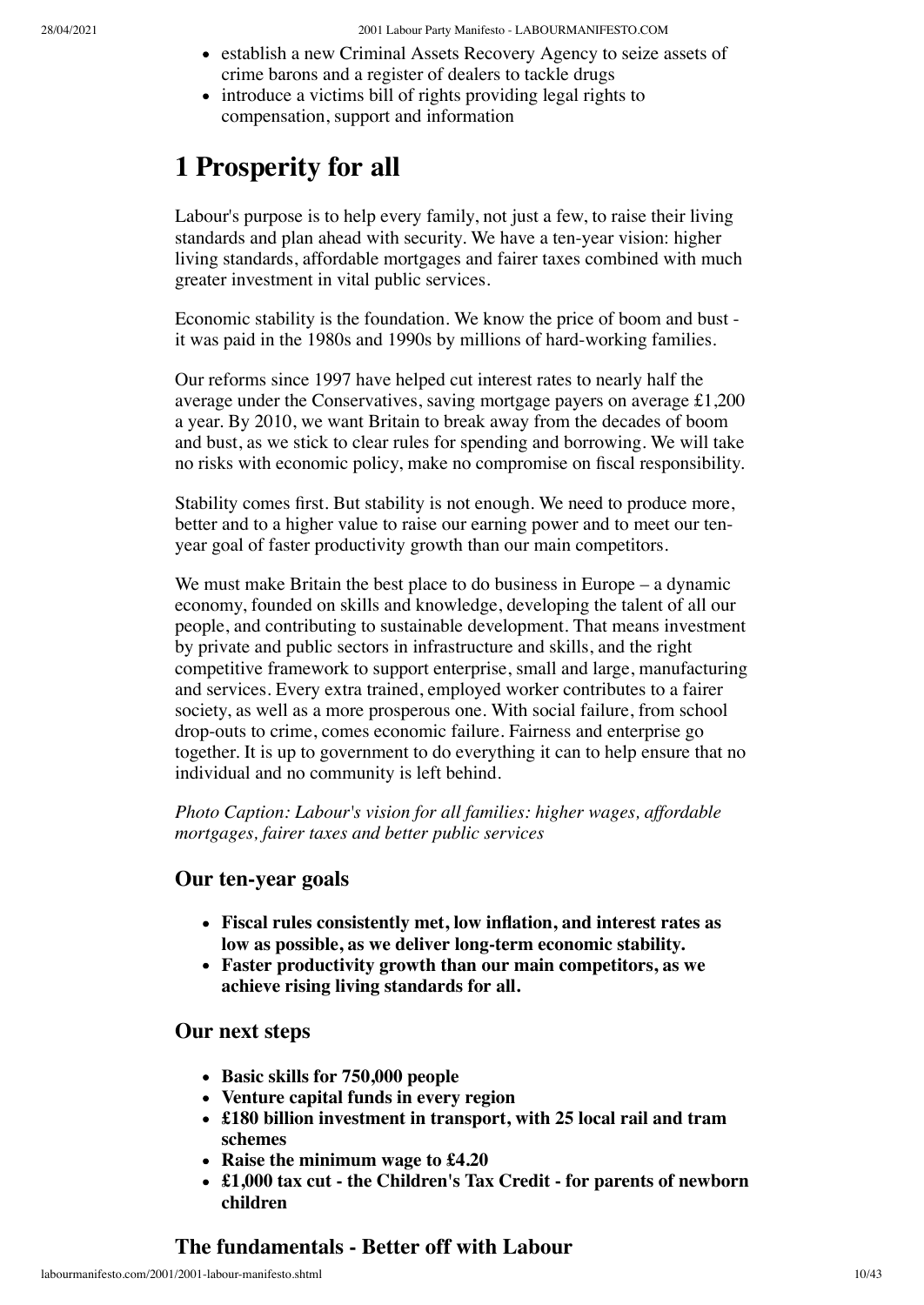The foundation of opportunity and prosperity is economic stability. We know the risks of promises that cannot be paid for: the Conservatives led Britain into two deep recessions, double-digit inflation, record unemployment, 15 per cent interest rates and a doubling of the national debt.

Choice, not chance, has turned things round. Independence for the Bank of England and long-term fiscal rules have given the UK the most stable and transparent economic framework in Europe. Britain now has the best combination of low interest rates, low inflation and low unemployment since the 1960s.

We are saving nearly £9 billion this year from debt and unemployment, so 84p of every extra pound of public spending goes on national priorities, compared to 58p under the Conservatives.

So we will pursue a balanced approach on the economy with stability the foundation, more investment not less and, as affordable, targeted tax cuts on our priorities.

Our aim is to put more wealth in the hands of more people. That is why we will keep mortgage rates as low as possible, ensure competition keeps down household bills, support savings and share ownership, and create a new Child Trust Fund for every child at bir th to invest for when they reach adulthood.

There are no guarantees in an integrated world economy. But we showed during the Asian economic crisis how to steer a course of stability in turbulent times. We will continue to work at international level to minimise global economic turbulence, and to protect Britain if it occurs.

### **Tax and spending**

Fiscal responsibility and monetary stability are the foundation of our future plans. New Labour's inflation target is 2.5 per cent. We will continue to meet our fiscal rules: over the economic cycle we will borrow only to invest, and keep net debt at a stable and prudent level.

We are pledged to raise health and education spending for the next three years at twice the rate of the Conservative years. Labour will double net public investment. And we are on track to save £1 billion in the costs of government purchasing by 2003.

Tax policy will be governed by the health of the public finances, the requirement for public investment, and the needs of families, business and the environment.

We have rewarded work through the new 10p starting rate of tax and the Working Families Tax Credit. The basic rate of tax has been cut to 22p. We will support families through the new Children's Tax Credit, set at up to  $£1,000$  a year for new parents – the first recognition of the costs of children in the tax system for 20 years. On average, UK households have benefited by £590 a year from personal tax and benefit measures introduced since 1997. During this Parliament, living standards have risen by ten per cent for a single earner family on average earnings. To help those who work and save, we will extend the 10p tax band. We will continue to tackle tax avoidance.

We will not raise the basic or top rates of income tax in the next Parliament. We renew our pledge not to extend VAT to food, children's clothes, books,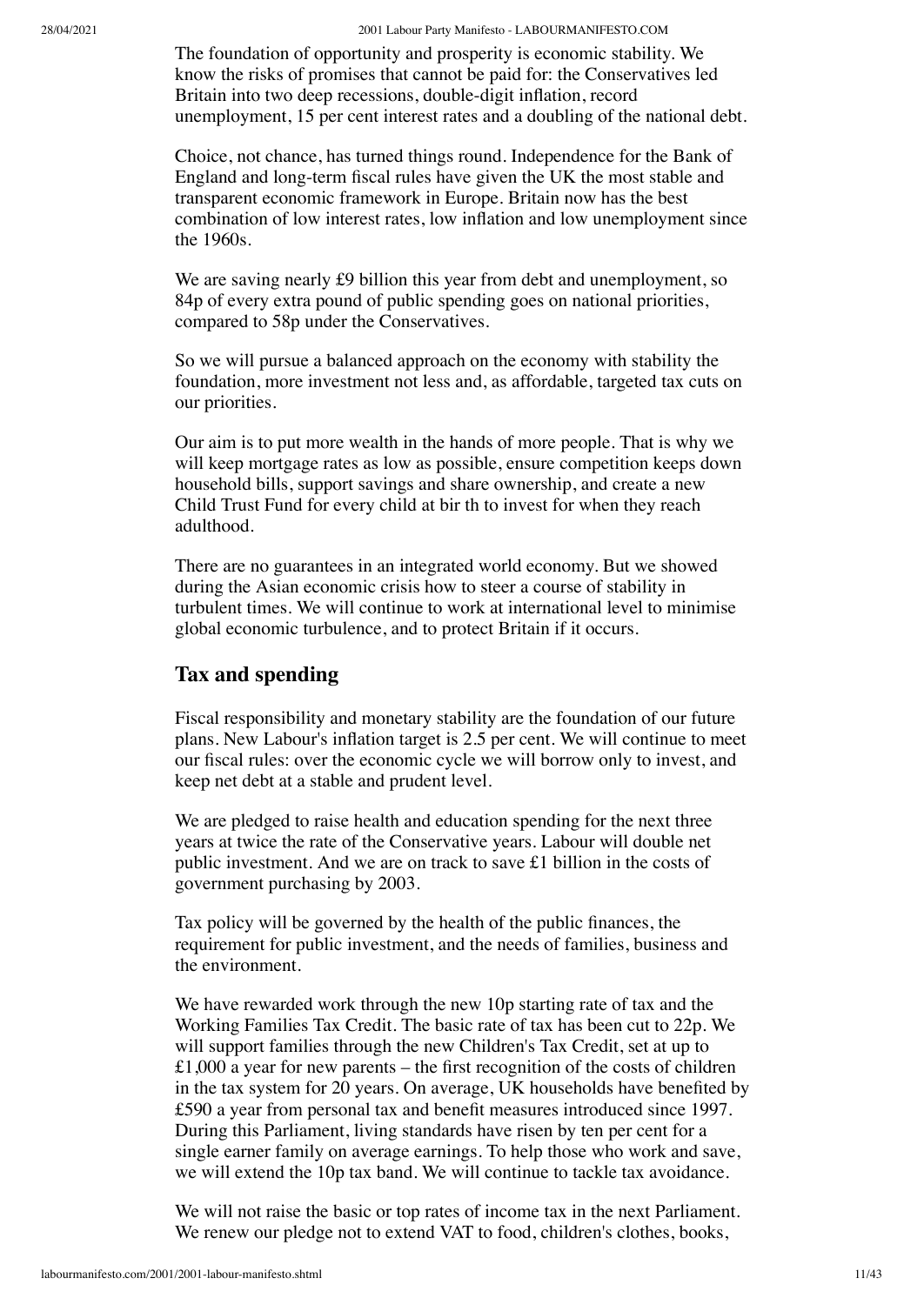newspapers and public transport fares.

### **Labour rewards work**

Labour believes that if you work hard you should be able to support a family. We will guarantee a minimum family income of £225 for a 35-hour week; in the next Parliament, an Employment Tax Credit will reward the work of people on low incomes, whether or not they have children (see 'A modern welfare state').

The first-ever National Minimum Wage for Britain, bitterly opposed at every stage by the Conservatives, has been a success in our first term. It fulfils, after 100 years, a founding ambition of the Labour Party. Up to 1.5 million people, the majority of them women, have been helped; jobs have not been lost. The Low Pay Commission, which we will make permanent, has made clear recommendations for the future. New Labour will raise the minimum wage to £4.10 this October, and is committed, subject to economic conditions, to raising it to £4.20 in October 2002.

### **Labour rewards saving**

Nine million people invested in ISAs in their first year. To encourage more saving, we will maintain the £7,000 contribution limit for the next Parliament. We will help pensioners: the Pension Credit will match private saving with government funds, and pensioners will no longer be penalised because of their thrift (See 'A modern welfare state'). To boost the savings habit, we will create a new Savings Gateway for people on lower incomes where their savings will be matched by the government.

*Photo Caption: More security and support for families with Labour: lower household bills, smaller mortgages and tax and benefit reform to help children*

### **The productivity challenge - Staying better off**

To raise living standards, our ambition is to raise our productivity faster than our competitors and to ensure our goods and services are competitive in world markets.

Labour has four priorities:

#### **1. Investment in skills and innovation**

#### **Skills**

We are passionate about giving every child the chance of a decent education. But we are equally determined to offer learning opportunities to adults. Our ambition is for everyone to have the opportunity to train, in a par tnership of employers, employees and government, each giving time and/or money to raise standards of skills in the UK. Our first priority is to help the estimated seven million adults who lack basic literacy and numeracy skills, with 750,000 people achieving basic skill levels by 2004.

We will:

ensure that job seekers get the benefit of a basic skills test, as well as incentives and obligations to take courses to tackle literacy and/or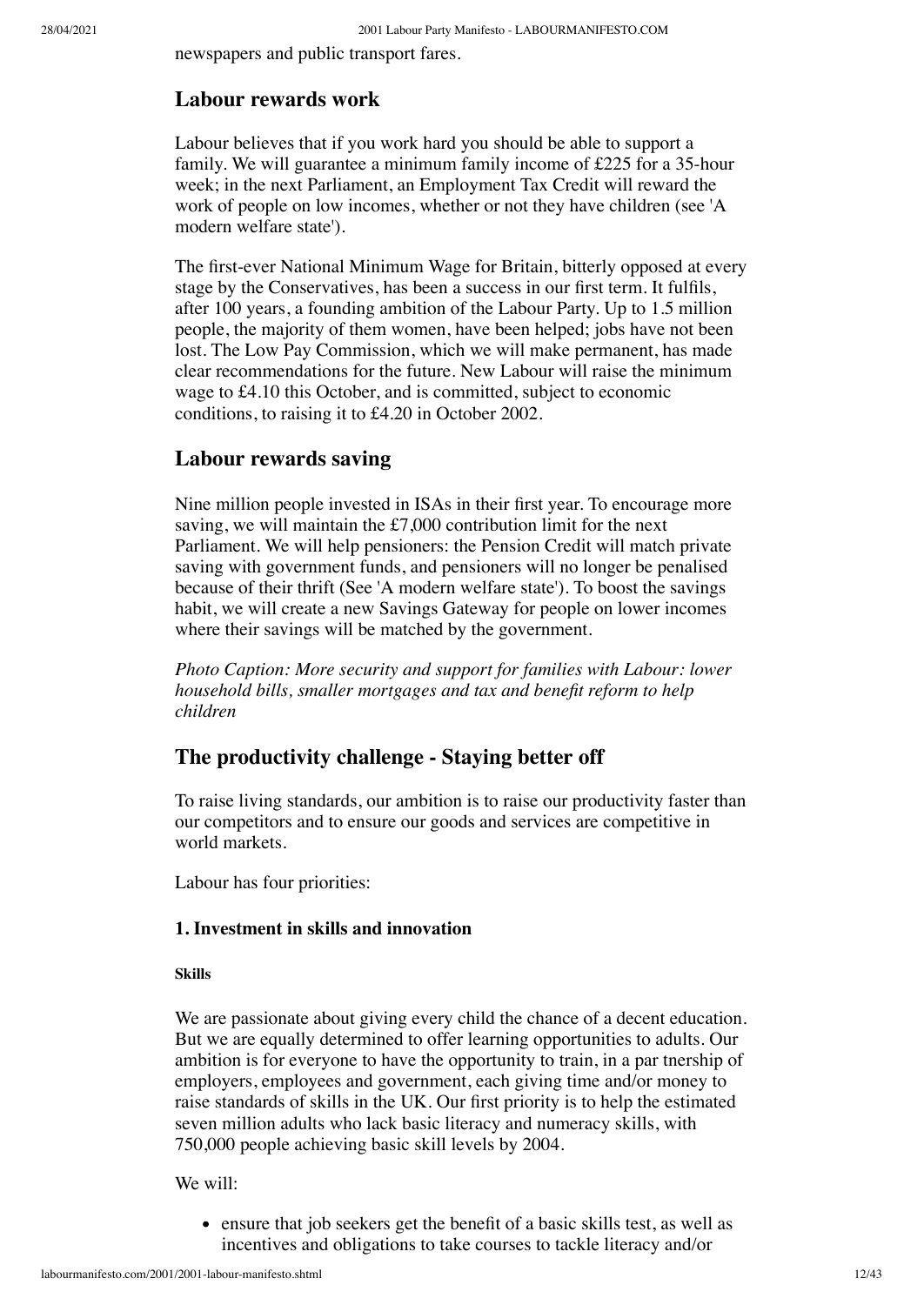numeracy problems

- $\bullet$  set up a network of 6,000 IT learning centres around the country
- extend Individual Learning Accounts, which have already been opened by over a million people
- dramatically improve the quality and quantity of prison education
- tackle the financial barriers that prevent adults studying in further education.

Basic skills are the start; updating skills is relevant for all of us. We have created the Learning and Skills Council for all post-school learning outside higher education. Further education colleges have a critical role to play in the future. We will encourage dedicated colleges for under-19s and specialist adult provision to meet local skills needs, with half of all colleges to be recognised as centres of vocational excellence by 2003- 04. The world's first University for Industry now offers over 400 skills courses. For skill shortages in information technology, we will open two Technology Institutes in every region to meet the rising demand for high-level technical skills.

We need a step-change in workplace learning – particularly in small and medium-sized firms. We are determined to develop a three-way partnership to bring this about. Current arrangements have secured increased participation, but not enough. Unions and employers have a key role – but we also need to motivate individual employees. Where both sides of industry in a sector agree, we will help set up a statutory framework for training. We will boost the efforts of trade unions to raise skill levels by giving statutory backing to union learning representatives and supporting the Union Learning Fund. Government has a wide-ranging role to play and is seeking to develop a training tax credit. We will look to business and unions to come forward with proposals on how they can contribute to meeting the nation's training goals. Everyone has a responsibility to help deliver a high-skill, highproductivity economy.

#### **Innovation**

Science and technology are the basis of new products and industries, both vital to productivity growth. Since 1997 extra investment of £1.5 billion over three years has given science a fresh start, and a new stream of university funding has helped create new links between scientific breakthroughs and new products.

#### *Photo Caption: Investing in business… first-class engineering*

But we need to invest more to be at the cutting edge of science – in biotechnology and genome research. We propose an R&D tax credit to promote business investment in research. We will work for a European patent system by the end of this year to simplify the process of bringing ideas to market. The £235 billion a year, and growing, global market for green technology gives real opportunity to British industry to benefit from a shift to low carbon technologies. We will continue to encourage the best scientists to work in the UK, as well as making the most of our science base in universities (see 'World-class public services').

#### **2. Supporting British business**

Government cannot make a business successful. But government must create the right framework to help business achieve healthy long-term growth.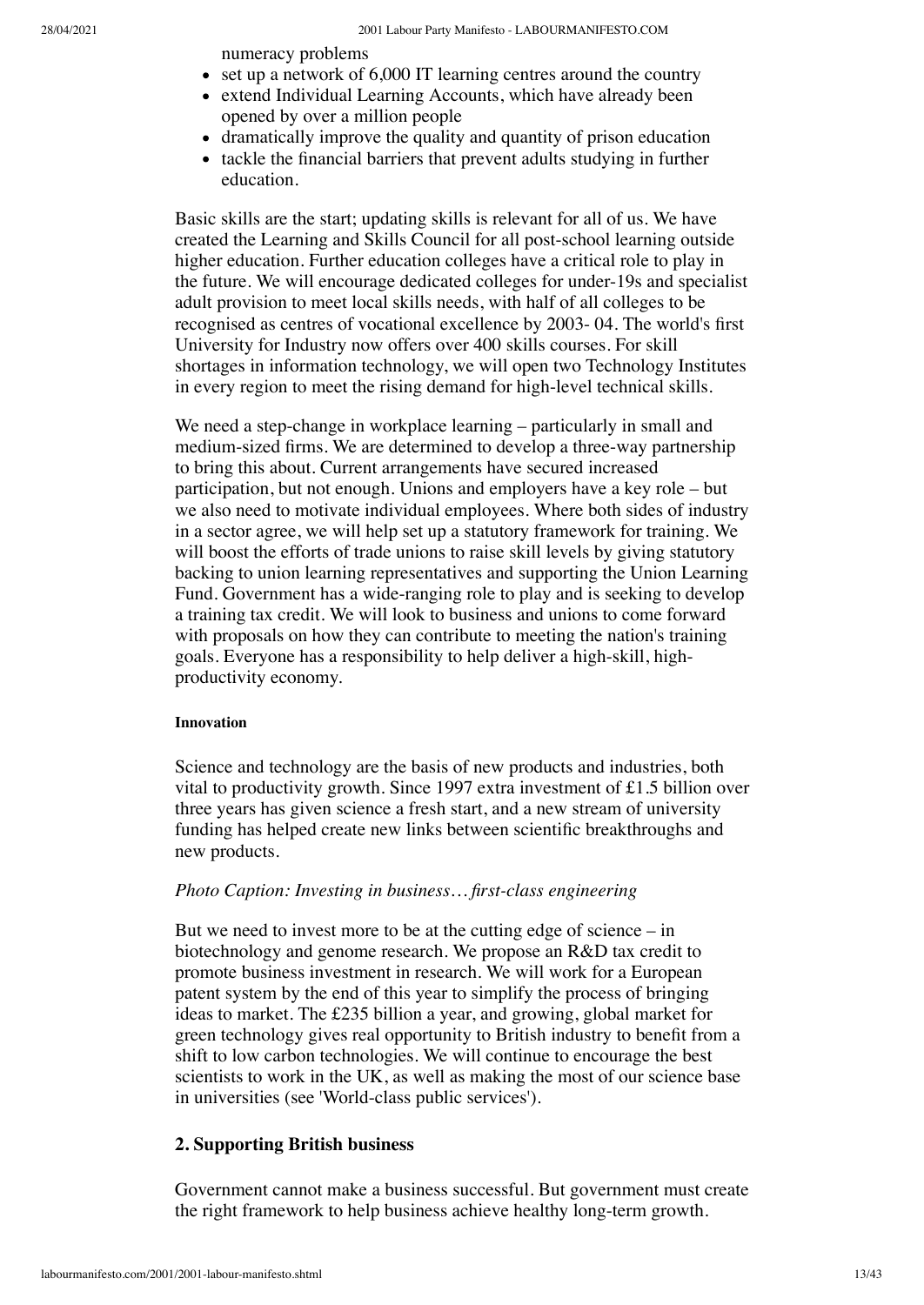Since 1997, corporation tax rates have been cut to their lowest levels ever. Companies no longer face a perverse incentive to pay out dividends rather than invest for the future. Reform of capital gains tax has given the entrepreneur or investor new incentives for investment. We support vital investment through the tax system – with allowances for high tech as well as small business investment. The Myners report has identified weaknesses in our venture capital market, undermining long-term investment and economic dynamism. We will act on its recommendations, including the abolition of the minimum funding requirement and reforms to pension fund management, and review progress in two years.

When people have worked hard, they want their money to go as far as possible. Competition policy has already helped cut cash-machine charges and new car prices. We will extend our fair and robust competition regime by giving more independence to the competition authorities. We will toughen the laws on rogue traders, unfair terms in contracts, and loan sharks.

In the labour market, minimum standards for people at work offer dignity and self-esteem. Regulation should be introduced, where it is necessary, in a light-touch way. We will cut back the red tape associated with regulation, examine opportunities to put time limits on regulations, deregulate by secondary legislation, and offer help to small firms.

Over 150,000 small businesses have been set up since 1997. We will develop the Small Business Service as an advocate for small business in government and a servant of small businesses around the country. We are committed to reforming the tax treatment of small business, including VAT, and to seeking a reduction in payroll burdens. Small business will also benefit from extending the 10p tax band. We will reform the bankruptcy laws to ensure second chances for people who go bankrupt through no fault of their own, and provide funds for new start-ups. We will also promote the development of entrepreneurship in the school curriculum.

We will modernise company law to promote transparency, reduce burdens on small business and promote long-term economic success. We welcome the recommendations of the Co-operative Commission, which also covered the significant mutual sector, and will examine them with a view to strengthening these important parts of our economy.

### **3. Modernising our infrastructure for the information age**

#### **Digital nation**

The infrastructure of the future includes fast, efficient and affordable communication – telecommunications, the internet and broadcasting. That requires the best competitive environment, effective regulation and continued public and private investment in the technologies of the future.

A 'digital divide' would hurt business as well as individuals: universal access is vital to effective markets. We will put all government services on-line by 2005, to improve access to services and spur business on-line. We will work to ensure that broadband, which allows fast internet access, is accessible in all parts of the country.

English is the language of the internet. We have the best TV in the world. The next challenge is to open up the learning opportunities and enjoyment offered by digital TV and the internet to every household. We are committed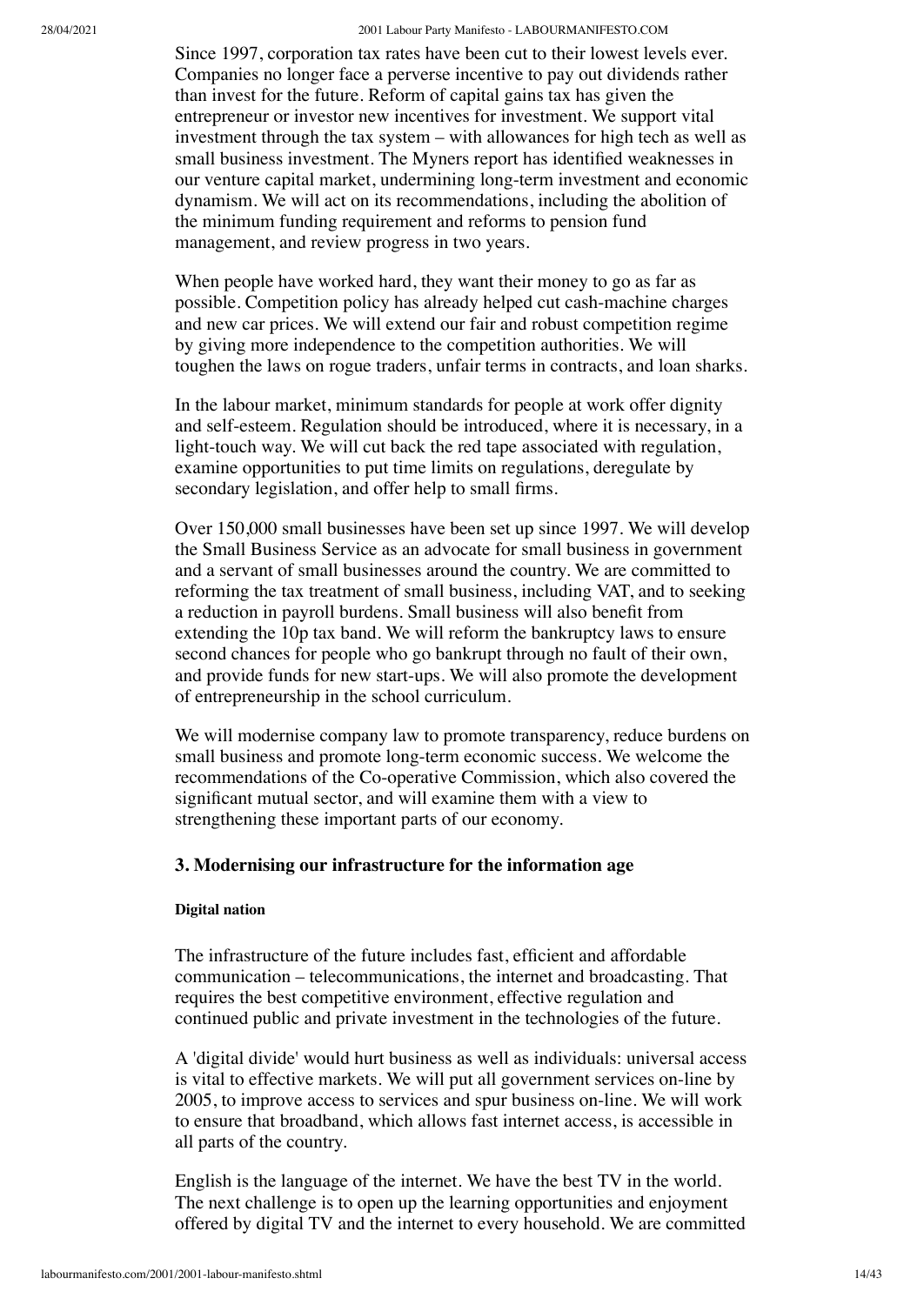to making the switchover from analogue to digital signals as soon as conditions for access and cost have been met.

The governance of this fast-changing industry is out of date. We will merge the five separate regulators into one, to create the world's most competitive and advanced regulatory system. We believe in the value and necessity of public service broadcasting and have committed to major funding increases for the BBC and to supporting a publicly owned Channel 4 and S4C. Ofcom will ensure a level playing field, benefiting consumers in terms of choice, price and quality, in particular through promoting competition.

#### **Transport**

A strong economy needs good transport. Yet our inheritance was massive under-investment, with British Rail broken into over a hundred privatised pieces, and bus services in decline.

Labour's priority is to improve and expand railway and road travel. Our tenyear Transport Plan, supported by all the key players, matches large resources with major reform. £180 billion of investment, split between railways, roads and local transport and delivered in partnership with the private sector, offers real hope to motorists and passengers alike.

#### **Rail**

Passenger numbers have risen by 17 per cent since 1997, and freight increased by 22 per cent. But recent crises have proved the need for urgent investment and strong regulation. With Labour, £60 billion will be spent on upgrading the rail network, with the majority of rolling stock replaced. Five hundred new carriages are already in use, another 3,000 ordered. We plan to expand capacity to boost passenger levels by 50 per cent, and freight by more. Safer train protection systems are now being installed and will be extended following Lord Cullen's report into rail safety.

The Strategic Rail Authority (SRA) has been set up to provide strong, strategic direction. Train companies will get longer franchises in return for higher investment and improved services. The SRA will lead the expansion of the network, using public-private partnerships (PPPs). Railtrack is being reformed to focus on the operation of existing track and signalling. The Rail Regulator, with strengthened powers, will ensure the delivery of higher standards, increased safety and increased investment by the company.

London will benefit from new trains and reduced overcrowding on its commuter services. We support plans to build a new East-West Cross-rail tunnel and to extend the East London Line. We have pledged increased, long-term investment in the Tube to underpin a public-private partnership to upgrade Tube infrastructure, with operations remaining in the public sector. Our agreement with the London Mayor and Transport Commissioner offers the best chance in a generation to upgrade the Tube.

Supertrams will transform transport in our big cities, with 25 new light rail or tram schemes. Services have been introduced or expanded in Manchester, Birmingham, Croydon, Sheffield, Nottingham, Tyne and Wear with plans under way for supertrams in Leeds, Portsmouth and Bristol.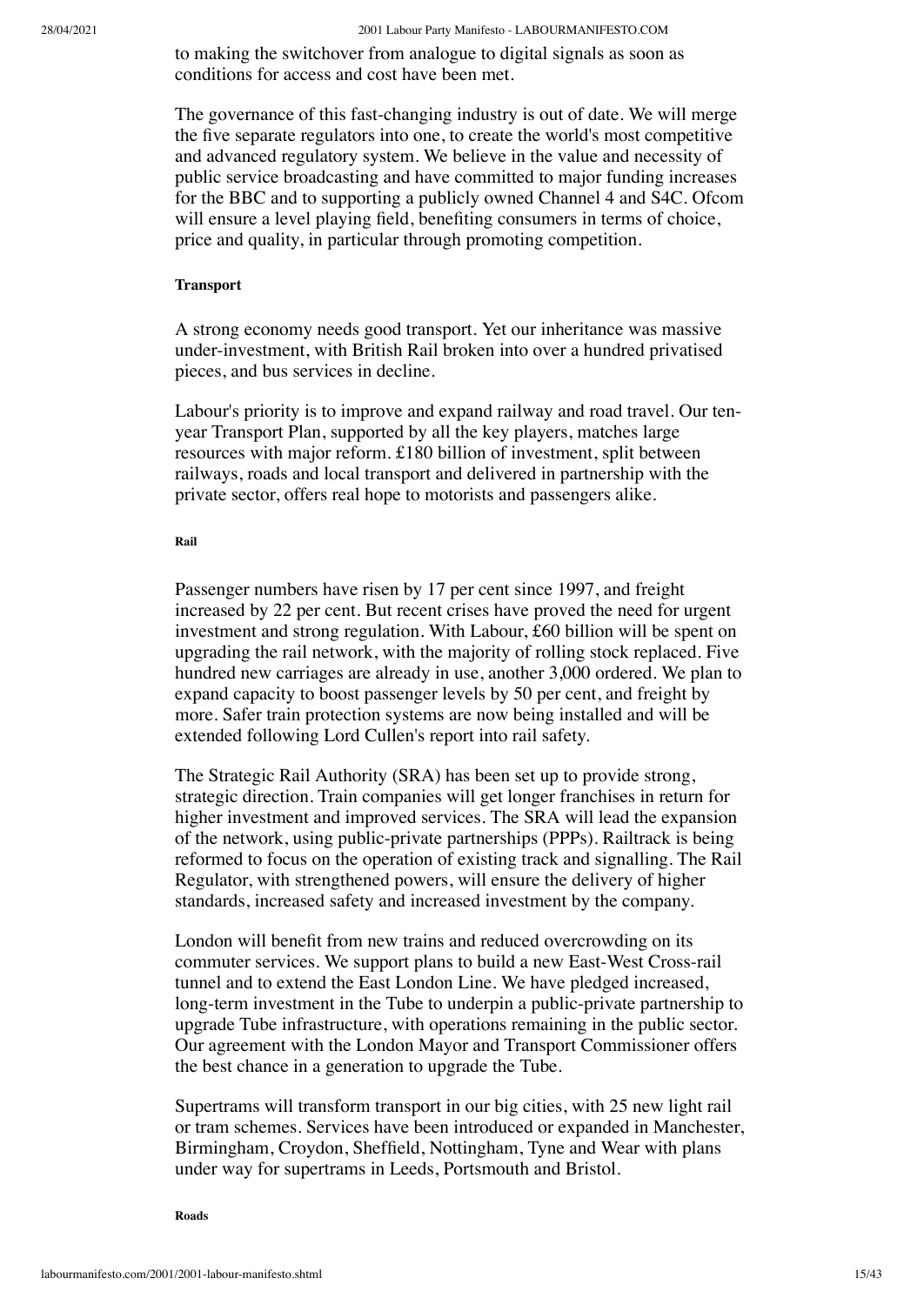The Transport Plan allocates £60 billion to road improvement. Motorways will be upgraded; a hundred new bypasses will reduce accidents and pollution. But environmentally damaging road schemes have been scrapped; all new roads must now be strictly appraised for maximum benefits and minimum environmental damage. Our trunk roads are the safest in Europe and we aim to reduce serious road casualties by a further 40 per cent over ten years. £8.4 billion is now being invested in local authority schemes in England. We have given local authorities the freedom to choose to use charges to reduce traffic – but we insist they put the money into better transport services. New road safety schemes will mean more school bus services and traffic-free Home Zones where people can walk safely, and children play without danger, to help cut the number of child road deaths and serious injuries by 50 per cent by 2010.

Road tax is being cut on smaller, cleaner cars and duty reduced on greener fuels. Tax incentives are creating a cleaner lorr y fleet while the road haulage industry will benefit from steep reductions in Vehicle Excise Duty to among the lowest in Europe. We will also ensure that hauliers from overseas pay their fair share towards the cost of our roads. Smarter driving will be encouraged by new highway communications technology. We are also working with the motor industry on safer, more fuel-efficient vehicles.

#### **Buses**

Buses are vital to local journeys. With Labour, 25,000 new buses are already in operation. By 2006, almost the whole national bus fleet will be renewed. Lower concessionary fares have been introduced for over five million older and disabled travellers. Park and ride schemes are increasing, and over 100 towns now have bus services linked to train stations, with cut-price fares. Bus partnerships between local authorities and private bus companies will improve passenger numbers and service quality. Nationally we will work to improve inter-city coach services.

#### **Integrated transport**

Good transport systems offer choice across transport modes. Transport Direct – a phone and internet system designed to plan journeys and sell tickets – will put transport ser vices at people's fingertips. Walking and cycling will be encouraged in thousands of local transport schemes. Inland waterways are being revitalised and we will take forward the recommendations of the enquiry into the Marchioness disaster.

International links are also vital. Plans for aviation and airports over the next 30 years will be produced next year. Merchant ships are returning to the British flag. We will complete the high-speed Channel Tunnel Rail Link.

Major national infrastructure projects, such as Heathrow Terminal 5, raise vital issues. We will continue to modernise the planning system and introduce new fast-track procedures for major projects of national significance.

*Photo Caption: Supertram schemes have eased congestion in Manchester (above), Birmingham, Croydon, Sheffield and Nottingham, with plans under way in three more cities*

#### **The Post Office and postal services**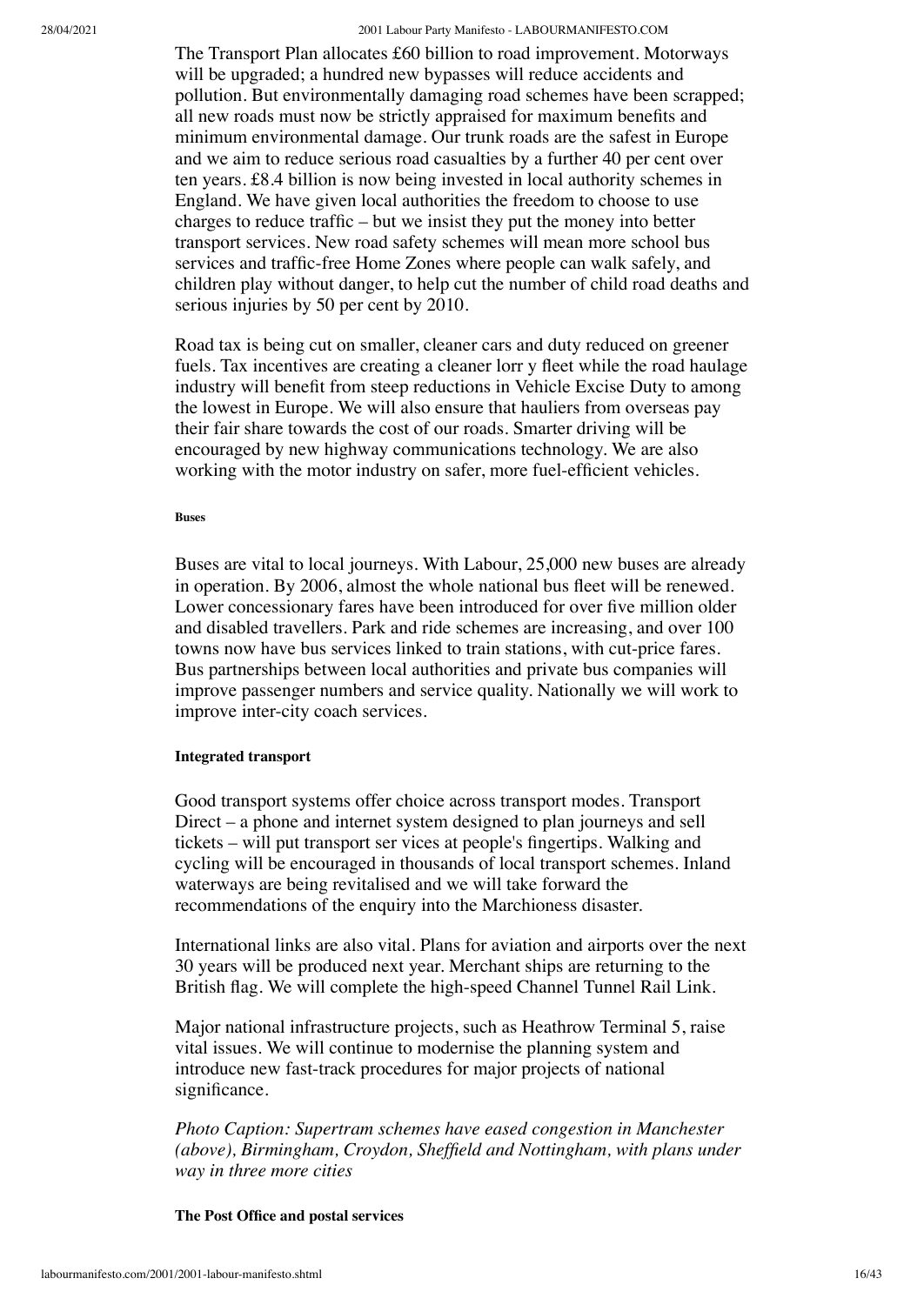We are committed to high-quality, universal postal services, and a dynamic Post Office which can thrive in a world of technological change and increased competitive pressure. Labour is working with the banks to offer a new universal banking service. This will allow all benefit and pension recipients to receive their payments, at no charge, in full at the post office after the switch to Automated Credit Transfer in 2003. We also intend the local post office to become an invaluable resource for access to government information. There will be increased incentives for people to take over and modernise post offices. Business customers, representing by far the majority of the Post Office's turnover, want a full range of express, parcels and logistics services. We have given the Post Office greater commercial freedom in the public sector. It needs to be able to gain an advantage in the new postal market and become a leading force in domestic and international postal services through alliances and joint ventures. We want to help the Post Office keep up with the best in a fast-changing market.

#### **Energy**

Labour is committed to a secure, diverse and sustainable supply of energy at competitive prices. We have brought full competition to the gas and electricity markets. Coal and nuclear energy currently play important roles in ensuring diversity in our sources of electricity generation.

We are putting an obligation on electricity companies to deliver ten per cent of the UK's electricity from renewable sources by 2010, with a doubling of combined heat and power. We will consider setting further targets for renewables, with particular focus on offshore wind, solar and biomass technologies, supported by a £100 million fund. It will back up the Climate Change Levy, which includes agreements to improve efficiency in energyintensive sectors, and the new Carbon Trust, which will recycle £100 million to accelerate the take-up of cost-effective, low-carbon technologies. We will support research into clean coal technology and investigate its commercial possibilities. We will double the expenditure on energy efficiency. Fuel poverty blights lives: our aim is that by 2010 no vulnerable household in the UK need risk ill-health due to a cold home.

BNFL is an important employer and major exporter. The government insists it maintains the highest health, safety and environmental standards. We are examining the scope for turning the company into a public-private partnership.

#### **4. Europe and the wider world**

Labour will be engaged and influential, fighting for the British national interest, as we set out in 'Britain strong in the world'. We will support British Trade International, which gives business direct access to UK posts abroad, and maintain the UK's position as the location of choice within Europe for multinational business.

Labour's position on the single currency was set out by the Chancellor in October 1997 and reiterated by the Prime Minister in February 1999. We have made it clear that, provided the economic conditions are met, membership of a successful Euro would bring benefits to Britain in terms of jobs, investment and trade. So, in principle, we are in favour of joining a successful single currency. But, in practice, the five economic tests we have set out must be met before the government would recommend entry to the single currency. An assessment of the tests will be carried out early in the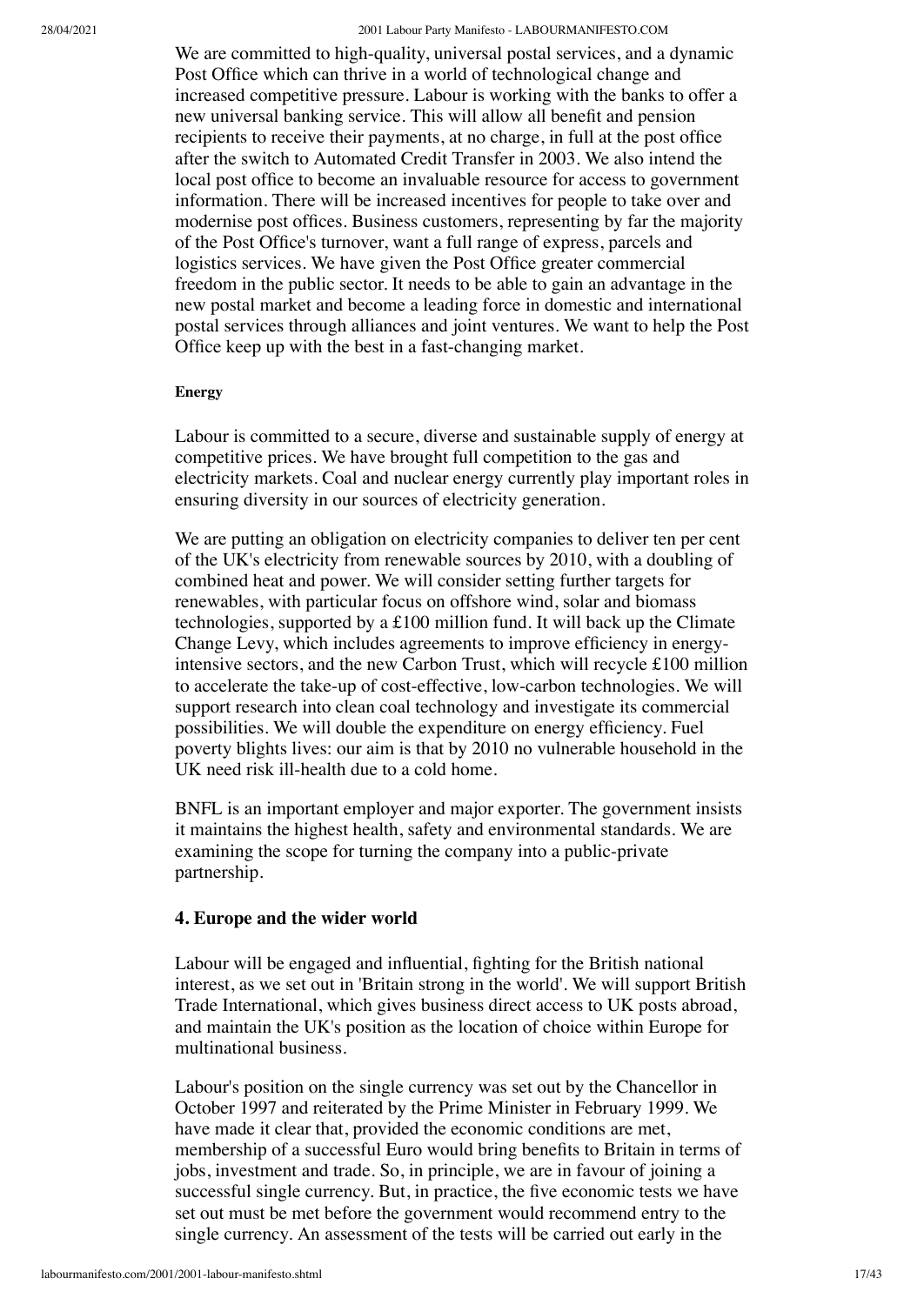next Parliament. If the government and Parliament recommend entry, the British people will have the final say in a referendum.

So the choice is between a Conservative Party which will deny the people of Britain the chance to join, even if it is in our national interest to do so – and the Labour Party which says that, if it is in our national economic interest, the decision should be made by the British people in a referendum.

### **No one left behind - Helping everyone become better off**

Britain is better off than in 1997 – but our ambition is to widen the winners' circle so more people share in the benefits of economic growth. In 'A modern welfare state' we set out the route to full employment.

### **Fair and flexible work**

We are proud of our commitment to combine a dynamic economy with fair standards in the workplace. Labour has put right historic wrongs. Every employee now has the right to four weeks' paid holiday; trade unions have the right to recognition where a majority of the workforce want it; part-time workers have proper rights. Our objective has been to promote fairness consistent with the competitive position of British business. That will continue to be our position.

We have reformed the labour market to build a durable and fair basis for constructive employee relations. As we learn from the reforms, we will keep their effectiveness under review. We want to strengthen partnership at work, which can foster employee commitment and help at a time of industrial change. We have established the Partnership Fund and want to expand it.

Information and consultation need to be appropriate to national traditions, with timely discussion of problems. When large-scale redundancies are being considered, there is an especially strong case for consultation. The government is reviewing the effectiveness of the UK's current arrangements for information and consultation – works councils in larger firms operating across Europe as well as consultation on large-scale redundancies. We will implement the findings of our review in this area. We support conciliation in the workplace to avoid resort to litigation. We will examine reforms that promote efficiency and fairness.

Women still suffer an 18 per cent pay gap compared to men. We are committed to tackling the causes of this inequality. We will work with employers and employees to develop effective proposals, building on good practice and the sound business case, in both the private and public sectors.

We will develop career services for all. We aim for a ten per cent cut in death and major injuries at work by 2010 and will clarify responsibility, improve enforcement and toughen penalties for offences. We are also committed to working with managers and employees to reduce the problems of bullying and violence in the workplace. As a major employer, our ambition is to improve the quality of work for our employees – helping recruitment and retention.

*Photo Caption: Unemployment down: young people benefiting from Labour's New Deal*

### **Prosperity for every region**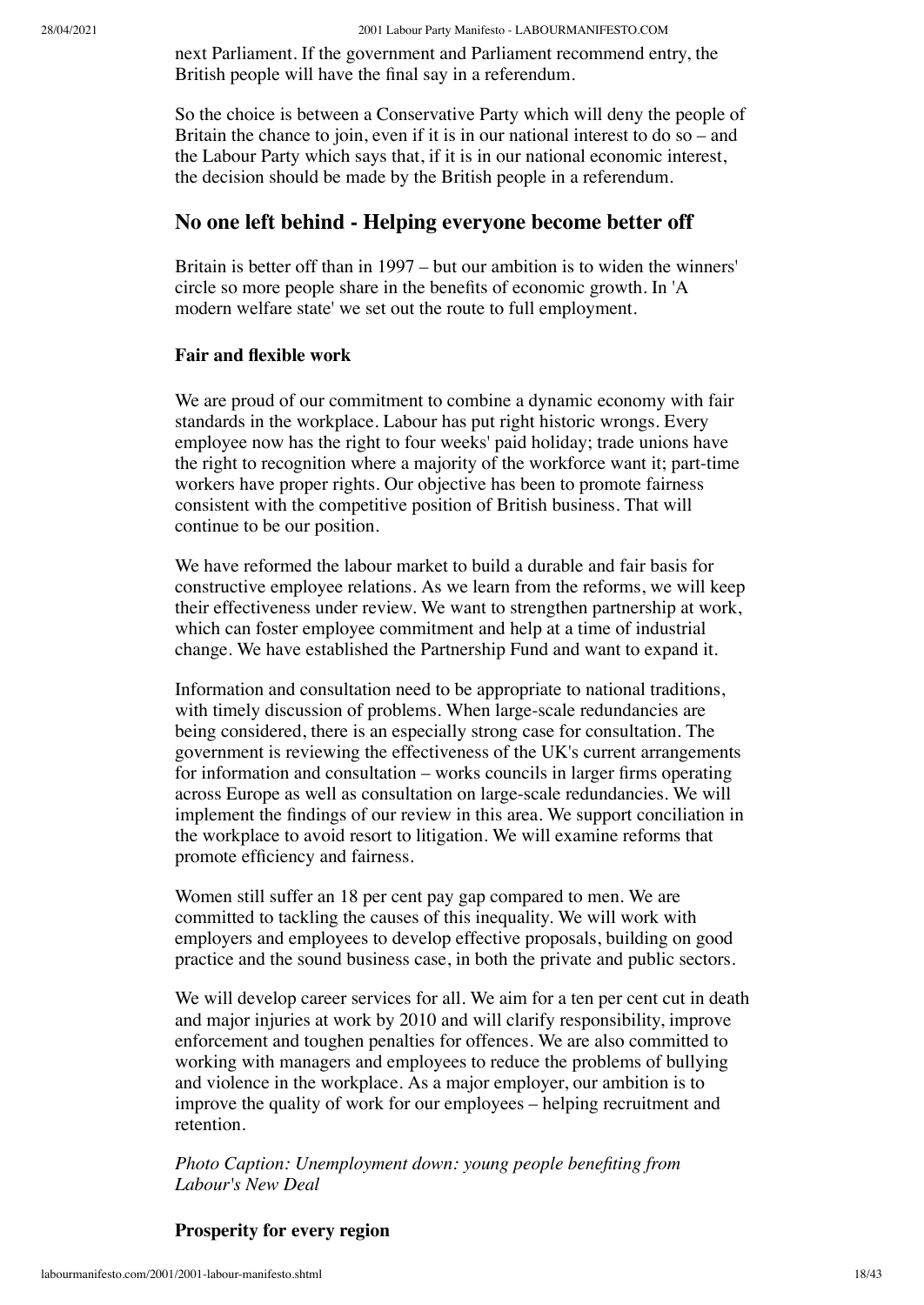#### **Regions**

Balanced and sustainable growth depends on every region developing its capacity to the full. Sitting back and leaving regional problems to the market is not acceptable. The causes of disparities within and between regions must be addressed. The new regional economic policy must be based on boosting regional capacity for innovation, enterprise and skill development, modernising regional infrastructure and improving university/industry links. This is why Regional Development Agencies (RDAs) have been set up and why they now have extra money and new freedoms.

We will work in partnership with local people to ensure that all regions and communities build on their own strengths. Our task is to anticipate change, handle restructuring and enable businesses to move into high-skill, high value-added product markets. Labour's Job Transition Service will provide an intensive and personalised response to large-scale redundancies, helping people secure work or acquire new skills. The JTS will focus its work on new Employment Action Plans drawn up by local economic partners.

Our commitment is to use the £1.2 billion rising to £1.7 billion a year now pledged to RDAs to promote business start-ups, strengthen links between business and universities, for example through university innovation centres and the establishment of a Centre for Manufacturing Excellence in every region to help firms develop. They will develop venture capital funds to boost wealth-creating capacity.

The Conservatives are so obsessed with the market and so out of touch with what goes on beyond Westminster that they even want to scrap RDAs – and with them the vital jobs, inward investment and prosperity that they bring.

### **Urban renewal**

Eighty per cent of people live in urban and inner-city Britain. We are ambitious for Britain's urban areas: we want to make them better places to live and better places to set up a business. The New Deal for Communities, worth £1.9 billion over three years, and the £900 million Neighbourhood Renewal Fund (see 'A modern welfare state'), as well as our reforms to local governance (see 'Strong and safe communities') will drive forward progress.

Labour offers £1 billion of tax cuts over the next five years to increase capital investment in urban areas, for new businesses and for new housing. Labour will reform the planning system to speed up decision-making, promote the most efficient use of land, and strike the right balance of environmental protection, safer communities and economic growth. We have put urban renewal at the heart of the planning system and set a target of 60 per cent of new house building to be on brownfield land or provided through the conversion of existing buildings. Two Millennium Villages have set high standards in design. We will designate more in other parts of the country and continue to raise standards of urban design, with a quality mark to tackle cowboy builders.

#### *Photo Caption: Urban renewal is at the heart of the planning system*

#### **Housing**

Lower interest rates enable more people to own their own homes. Labour will make it easier for people buying and selling homes through a new sellers' pack, through grants for low-income homeowners, and help for key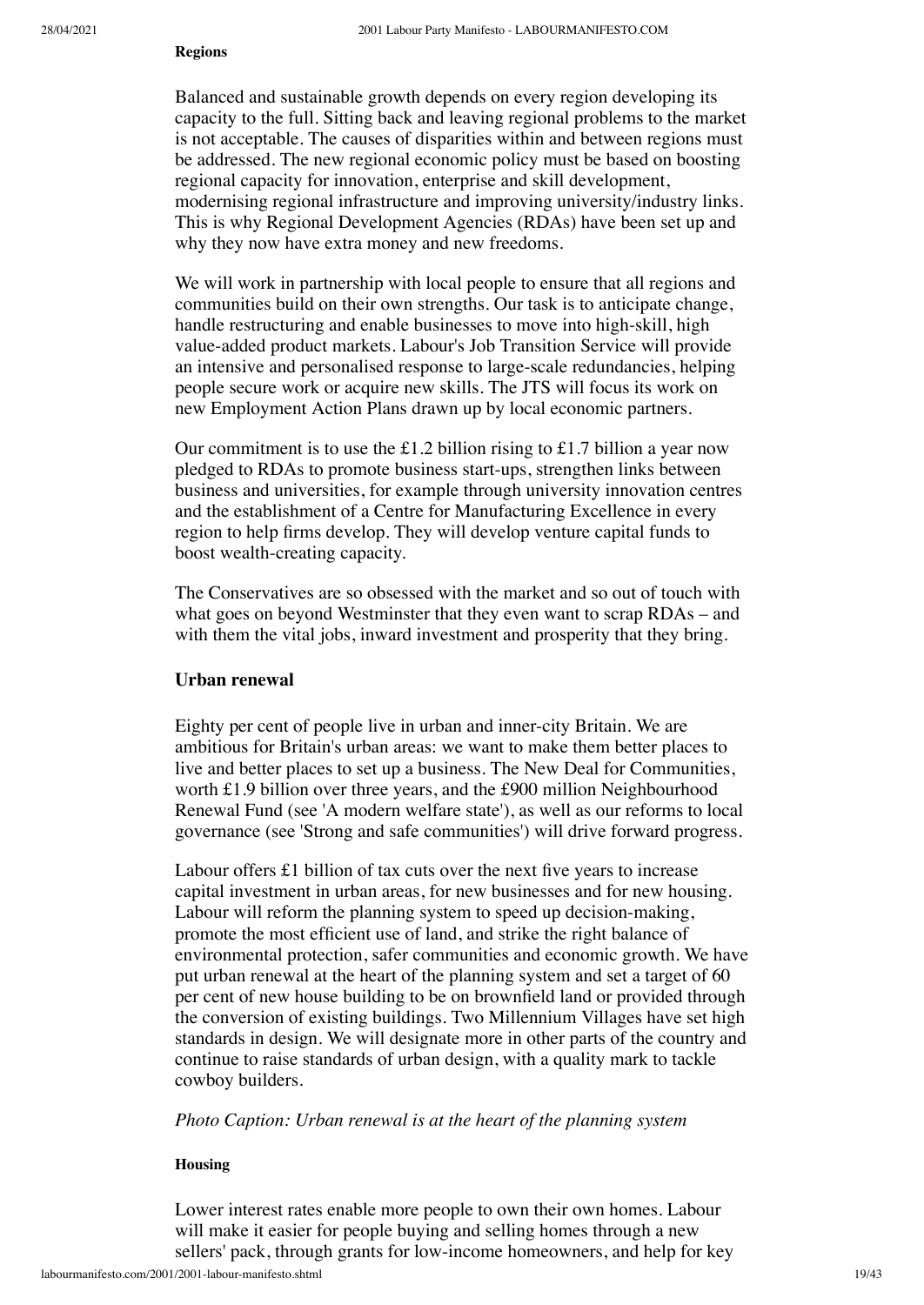workers in high-cost areas. We will honour our commitment to tackle homelessness. We will continue to promote housing choice, with reforms to leasehold and commonhold law, a licensing scheme for houses in multiple occupation, and new powers for council tenants. We will develop a modern basis for land registration to make conveyancing faster and cheaper. We will also examine the ways in which tenants can be helped to gain an equity stake in the value of their home.

Labour is committed to reducing by one third the backlog of sub-standard housing by 2004, with all social housing brought up to a decent standard by 2010. We will seek to reduce the use of costly bed-and-breakfast accommodation. We propose additional investment of £1.8 billion over the next three years. Some local authorities will continue to provide high-quality council housing. We are supporting the transfer of 200,000 dwellings per year, where tenants agree, to social landlords like housing associations, and new arms-length council housing companies. We will also help 10,000 key workers buy their own homes in high-cost areas to tackle recruitment problems.

#### **Rural Britain**

The recent outbreak of foot and mouth disease has caused strain and distress in rural areas. Labour's priorities have been clear: to eradicate the disease as quickly and effectively as possible, to compensate those directly affected, and to protect the wider economy. As the number of new cases falls significantly, and the clean-up of infected areas gathers pace, we are committed to help the most affected regions with a recovery plan including advice on sustainable restocking, organic conversion, and early retirement and outgoer schemes. We will conduct a scientific review of how to prevent animal disease outbreaks from occurring in the future, and will introduce tough rules to back this up. But we must also learn some of the wider lessons.

#### **Agriculture and fishing**

Since the Second World War the economy of rural areas has undergone massive change. About two per cent of the national workforce are now employed in agriculture. But the industry is particularly important because of the links with food production, our landscape and our environment. Labour's aim is to promote economic renewal with a sustainable future for farming, strengthened communities and sustainable land use.

Short-term pressures need to be met. Since the early 1990s, sectors of farming have been hard hit by BSE, the weakness of the Euro and falling world commodity prices. Labour has provided £1.35 billion in short-term relief for farmers, including aid for diversification, farm business advice, better marketing, small slaughterhouses and restructuring of the industry. We have minimised many regulatory burdens and improved the way food safety, environmental and animal health regulations are implemented.

But British agriculture will only thrive in the longer term through a further, radical reorientation of the Common Agricultural Policy (CAP), away from distorting Europe-wide production subsidies towards more national responsibility for domestic farming, environmental and rural development priorities. CAP reform is now more possible; Labour's engagement with the EU gives us the best chance of making it happen.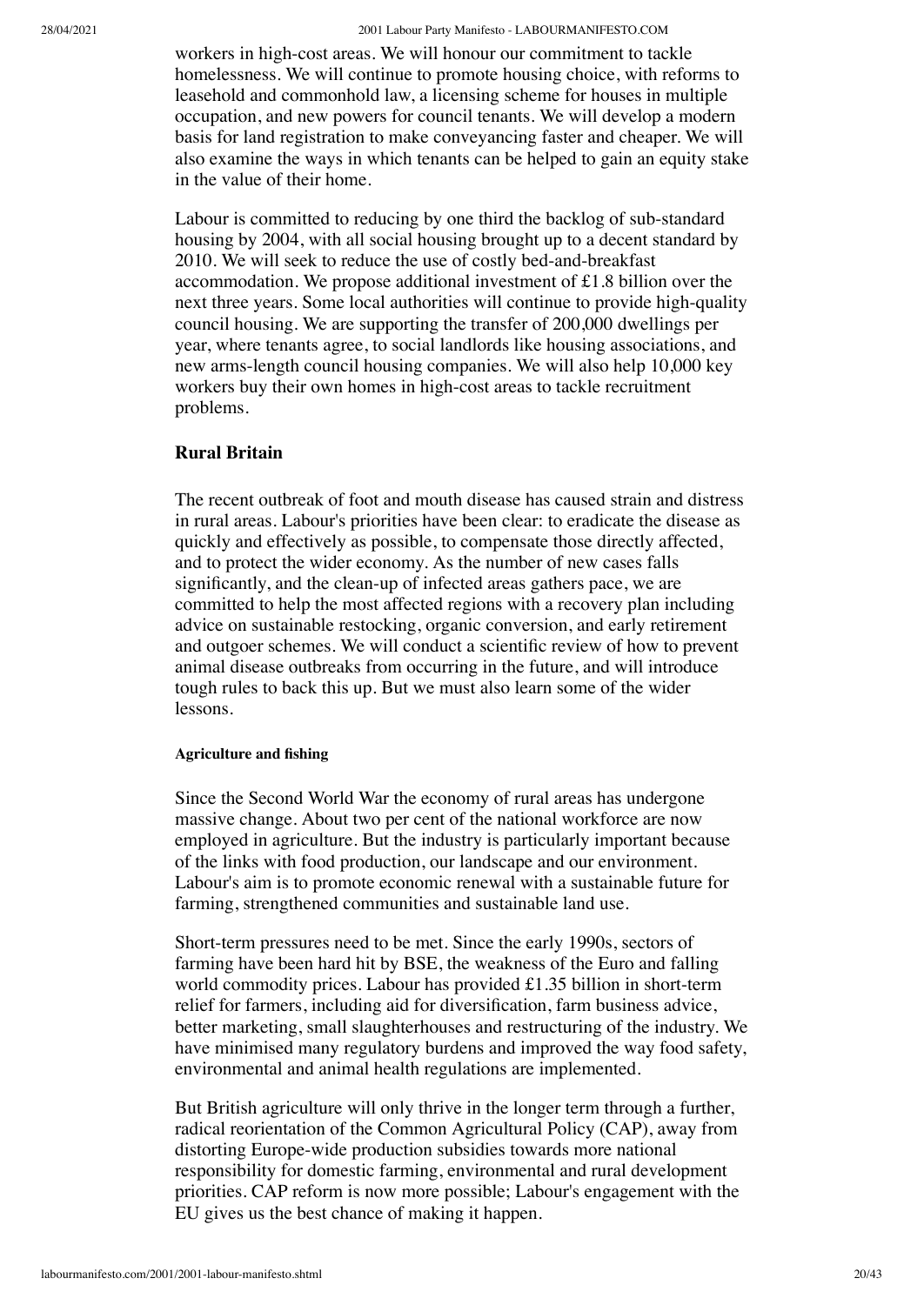We have begun the process of change with our farming strategy and our seven-year, £3 billion Rural Development Plans for England, Scotland, Wales and Northern Ireland. Labour will expand this programme so farming can become more diverse and responsive to consumers, and produce in a way that sustains and improves the environment. We have already increased payments for organic conversion from £0.5 million to £18 million, and will increase them further.

We have set up an independent, open and consumer-focused Food Standards Agency to ensure that all food meets the highest standards. We will argue for the extension of food labelling, to give consumers more choice. Genetically modified (GM) foods and crops have caused concern despite stringent safety checks. There should be high standards of safety – regulation must be strict, to protect the environment and promote public health and consumer choice – but we must use science to establish the facts, the opportunities and the risks before taking final decisions in an open way.

It is also important to reform the Common Fisheries Policy to preserve fish stocks for the future. In the short term, Labour is providing more than £60 million in structural funds over the next three years to help the industry, including a new decommissioning scheme while also tackling the problem of 'quota-hoppers'.

#### *Photo Caption: Labour is committed to protecting Britain's landscapes and wildlife*

#### **Economic renewal**

The economic hub of a rural area is often a thriving market town. That is why Labour is committing an extra £100 million of public and private funding over the next three years for the renewal of market towns. RDAs will be charged with renewal of rural as well as urban areas. We will support village life with rate relief for pubs, garages and shops, as well as farmers who diversify part of their activity into other enterprises.

Tourism is a vital, growing industry for Britain, with 1.8 million employees, and links to the museums, arts and heritage that people want to enjoy. Quality is our platform – which is why we now have a unified grading scheme for hotels and guest houses in England, and new training and New Deal opportunities. We will support well-targeted promotion, regional programmes linked to RDAs, and high-quality information via the internet. Traditional tourist resorts face special problems, so we have extended the assisted area map to include many seaside resorts and have negotiated an extension to the European Union regeneration funding so that seaside towns throughout the country can start rebuilding their economy.

#### **Rural life**

Labour is pledged to a rural services standard to set out specifically what rural people can expect from 21 public service providers – with annual auditing and commitments to service improvement. The rural school closure programme has been ended; 3,000 new, affordable homes a year are on the way; a £30 million police programme will help cut rural crime; £239 million over three years has been set aside for rural transport services; and the Post Office is now obliged to prevent closure of rural post offices except in unavoidable circumstances, with £270 million to help achieve this and recruit sub-postmasters.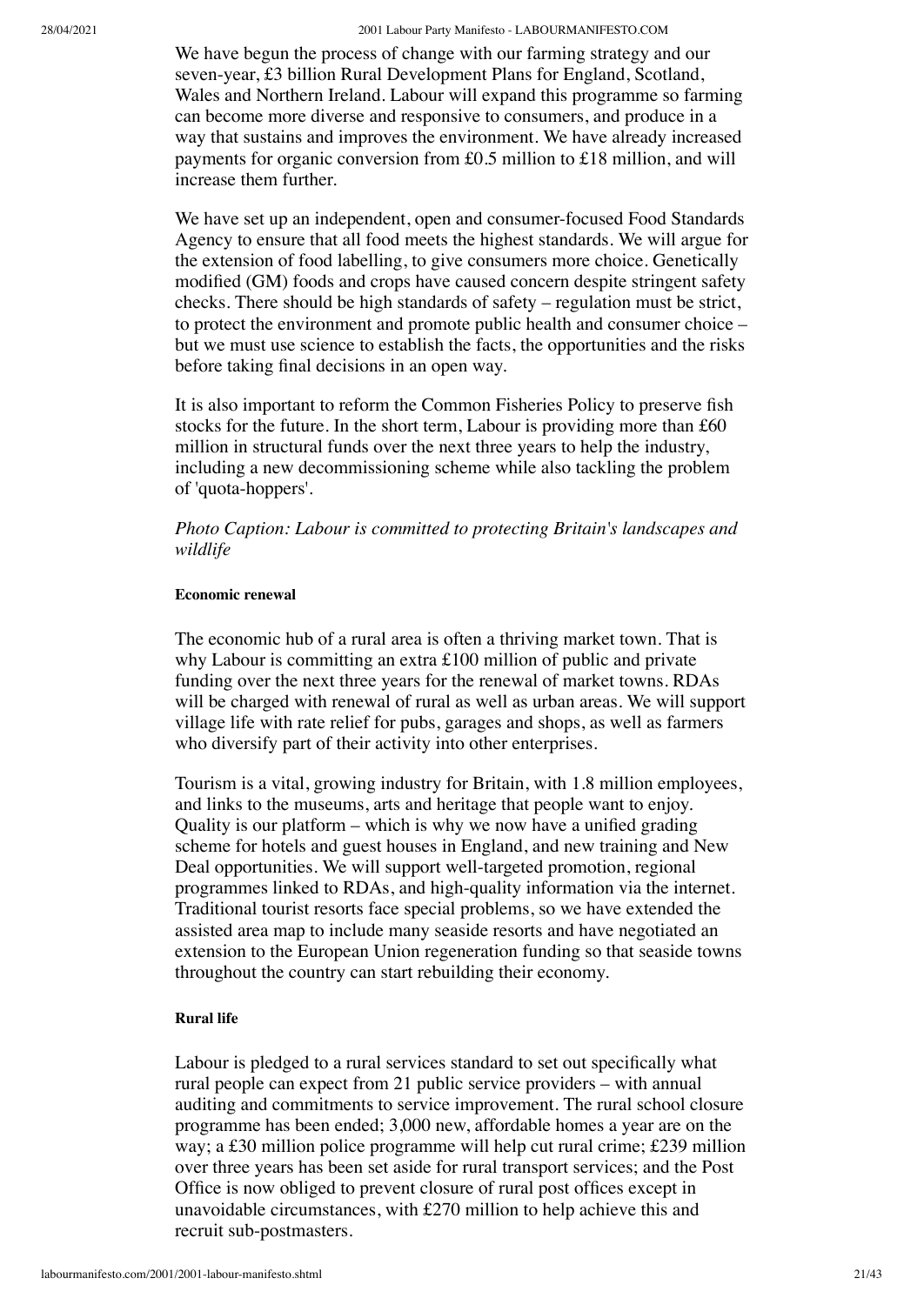Labour is determined to protect Britain's landscapes and wildlife. Planning, transport and energy policy all make a difference. We have also designated the first new national parks since 1948 and brought consensus to a large increase in access to open countryside. We will press ahead with an £8 billion programme for water companies to clean up rivers and minimise damage from waste. The dangers of coastal and inland flooding are now widely appreciated, and we are committed to investment in preventative solutions, including more sensitive use of agricultural land. We have increased the number of protected nature sites. We have also initiated important steps to improve animal welfare in Britain, and argued successfully for higher welfare standards for battery hens and pigs across the EU.

### **Leadership for the future**

Labour is committed to support our countryside and the people who live and work in it. We are committed to create a new department to lead renewal in rural areas – a Department for Rural Affairs.

Independent and wide-ranging views are essential to the development of strategic and long-term policy. We will set up an independent commission to advise on how we create a sustainable, competitive and diverse farming and food sector within a thriving rural economy which advances environmental, health and animal welfare goals.

### **Coalfield communities**

Labour is committed to a ring-fenced £400 million package of help for Britain's ex-mining communities. This will support local regeneration, including support for new businesses. We will ensure that compensation due is paid quickly. We will also honour our commitment to ex-miners. suffering industrial diseases. We have set aside £4 billion to compensate those men who suffered from lung disease and vibration white finger after working in Britain's mining industry and the widows who nursed them.

Britain led the first industrial revolution. Other countries got ahead in the second industrial revolution. Now our ambition is for Britain to succeed in the third industrial revolution – enhancing knowledge, speeding up communication and developing the talents of all the British people.

How Labour makes you better off:

- by saving money on your mortgage, through economic stability and low interest rates
- by targeted tax cuts for families and pensioners
- by improving living standards through action to tackle Britain's productivity gap
- by extending jobs and opportunity to every part of Britain, through regional support and a revitalised infrastructure
- by offering a minimum wage of £4.20 and an Employment Tax Credit

## **2. World-class public services**

The whole country depends on high-quality public services. We have a tenyear vision for Britain's public services: record improvement to match record investment, so they deliver high standards to all the people, all the time, wherever they live.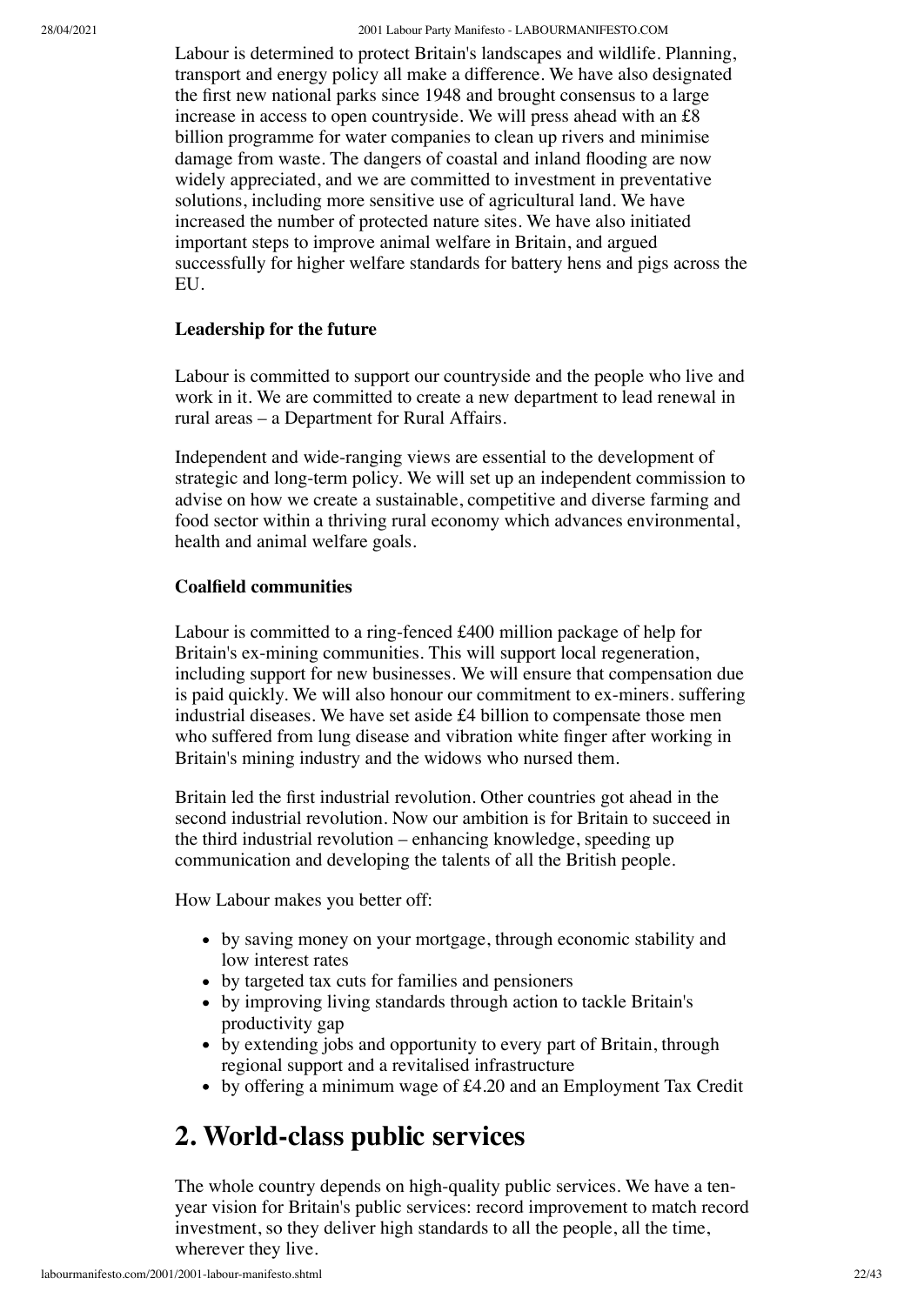Since 1997 there has been investment with reform. Thanks to committed public servants, we have shown that rapid progress is possible and have begun to break the fatalism that says public services are always second class. Now is the time to move for ward. Economic stability makes more investment possible. Labour will put education and healthcare first. We promise reform to match. We will decentralise power within a clear framework of national standards to increase the quality and diversity of public services and meet the challenge of rising expectations.

In education, we offer step-change in secondary schools to match the vast improvements in primary schools already achieved. Every school will have a clear mission, with more teachers, new types of school, new opportunities for children and education tailored to fufil their potential. By 2010, we want a majority of Britain's young people entering higher education.

In health, we will recruit 20,000 extra nurses and at least 10,000 extra doctors. Our ten-year goal is a healthier nation, with fast, high-quality treatment meeting rising expectations and demographic and technological challenges. Doctors and nurses will be in the driving seat of reform.

The job of government is also about ensuring that the enjoyment, excitement and inspiration of arts and sport come alive for everyone. In all our public services, the key is to devolve and decentralise power to give freedom to frontline staff who perform well, and to change things where there are problems. Services need to be highly responsive to the demands of users. Where the quality is not improving quickly enough, alternative providers should be brought in. Where private-sector providers can support public endeavour, we should use them. A 'spirit of enterprise' should apply as much to public service as to business.

*Photo Caption: Primary excellence... the big improvements already made in primary schools are to be extended to secondary education*

### **Our ten-year goals**

- 50 per cent of young people entering higher education, as we raise standards in secondary schools.
- Maximum waiting time of three months for any stage of treatment, as we become a healthier nation with fast, high-quality treatment free at the point of use.

### **Our next steps**

- Every secondary school with a distinct ethos, mission and centre of excellence
- Recruit an extra 10,000 teachers
- More power to frontline staff with budgets for ward sisters and consultants and 75 per cent of NHS spending controlled by Primary Care Trusts
- More health service workers  $-20,000$  more nurses, and at least  $10,000$ more GPs and consultants
- Free access to national museums and galleries

Labour's ambition for public services is simple: we want excellent services for all. Our challenge is to reverse decades of denigration and underinvestment. The citizen – the patient, the pupil, their needs and aspirations – must be central. We will work with frontline staff to deliver a revival of our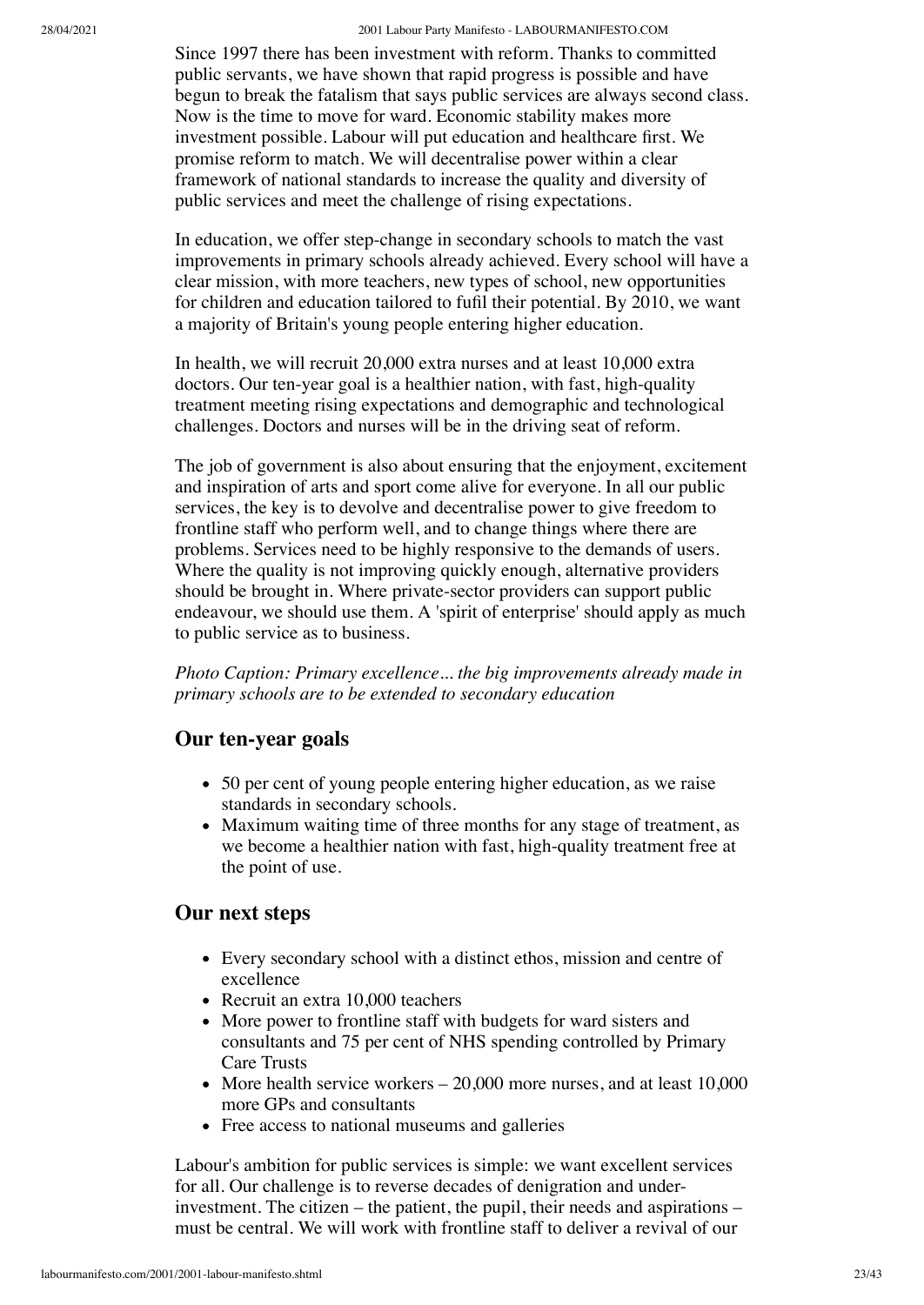public services that is every bit as profound as the changes to the private sector in the 1980s.

In our first term, national action was vital – to tackle crises of funding and quality. Government must take national responsibility for investment and for setting a clear national framework. Now we need to move on, empowering frontline staff. Each service needs the right structure and incentives at local level – decentralisation of power with strong incentives for high performance. Frontline staff are advocates for citizens, and ambassadors for their services. Motivated by an ethos of service, they must be supported to carry through change.

*(The proposals and statistics in this chapter refer to England; reform programmes for Scotland and Wales are detailed in the Scottish and Welsh manifestos.)*

### **Education - Labour's number one priority**

Education remains Labour's top priority. Excellence for the many, not just the few is our driving passion. Our goal is to develop education to harness the individual talents of every pupil.

Since 1997 rising standards have been achieved through major new investment and significant reforms: 17,000 schools have had vital repairs or refurbishment; 20,000 schools are now connected to the internet; there are nearly half a million fewer primary pupils in classes of more than 30; over 150,000 teachers are set to receive a £2,000 pay rise above the usual annual increase; every school is getting additional grants of up to £110,000 paid direct; and there are 11,000 more teachers and over 44,000 more support staff and classroom assistants.

Our partnership with teachers has achieved what OfSTED calls a 'transformation' in primary school standards, thanks to smaller infant class sizes and major reform in the teaching of literacy and numeracy skills. Our task now is to achieve a similar transformation in secondary education, liberating the particular talent of every child. Our pledge to parents is clear: children should be on track to achieve their best, or receiving extra expert help to catch up.

#### **Investment**

Money alone cannot guarantee a good education, but extra investment is indispensable to achieving our ambitions. We pledge a further step-change in investment in return for a further step-change in standards.

In 1997 Labour promised to increase the share of national income devoted to education. Over this Parliament, we have increased it from 4.7 per cent to 5 per cent – £540 extra per pupil in real terms – and we are pledged to raise it to 5.3 per cent by 2003- 04. Investment in buildings and equipment has trebled. During the next Parliament, we will again increase the share of national income for education.

### **Under-fives**

The early years of a child's life are vital. That is why we are doubling investment in early years education. There is now a free nursery place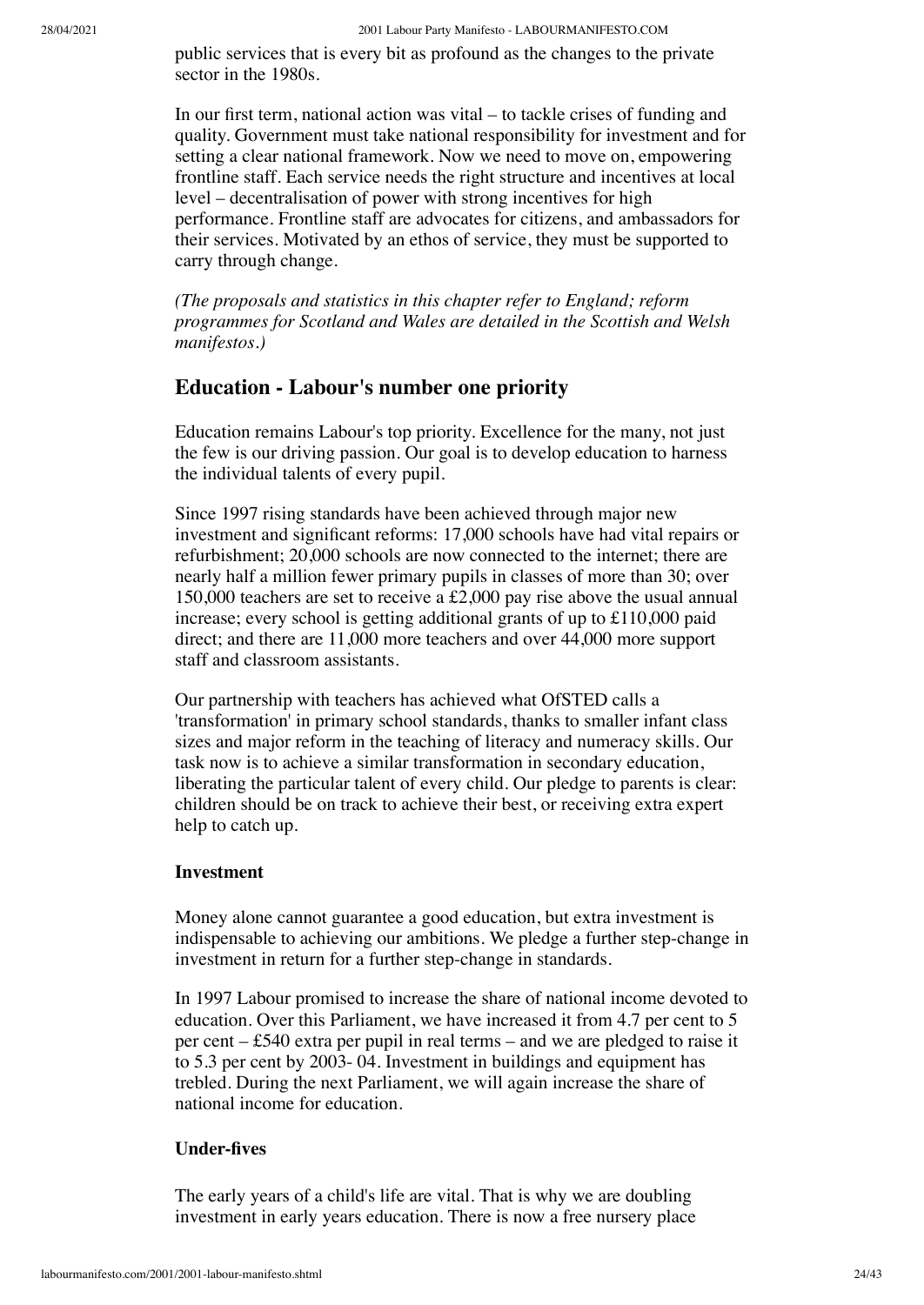available for every four-year-old. Our new Foundation Stage provides a distinct phase of learning appropriate for the early years.

By 2004 every three-year-old will be entitled to a free nursery place in the private, voluntary or statutory sector. OfSTED will help drive up standards. Children with special educational needs will have those needs identified earlier. We will continue to provide services which integrate early years education with childcare.

### *Photo Caption: Nursery places available for all three-year-olds by 2004*

By 2004 we will have 100 Early Excellence Centres as beacons of good practice providing care and education for children from 0-5; we will set up 500 Sure Start Centres in disadvantaged areas to support children's early development; and we will provide an extra 100,000 places offering wraparound care linked to early education.

### **Primary schools**

Primary school teachers have achieved excellent results. In 1997 barely half of 11-year-olds were up to standard in English and maths tests. The figures are now 75 per cent and 72 per cent respectively, well on the way to meeting our targets of 80 per cent in English and 75 per cent in maths by 2002. The lowest-scoring Local Education Authorities (LEAs) are now achieving better results than the national average in 1996.

But Labour will not be satisfied until every child leaves primary school with the basic skills they need. We are setting targets for an 85 per cent success rate for 11-year-olds in English and maths, and will provide further intensive support for teachers to meet them.

Primary education without the basics is a betrayal; but every parent rightly wants far more. We will provide primary pupils with wider opportunities to learn sports, musical instruments and a foreign language.

#### **Secondary schools**

Transforming secondary education is the critical challenge of the next decade. We reject a return to the 11-plus. The principles of inclusion and equality of opportunity remain central to our commitment to liberate the potential of every child. But, on their own, they are not enough to guarantee high standards.

Standards have risen in the past four years, particularly among pupils in less advantaged areas. Strong school leadership and better teaching have turned around 700 failing schools. But the challenge ahead is immense. Too many pupils fall back and become disillusioned in the first two years of secondary school. Just half of 16-year-olds currently gain good school-leaving qualifications, and levels of drop-out remain too high.

The dramatic advances at primary level mean pupils will increasingly arrive at secondary school demanding the best. We will radically modernise comprehensive schools.

In future every school must have:

**The right leadership**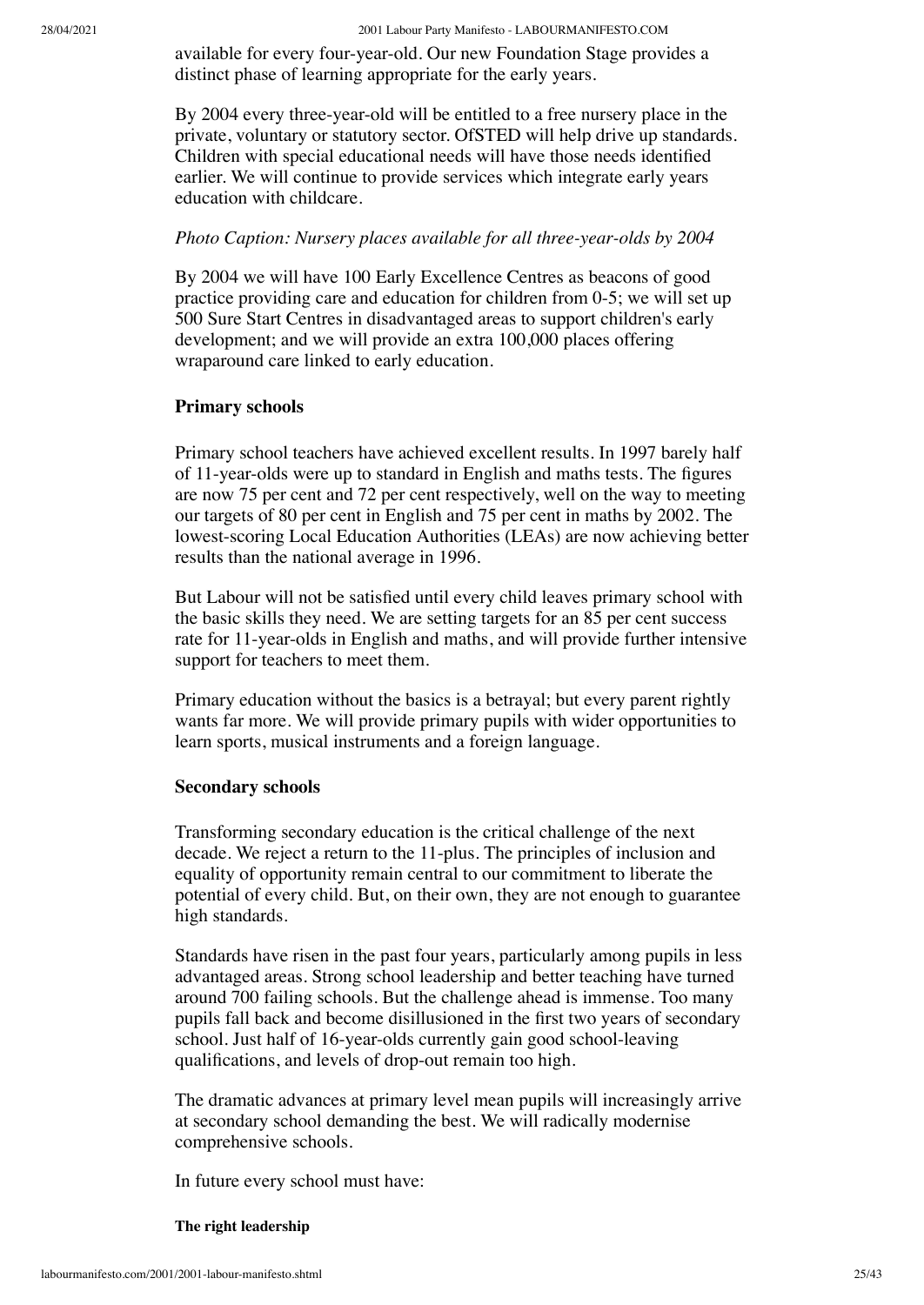Headteachers must have the freedom and resources necessary to run their schools effectively. We have improved pay and training for headteachers and delegated more funding to schools. Where they demonstrate success, we will fur ther extend their freedom to manage their schools effectively. We will reduce the regulatory burden on all schools.

#### **High standards in the core curriculum**

We will modernise the secondary curriculum to promote higher standards and better progression from school and college to university or work-based training. All pupils should reach the age of 14 fully competent in a broad range of subjects. Effective teaching is the key. We will develop the literacy and numeracy strategies in secondary schools with the right balance of targets and flexibility, particularly for pupils not up to standard in the basics. We will set demanding targets for high achievement by the large majority of 14-year-old pupils in English, maths, science and IT tests – the passport to future success. We will promote more effective pathways beyond 14, including high-quality vocational routes that build on the new vocational GCSEs and A-levels. We will ensure there is an apprenticeship place for every young person who reaches the required standard.

#### **A mission to achieve**

We want every secondary school to develop a distinct ethos, mission and centre of excellence. Specialist schools offer the full national curriculum to the whole ability range while developing a centre of excellence – and their rates of improvement outstrip the national average. Having trebled their number since 1997, we have pledged to expand their numbers to at least 1,500 by 2006, on the way to making specialist status available to all schools ready for it. We will encourage more church and other faith-sponsored schools, where parents wish it. We will establish more City Academies, and promote greater innovation in the supply of new schools with local consultation. We will allow greater involvement in schools by outside organisations with a serious contribution to make to raising standards. We will extend provision for gifted children as we nurture children's special talents. As part of our reform of the vital further education sector, we will encourage the development of free-standing sixth-form colleges. Schools with sixth forms will be guaranteed their funding for pupils in real terms, provided numbers are maintained. We are committed to expand Educational Maintenance Allowances so they cover 30 per cent of the country, and build upon them on the basis of the experience. Pupils will be given greater opportunities through the promotion of partnerships between schools. We will build on the partnerships established between the state and private sectors.

#### **Better infrastructure**

We will invest nearly £8 billion in school buildings and equipment over the next three years, including the construction of 650 new or completely refurbished schools. IT has enormous potential to raise standards, and it is vital that every child leaves school able to make use of the new technologies. Today, nearly all schools are connected to the internet. Labour is committed to spend £1.8 billion over six years on equipping our schools for the information age. We will pioneer Curriculum Online to ensure materials are available to pupils in school and at home. We are committed to continue to extend access to IT for pupils and teachers, including the possibility of a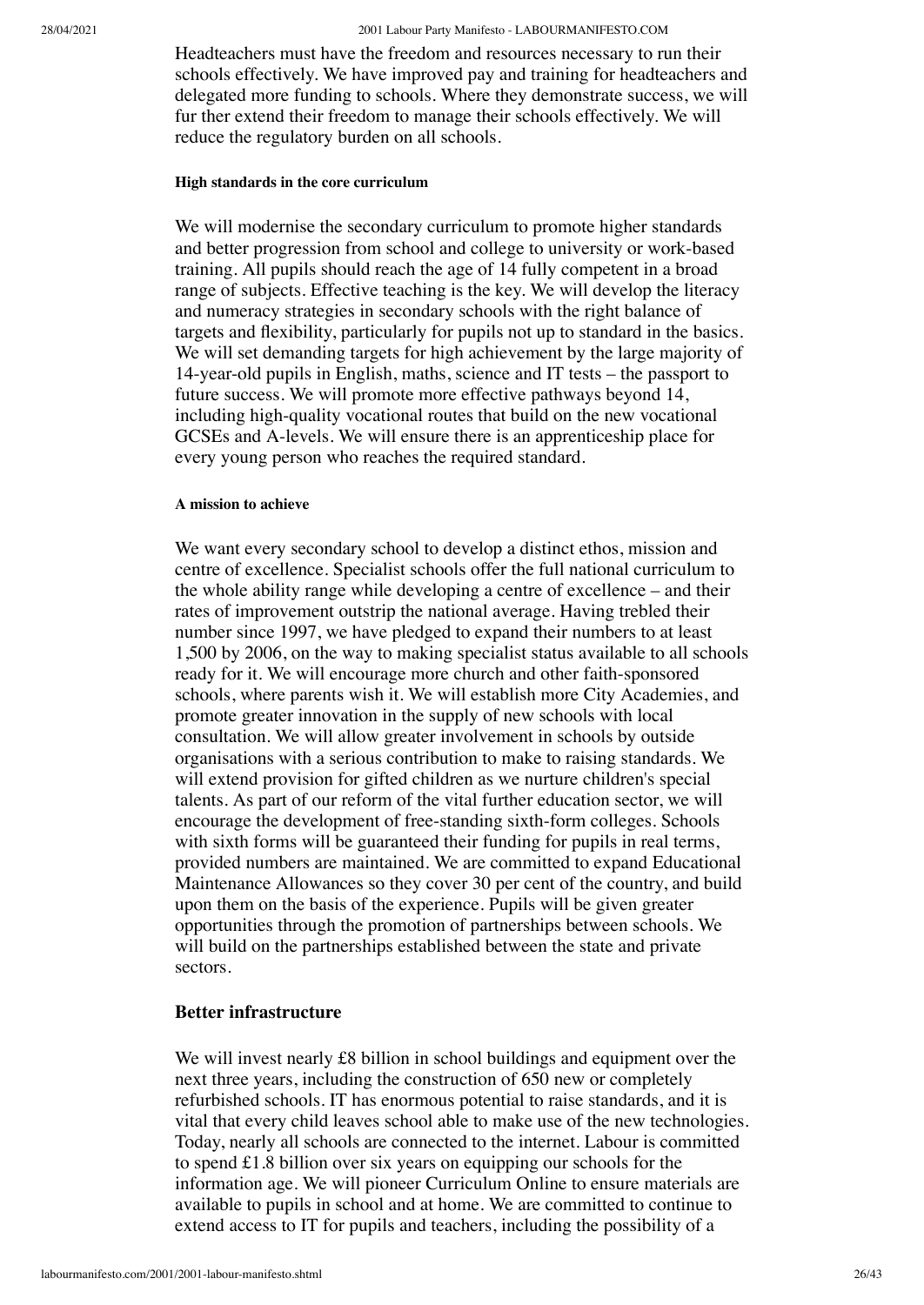national leasing scheme to make top-quality hardware available at very low prices.

*Photo Caption: Getting a head start... every child needs good IT skills*

#### **The right support**

Good schools also depend on parents and the local community. We will continue to ensure that headteachers have the powers they need to tackle disruption and unacceptable behaviour in schools. Local education authorities will focus on supporting school improvement, especially weak and failing schools, and delivering services that cannot be provided by individual schools. We will ensure better training and support for school governors.

Schools should be used more effectively as assets for the whole community, including for childcare and community learning. We will pilot 'extended hours schools' to develop this resource. We will build on the success of more than 40 study centres based in leading football clubs by extending community involvement to other sports. Over time we want to develop safe places for children to play outside school hours and every pupil to have access to a summer school programme. An Academy for Talented Youth will be established in partnership with a leading university to pioneer summer and other dedicated provision for those with special talents. We have significantly improved support and provision for children with special needs or disabilities. They should have access to the best possible education, with appropriate support, whether mainstream or special schooling most suits their needs.

### *Photo Caption: Improved provision for gifted children as Labour nurtures special talents*

Schools in the toughest areas, and the teachers who work in them, need special support. We will expand the Excellence in Cities programme for urban secondary schools, with extra help for the weakest schools, learning mentors and in-school units to help manage pupil behaviour. Where LEAs cannot effectively support school improvement, alternative provision will be made. For schools facing exceptional pressures, for example very high pupil turnover, we will provide additional support, including significant reductions in the size of teaching groups where appropriate.

#### **Teachers**

Nothing in education is more important than having good teachers. We have made teaching a far more attractive career, through better pay, better incentives to train including training salaries and loan write-offs, more recognition and improved support. The General Teaching Council and National College for School Leadership are both now up and running.

We want teaching to be a career of choice for the best graduates and attractive to people making career changes. We will continue to invest more in the profession and improve conditions for teachers. High status, better salaries and proper professional support are all essential. We are conducting a strategic review of teacher workload and the right balance between teaching and administration, central direction and local discretion. We will build on its findings significantly to improve support for teachers in the classroom and in administrative tasks, so they can concentrate on their job. We will: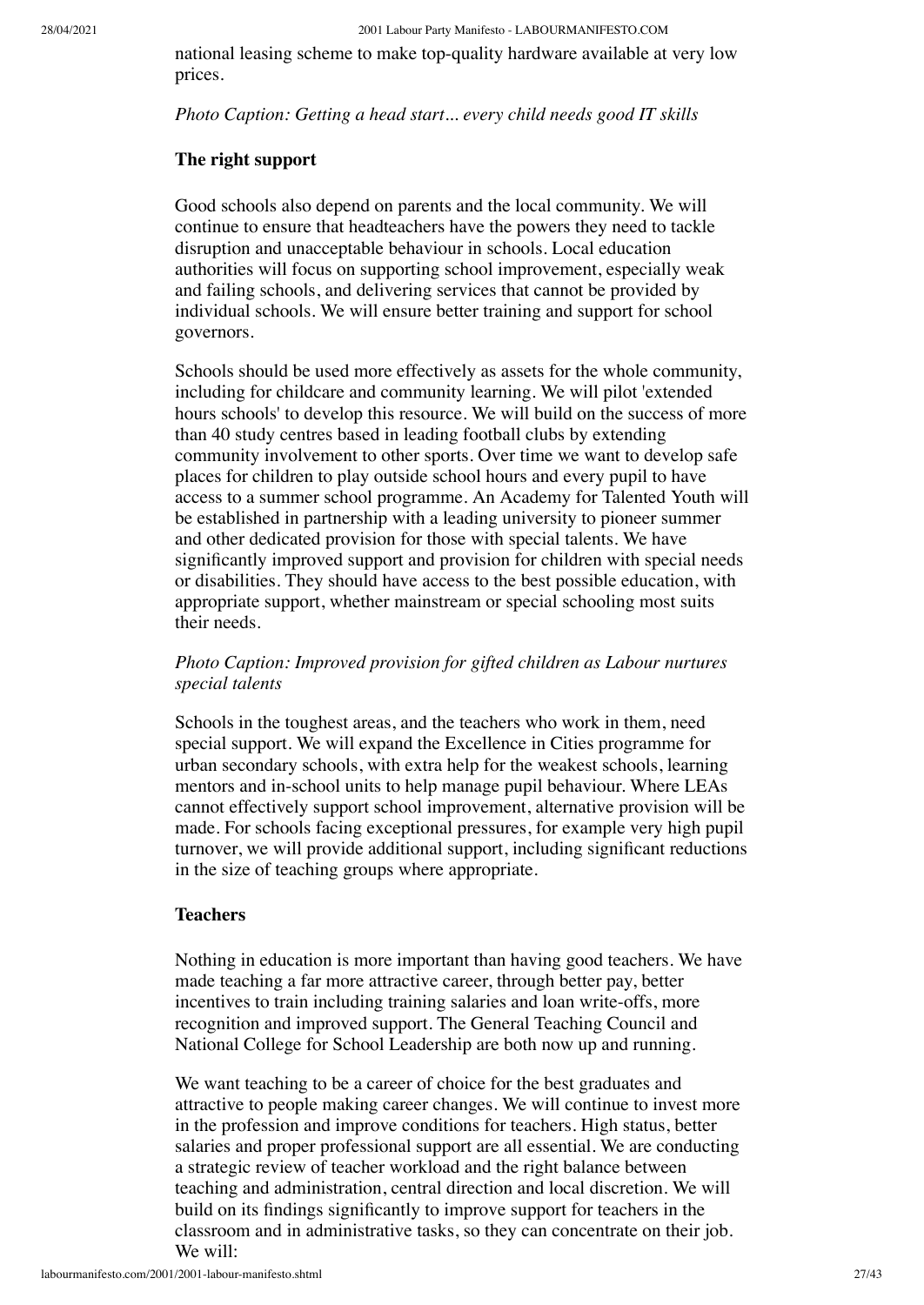- recruit  $10,000$  extra teachers and improve the adult: pupil ratio
- support teachers in the classroom by employing more adults to help them
- invest in rapid promotion and rewards for classroom excellence
- boost recruitment and retention packages for teachers, particularly in high-cost areas and schools facing exceptional challenges
- create new routes into teaching, including 'train-to-teach' courses accredited as part of undergraduate degrees and a stronger training mission for outstanding schools
- further improve in-service training opportunities for teachers
- develop school achievement awards that reward staff in 7,000 fastimproving schools a year
- subsidise new PCs for teachers so that they have direct access to the latest technology.

### **Higher education – a world leader**

Higher education brings on average 20 per cent higher earnings and a 50 per cent lower chance of unemployment. It is time for an historic commitment to open higher education to half of all young people before they are 30, combined with increased investment to maintain academic standards.

In 1997 we inherited a system where the number of qualified people able to go to university was capped. Today, the numbers are rising and universities have the funds to expand, with new two-year foundation degrees to offer students the option of a vocationally relevant, high-quality qualification as a way into skilled work or further study. Over the next three years, we will continue to expand student numbers, taking us towards our 50 per cent target.

We will maintain university entry standards while intensifying efforts to extend the huge advantages that a university education confers to able young people from all backgrounds. University summer schools, master classes and mentoring support will be offered to potential students from disadvantaged areas through a new Excellence Challenge programme, backed up by £190 million of funding.

We will not introduce 'top-up' fees and have legislated to prevent them. Since 1997 we have increased university funding by more than a billion pounds a year over the Parliament – and invested considerably more in research. Our new system of university finance ensures that 50 per cent of students pay no tuition fees at all, that no parents pay more than under the old system, and that students pay back loans progressively when they are earning. We will ensure that the funding system continues to promote access and excellence.

We will strengthen research and teaching excellence. It is vital that our world-leading universities are able to compete with the best internationally. We will also support world-class research and the development of publicprivate partnerships. We are determined to ensure that our universities have the freedom and incentives to meet our ambitions for them. Reforms to the inspection system for teaching will slash red tape for higher performing departments.

### **Health - Quality services from a growing NHS**

labourmanifesto.com/2001/2001-labour-manifesto.shtml 28/43 For over 50 years the NHS has been part and parcel of what it means to be British. If you fall ill, the NHS is there. Its foundations – tax-based funding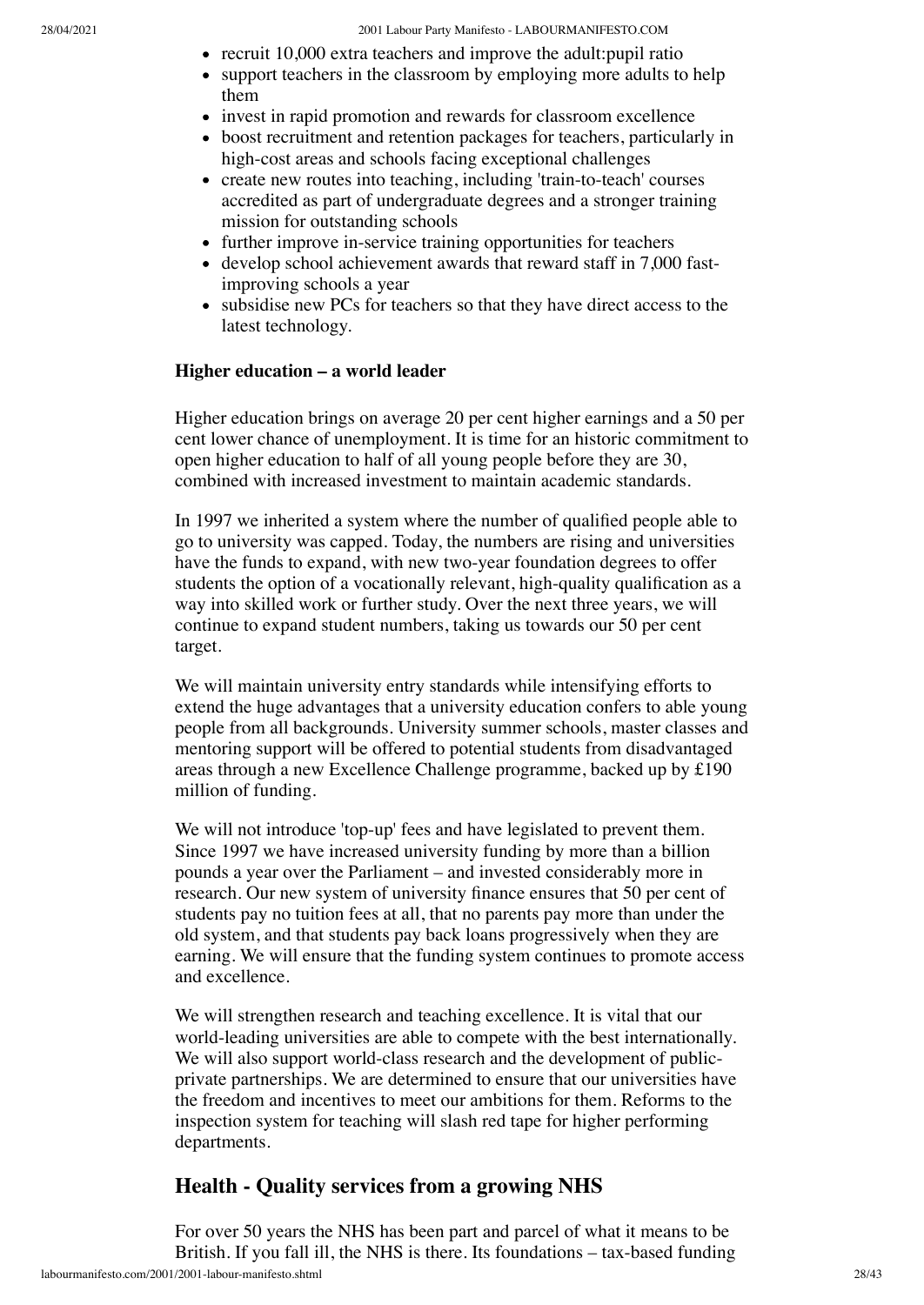and care according to need – remain as valid today as ever.

The NHS employs one million dedicated people. But it needs far-reaching reform to redesign its services around the needs of patients. Labour's tenyear NHS Plan is our strategy for ensuring fast, convenient, high-quality care in all parts of the country. We will implement it through the next Parliament and, if elected, beyond. Reform will be driven through primary care trusts (PCTs) as power and resources are decentralised to frontline staff.

In 1997, waiting lists were at record levels and rising, hospital building had ground to a halt, and the number of nurses working in the NHS had fallen. Today, waiting lists are down by over 100,000 and waiting times are falling. There are 17,000 more nurses, over 6,500 more doctors, and over 9,000 more therapists, scientists and technicians working for patients. The biggestever hospital building programme is under way. NHS Direct, the 24-hour nurse helpline, is available across the country. Eye tests for people who are 60 and over are now free.

But there is a lot more to do. We are committed to investment and reform.

With Labour, in just four years the NHS will have grown by a third. Spending on the health service is now rising by an average of over six per cent a year in real terms – the biggest sustained increase in its history and double that under the Conservatives. Provided that as a country we maintain economic stability, we will, if elected, be able to sustain significant funding increases throughout the next Parliament. So over time we will bring UK health spending up to the EU average.

### **The fundamentals of care**

That money will help us get the basics right. By 2005 there will be 10,000 more doctors and 20,000 more nurses, with ward sisters in charge of ward budgets. Matrons will make sure that hospital food is good and wards are clean, with power to stop payments to contractors who fail to keep hospitals up to scratch. 'Nightingale' wards for older people and mixed sex wards will be abolished, and mental health wards will be modernised. There will be 7,000 extra beds in hospitals and in intermediate care. And we will build 100 new hospital developments by 2010 and 500 one-stop primary care centres, with over 3,000 GP premises modernised by 2004. We are investing an extra £7 billion of capital investment into the health service. We have said that Private Finance Initiative (PFI) should not be delivered at the expense of the pay and conditions of the staff employed in these schemes. We will seek ways in which, within the framework of PFI management, support staff could remain part of the NHS team.

### *Photo Caption: More flexible working hours for NHS staff*

*Photo Caption: A bright future for frontline staff and patients*

### **Improving health**

Our job is not just to improve the nation's health service. It is to improve the nation's health. Deaths from cancer and heart disease are too high. There has been a growing health gap between rich and poor. Beyond other commitments to combat child poverty and poor housing, we will tackle the long-standing causes of ill-health and health inequality by: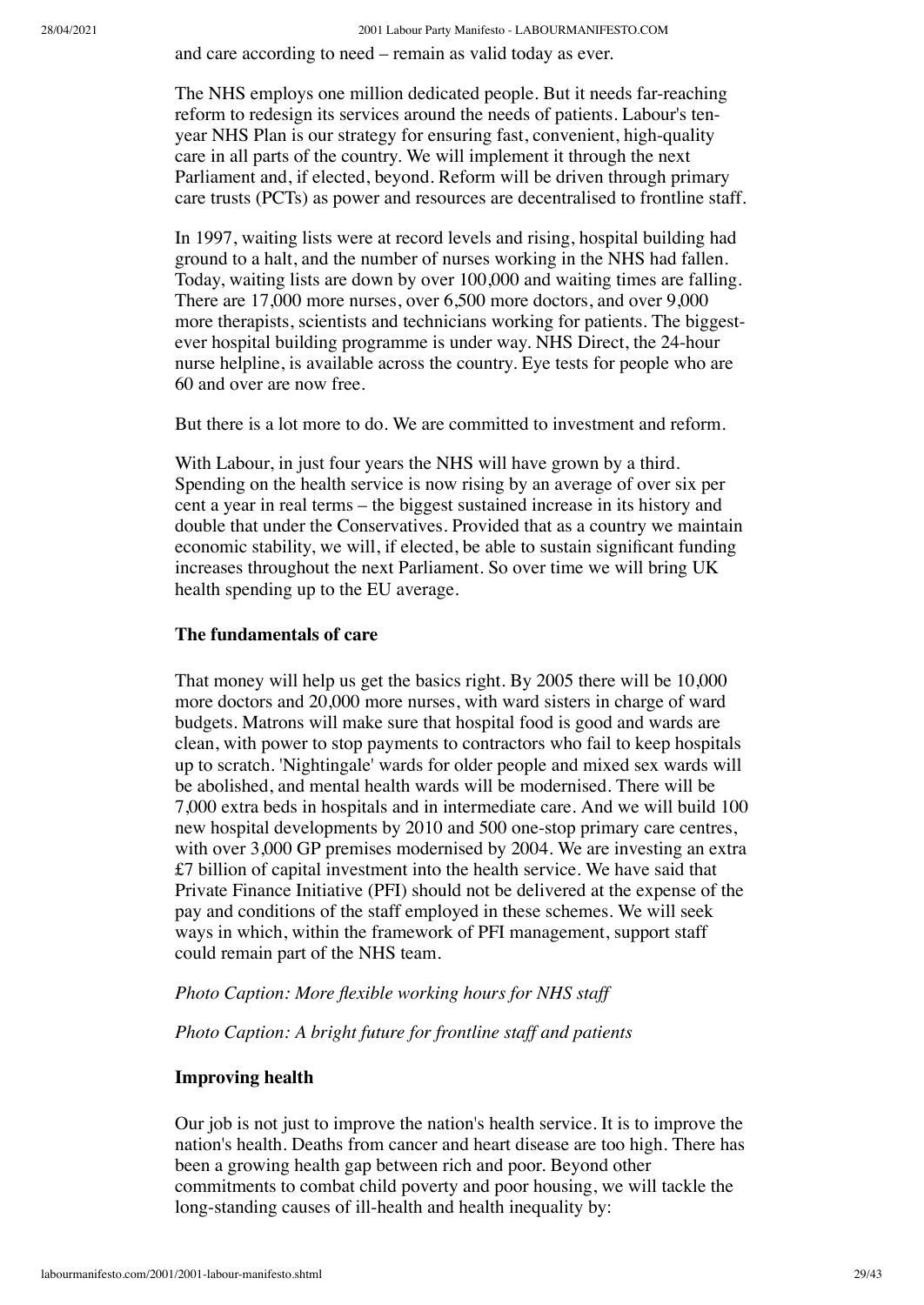- making the fight against cancer, heart disease and stroke the top priority for investment and reform, with earmarked extra funding of £1 billion by 2004. The number of cardiologists will increase by around half and cancer specialists by nearly a third by 2005 compared to 1999-2000. Waiting times for cancer treatment will be cut. Our ambition is to prevent 300,000 avoidable deaths over the next decade
- tough targets to close the health gap to cut deaths in poorer communities and among poorer children improving mental health services, and a new emphasis on prevention, with more screening services including for conditions like sickle cell disease, cystic fibrosis and newborn hearing problems
- offering the world's best smoking cessation services to help the seven in ten smokers who say they want to give up
- giving children aged four to six in nursery and primary schools a free piece of fruit every school day – the biggest boost to child nutrition since free school milk was introduced in 1946.

We remain committed to our bill – blocked by the Tories – to ban tobacco advertising and sponsorship.

### **Reforming the NHS**

The NHS has to earn the confidence of each new generation. It has to change the way it works if it is to meet today's challenges and provide fast and modern services. With Labour, by 2004 patients will be able to see a GP within 48 hours. By the end of 2005 we will cut maximum waiting times for outpatient appointments from six months to three months, and for inpatients from 18 months to six months by expanding staff numbers and reforming how care is delivered. Major conditions like cancer and heart disease will have priority, with all patients treated according to clinical urgency.

We will give patients more choice. We have restored the right of family doctors to refer patients to the hospital that is right for them. Now we will redesign the system around the needs of patients. Same day tests and diagnosis will become the norm. By extending the use of NHS Direct and increasing the numbers of dentists, patients will get easier access to NHS dentistry wherever they live. Specially built surgical units – managed by the NHS or the private sector – will guarantee shorter waiting times. We will use spare capacity in private-sector hospitals, treating NHS patients free of charge, where high standards and value for money are guaranteed. It would be wrong to push people into paying for their operations. That is why we reject the approach of the Conservatives, which would lead to this outcome.

By the end of 2005 every hospital appointment will be booked for the convenience of the patient, making it easier for patients and their GP to choose the hospital and consultant that best suits their needs. From next year, if an operation is cancelled on the day of surgery for non-clinical reasons, the hospital will have to offer another binding date within 28 days, or fund the patient's treatment at the time and hospital of the patient's choice.

By modernising all maternity units, increasing the number of midwives and giving women greater choice over childbirth, we will ensure that women receive the highest quality maternity care. There will be tough new standards for care of children, the elderly and people with conditions like diabetes, kidney failure, multiple sclerosis, Parkinson's disease and epilepsy.

We will further tackle the 'lottery of care' as we direct local health authorities and trusts to fund drugs and treatments recommended by the National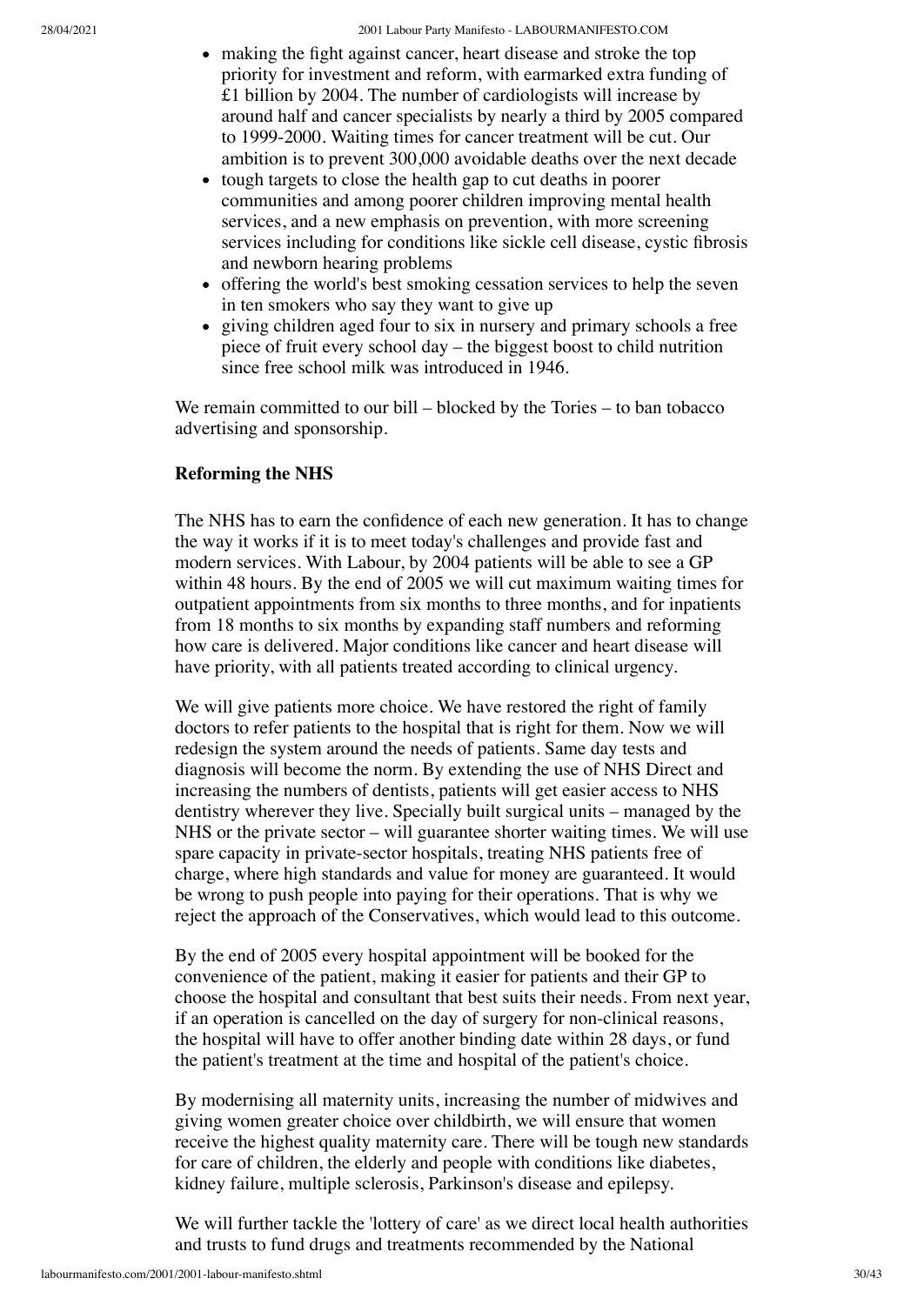Institute for Clinical Excellence (NICE). Genetic services will be extended in the NHS so that more patients enjoy the benefit of the latest advances in testing and treatment; but we will ban by law human cloning, and implement a moratorium on the use of genetic tests for insurance, following a recommendation of the Human Genetics Commission. We will continue to examine demographic and technological challenges as they affect the NHS.

Patients will have more say, as in the NHS Plan. We will give every citizen a personal smartcard containing key medical data giving access to their medical records. Older people, people with disabilities and their carers will be able to decide which services they want, with the choice of having cash given to them directly by local councils.

Patients will be represented on trust boards and have more information on local services' quality.

#### **Power devolved**

To achieve this vision there will be clear national standards but greater decentralisation to front-line services and to the staff who run them. Locally agreed personal medical services schemes will be extended. By 2004 all local healthcare will be organised by primary care trusts (PCTs) run by frontline doctors and nurses. Together with the new care trusts, combining health and social services, PCTs will control 75 per cent of NHS funding. With more power for PCTs we will cut the number of health authorities by two-thirds and devolve to the remainder the functions of NHS Regional Offices. We will use the savings of £100 million a year for investment in frontline services. Hospitals and other local services will have greater control over their own affairs and access to a £500 million performance fund, while consistently failing NHS hospitals will be taken over by successful NHS hospitals.

Appointments to trust boards will no longer be made by ministers but by an independent panel.

#### **NHS staff**

None of these ambitions will be possible without major investment in the skill, working conditions and working practices of all NHS staff. There will be extra pay too in high-cost areas, with pressure relieved through expanded staff numbers, reformed working practices and investment in training.

Every NHS employer will offer more flexible working hours for staff and especially nurses. Childcare provision will be improved and we will offer targeted subsidies for childcare for NHS staff. The pay system will be reformed to make it fairer. As set out in the NHS Plan, there will be new contracts for GPs and hospital consultants, coupled to extra money. We will examine the case for a public-private partnership with a commercial mortgage lender to make home ownership more affordable for nurses and other staff. We will set up a University of the NHS to guarantee to staff at all levels opportunities for training and career development. Healthcare assistants, porters, cooks and cleaners will be offered an individual learning account worth £300 a year to develop their careers. We will examine the potential for sabbaticals to help GPs, consultant nurses and consultants keep their skills up to date.

There will be new systems to learn from when things go wrong, a core education curriculum for all health professionals and reforms to modernise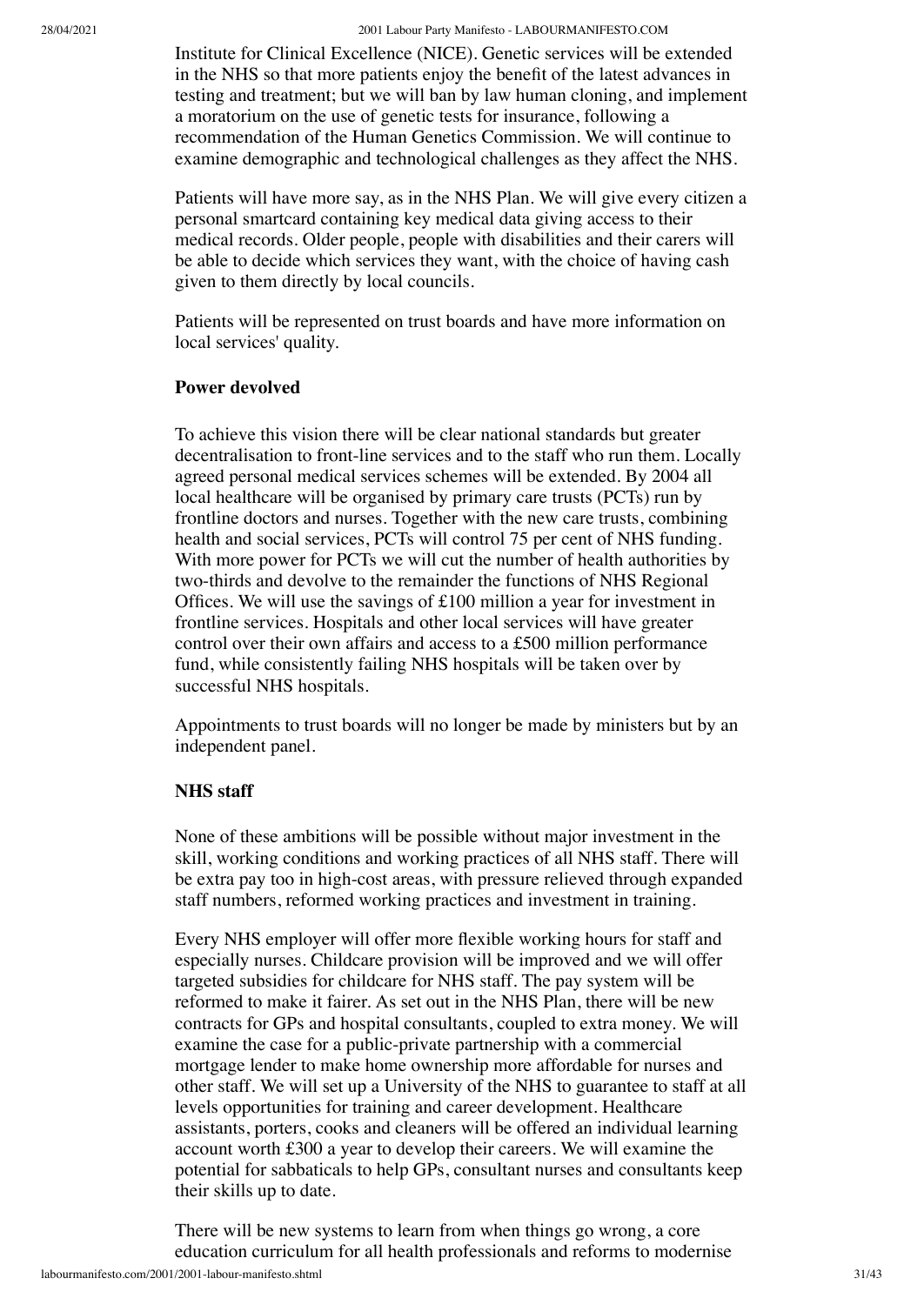the way health professions are regulated. We will take action to protect NHS staff from violence and abuse, and reform the clinical negligence system.

This is a vision worth fighting for. It will take time to achieve, but this is the most comprehensive plan ever put before the British people to improve the state of the nation's health and our health service. It will deliver an NHS to be proud of.

### **Culture and sport**

The arts and sports are key to our quality of life. They matter for their own sake. Millions make their living out of their creativity. Government can and must make sure the opportunities are there. But, for the last 20 years, underinvestment, misplaced priorities, and lack of organisation held back access and excellence.

Since 1997 this has begun to change. We have started to invest and to reform the system. Investment in theatre develops the film and television stars of tomorrow; investment in sport will produce the Olympic and Paralympic medal winners of 2012.

Culture and sport should not be seen as peripheral issues – they are vital to our identity and enjoyment as a country. We are pledged to the investment necessary to expand access and excellence together in culture and sport, building on excellence in film and broadcasting.

#### **Sport**

The performance of British athletes at the Sydney Olympics and Paralympics thrilled everyone. Labour is committed to a radical extension of sporting opportunities and facilities. Sport is a good health policy, a good crime reduction policy, a good way of building communities.

We pledge a sports entitlement for all children, giving them access to at least two hours a week of sport in or after school. Thanks to our ban on the enforced sale of playing fields and a commitment of nearly £1 billion to new sports facilities and 1,000 school sports co-ordinators, all children will be offered coaching and competitive games. Children with talent need more investment: we have pledged to fund 200 specialist sports colleges. We will maintain the elite funding we put in place for individual athletics, with a first-class athletics stadium for the World Athletics Championships in 2005 and a new stadium in Manchester for next year's Commonwealth Games.

#### *Photo Caption: Sporting chance… Labour is committed to a sports entitlement for all children*

We are committed to sell the Tote to a racing trust to allow it to compete commercially, with all long-term profits invested in the sport. We are committed to finding ways to support the amateur sports clubs to which 5.6 million people now belong.

The House of Commons elected in 1997 made clear its wish to ban foxhunting. The House of Lords took a different view (and reform has been blocked). Such issues are rightly a matter for a free vote and we will give the new House of Commons an early opportunity to express its view. We will then enable Parliament to reach a conclusion on this issue. If the issue continues to be blocked we will look at how the disagreement can be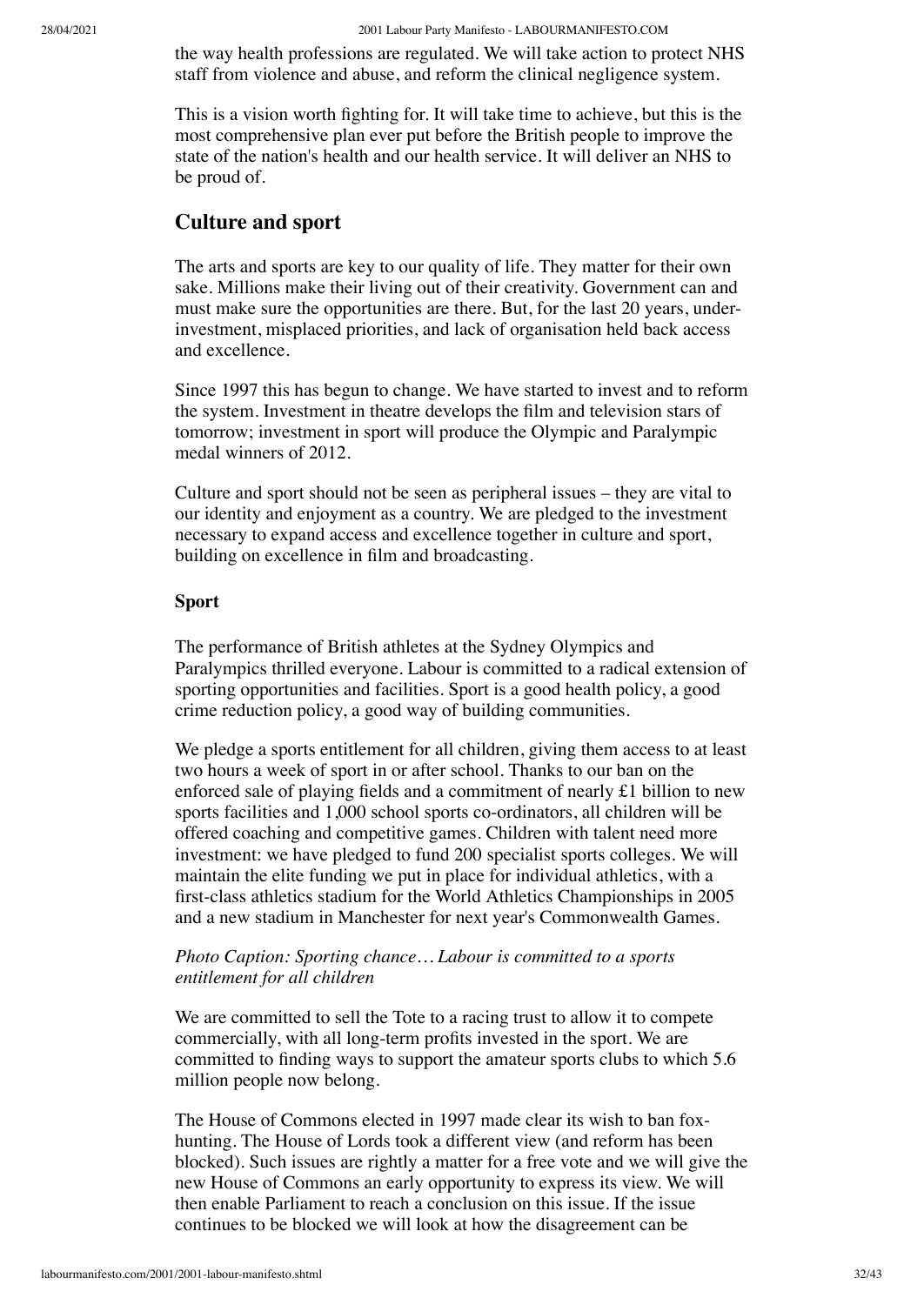resolved. We have no intention whatsoever of placing restrictions on the sports of angling and shooting.

#### **Arts**

Thirty million people enjoy arts activities each year. The arts are crucial to national life, with a huge importance for the creative and tourist industries. Yet the Conservatives introduced charges for our national museums and galleries, cut the arts budget, and reduced support for ar ts education.

Since 1997 that has changed. National museums are already free for children and pensioners. Labour is committed to reform the VAT system to ensure they will be made free for everyone from December. By 2004, arts funding will be 60 per cent above its 1997 level in real terms. An extra £25 million a year will go to regional theatre, increasing the number and quality of productions for audiences in England. We have invested in our orchestras, and put an extra £10 million a year into developing our regional museums and galleries. We have maintained our commitment to the nation's heritage and to its historic buildings, and we will continue our drive to put architectural quality at the heart of the design of new public buildings.

Education is the bedrock of an artistic society. We are once again giving children the opportunity to learn music, and we will ensure the opportunity is available to all. New creative partnerships – linking schools with artists and arts organisations particularly in disadvantaged areas – will offer children the chance to develop artistic and creative talents. We will build on the pilot projects. We have made the largest-ever investment in computerising libraries; all will be on-line by 2002, with guaranteed standards to meet users' needs.

From 2002, Culture On-line will offer children and adults alike tailored access to our national collections and cultural activity over the internet. We will create new specialist arts schools and city academies to offer specialist education to the most talented young people.

Public money devoted to the arts should be spent on excellent art, not bureaucracy. The Arts Council is undergoing substantial reform – creating a simpler structure which gives more power to the regions, cuts bureaucratic costs further, and which can deliver a better service to individual ar tists and arts organisations. We will ensure that our arts funding system backs excellence, giving artists and arts organisations the long-term stability they need to become world leaders.

### *Photo Caption: Cultural heritage… an extra £10 million a year has been allotted to regional galleries, such as the Lowry in Salford*

#### **Creative industries**

The creative industries are a vital engine of our economy, providing jobs for over one million people. The National Endowment for Science, Technology and the Arts (NESTA) has been set up to back our most talented young people.

Creative entrepreneurs need seed funding, cheap accommodation near other similar companies, and advice on how to develop their talent into a business. To meet those needs, we now plan to provide start-up advice, services and funding for new businesses. Venture capital will be available through RDAs, and a creative industries champion will be appointed in every Business Link.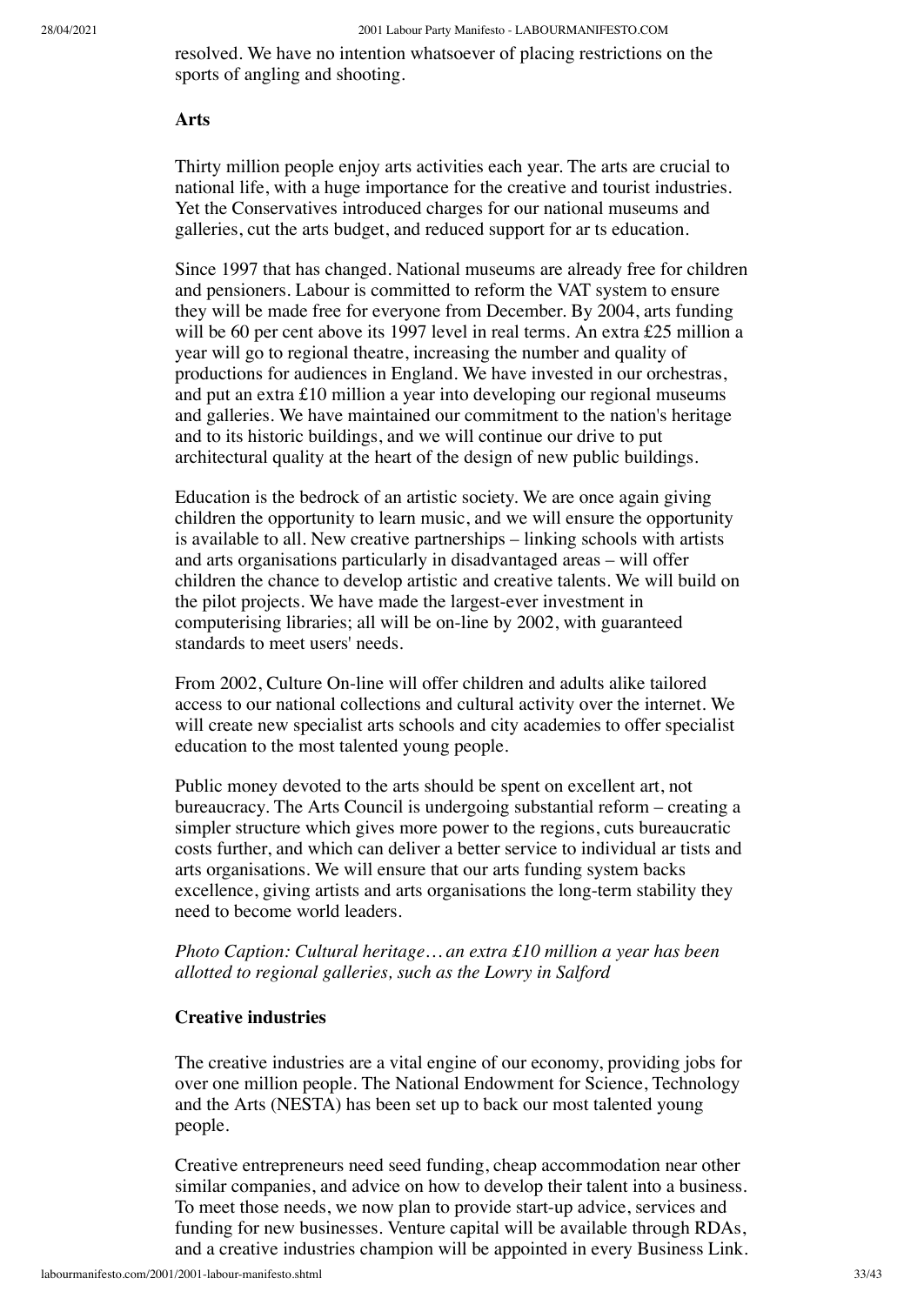### **Lottery**

Under the Conservatives, many communities missed out on their fair share of lottery money. The number of grants to community groups has trebled with Labour. Yet there are still communities which have received a disproportionately small share of lottery funding. We will ensure a fairer deal for them.

Labour has reshaped the lottery to match people's priorities. Money goes for revenue as well as capital. The New Opportunities Fund (NOF) directs help to education, health and the environment – after-school clubs, vital cancerbeating equipment, local green spaces. We backed going ahead with the Dome as an opportunity to showcase British talent and give people a good day out in millennium year.

Despite being enjoyed by more than six million visitors, the Dome did not fulfil expectations and we have learned the lessons, good and bad, from it. But the development of the Dome has been the catalyst for unlocking the value of the North Greenwich peninsula and regenerating local communities.

*We need a revolution in the status, standards and focus of our public services. Labour is prepared to make the investment in staff and services – and we are ready to match investment with reform.*

### **How Labour helps young people:**

- by raising standards and investing more in education, from nursery schools to adult learning
- by giving the majority of young adults the opportunity to study in higher education
- by tackling youth unemployment, with the New Deal made permanent
- by opportunities to train as you work, through modern apprenticeships and the right to time off to study
- by expanding sports facilities in schools and in the community
- by cleaning up the environment, with support for green technologies and global action to tackle climate change

## **A Modern Welfare State**

As society changes, so the welfare state must change. We have a ten-year vision for an active welfare state: to promote work for those who can, security for those who cannot, and rewards for those who save, volunteer, learn or train.

Since 1997, we have cut the costs of unemployment, saving £4 billion last year. As a result, we have been able to spend more on tackling poverty and raising family support within a social security budget that has grown, in Labour's first term, at the lowest rate since 1948.

Employment is not just the foundation of affordable welfare, it is the best anti-poverty, anti-crime and pro-family policy yet invented. After years of mass unemployment, full employment is now on the agenda. Our ten-year goal is to sustain a higher percentage of people in work than ever before. With more than one million more people in work than in 1997, and a million vacancies in the economy, we need to extend the New Deal, not abolish it as the Conservatives propose.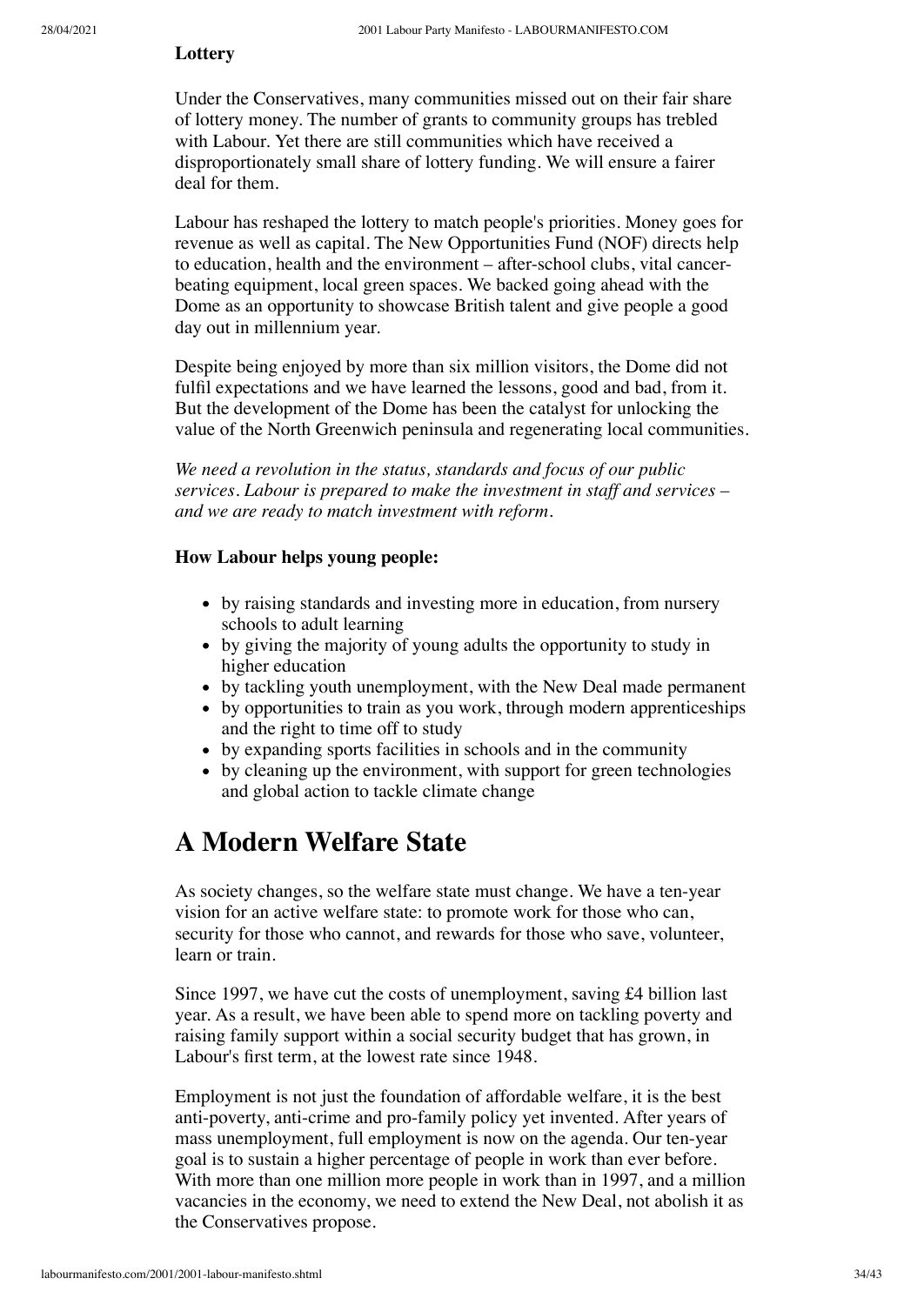We judge our society by how we treat the young and the old. In this Parliament, over one million children have been taken out of poverty; our ten-year goal is to halve child poverty, ending it in a generation. We will transform support for children to achieve it.

For those in retirement, security depends on partnership between state and funded provision. We promise that, within two years, no pensioner need live on less than £100 per week, increased annually in line with earnings growth. On top of that, we will reward pensioners who save.

Government cannot achieve social inclusion for people, but it can help them achieve it for themselves, by transferring power and opportunity to local communities. That is our promise.

*Photo Caption: Employment for all is Labour's goal, with help for young people from the New Deal*

### **Our ten-year goals**

**Sustain a higher percentage of people in work than ever before, as we seek full employment in every region.**

**Child poverty halved and pensioner poverty tackled, as we extend opportunity for all children and security for all pensioners.**

**Our next steps**

- **An 'Employment First' interview for everyone coming on to benefits**
- **Expanded support for children through tax and benefit reform**
- **Extend and increase paid maternity leave and introduce paid paternity leave**
- **New pension credit for lower- and middle-income pensioners, and the Winter Fuel Payment retained**
- **£900 million Neighbourhood Renewal Fund for jobs, education and crime prevention**

### **Full employment - Labour's goal**

With Labour, the welfare state helps people into work, makes work pay, supports them at work, and demands responsibilities in return. Our ambition is full employment in every region good for the economy and good for social justice.

The New Deal has already helped to cut long-term youth unemployment by 75 per cent 280,000 young people have been helped into work. Long-term unemployment is down by over 60 per cent. The claimant count is the lowest for 25 years.

But too many people are still denied the opportunity to work. A million people remain unemployed; 100,000 lone parents have come off income support since 1997, but our target is to raise the current 50 per cent employment rate to 70 per cent. Many people with disabilities out of work say they would like to work. Older people, with a wealth of talent and experience, are a resource we cannot afford to waste.

Labour has ended the days of low-grade job schemes. The New Deal leads to real jobs, a lower benefits bill and higher tax receipts. We now need to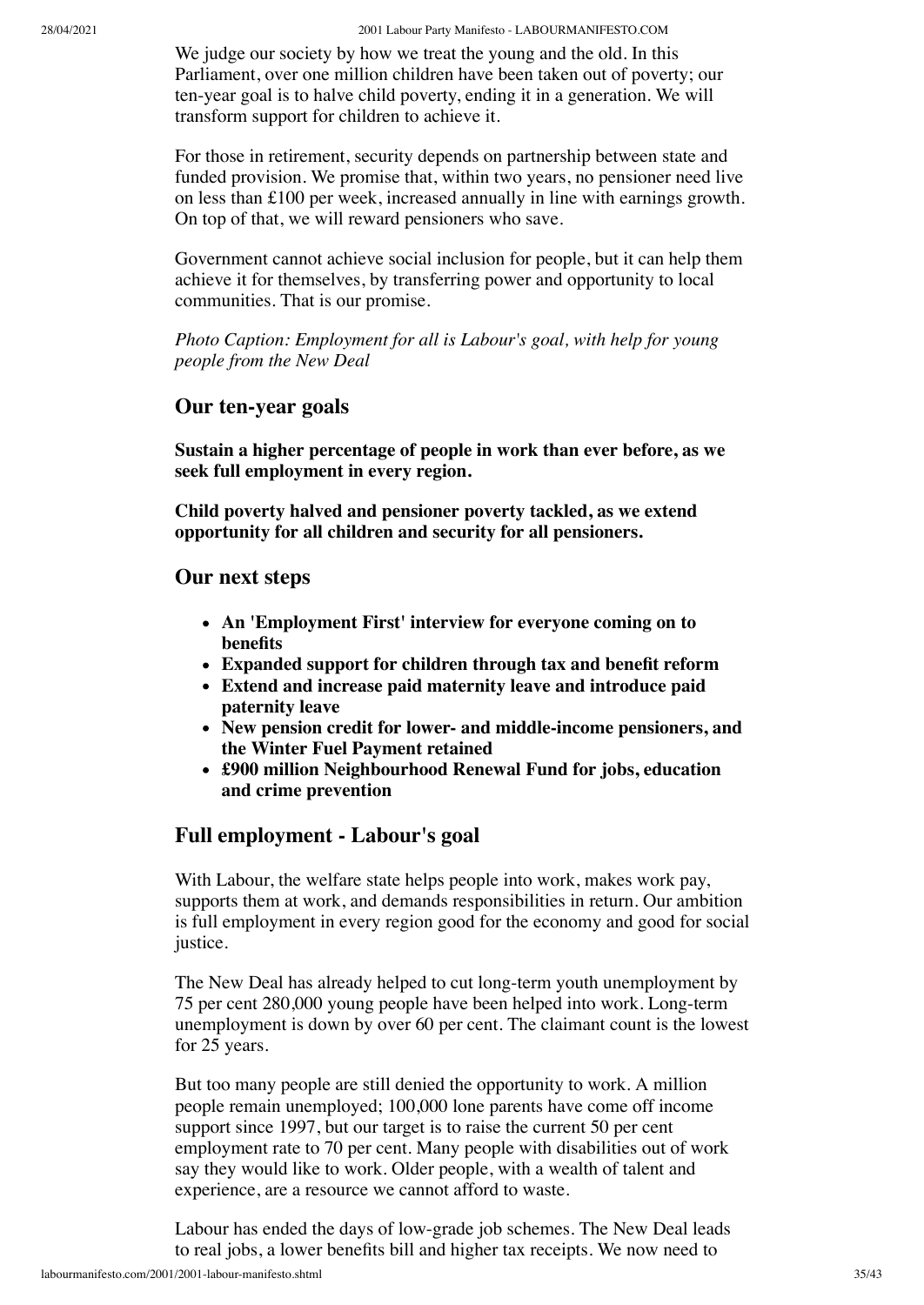build on its success, extending it to more people across the country.

We also need to ensure that the barriers to work are pulled down by delivering on our obligation to tackle discrimination so that all people can make the most of their talents.

### **Making the New Deal a permanent deal**

The benefits system we inherited was fragmented, complex and contradictory. We are putting in place clear, consistent rules: those who can work should be in work or in contact with the labour market. As unemployment falls, we need further reform to help people into work. Labour will introduce a new principle of 'employment first', with rights and responsibilities balanced at every stage. The contract is simple: quality opportunities for real responsibility. 'Something for something' is the foundation.

Labour is pledged to create a new Working Age Agency, JobCentre Plus, merging the old Employment Service and Benefits Agency, and focusing on the key skill needs of areas of the country and sectors of the economy. Whoever you are, wherever you live, you will get the opportunities suited to your needs from one office, one adviser, one system.

The New Deals for young people and older workers will focus on numeracy, literacy, IT skills and presentation. Where people are homeless or suffer drug or mental health problems we will offer specialist support. More than 140,000 adults aged over 25 have been unemployed for over 18 months. Labour will deliver more intensive and flexible help, with increased responsibilities for claimants.

### *Photo Caption: Skills for life a young catering student works towards a vocational qualification*

We will offer greater flexibility to personal advisers and encourage greater engagement of employers, with IT training for all New Dealers. Employment Zones include funding geared to results and public-private partnership. On the basis of the evidence we will consider their extension to new areas and new claimant groups. We will build on the Action Teams for Jobs model, which is targeting 40 of the most severely disadvantaged areas, to tackle the employment gap for ethnic minorities, and devote £45 million to provide stepping stones into employment for the hardest to employ.

All lone parents will be invited to employment interviews to help them seek employment opportunities. We will build on the lessons of the Choices programme, which offers help with learning, work and childcare. Partners of unemployed people with children, like those without children, will also be asked to interviews to discuss their options.

Parents need good-quality and affordable childcare if they are to have real choice about work. For the first time, Britain has a National Childcare Strategy covering cost, provision and quality. We have already created 300,000 extra childcare places. By 2004 our target is to have childcare places for 1.6 million children. Our vision is ambitious: safe and reliable childcare nationwide, allowing all parents to combine home and work, confident in the childcare they have chosen. We will help with the costs of childcare through the Childcare Tax Credit and will look to extend it to people looking after children with disabilities, and shift workers. We will support the commitment of community and voluntary groups to build up a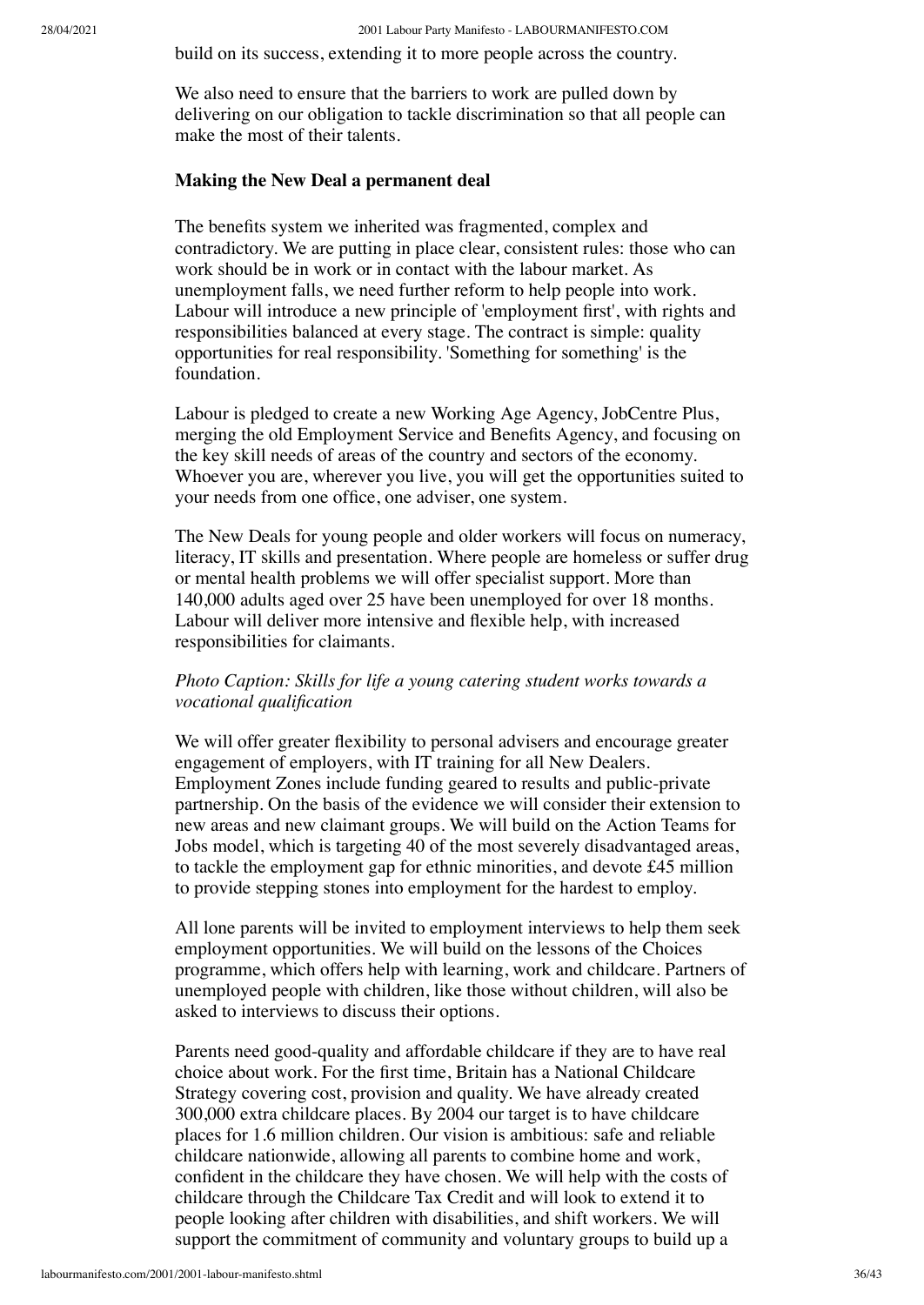diverse range of childcare from Early Excellence Centres to neighbourhood nurseries and informal care (see 'World-class public services').

Many older workers now want to continue in work full- or part-time. Yet one in three people between 50 and state pension age is not working. To help them we will build on the New Deal 50+. To help bridge the divide between work and retirement, we will examine ways to ensure that people will be able to draw on their occupational pension and continue to work part-time for the same employer, phasing their retirement without compromising their pension. We are exploring how to facilitate the transition from work to positive voluntary activity.

Our ambition of full employment is part of a deal: if you put in a fair day's work, the government will ensure you are able to support yourself and your family. The minimum wage is the foundation. But we offer a guarantee of take-home pay too. For people with families, we promise to match your effort with support through the tax system. For those on low incomes without children we will create an Employment Tax Credit to boost their earnings, tackle poverty and improve work incentives.

#### **People with disabilities**

Our ambition is to enable people with disabilities to play a full part in the community. The Disability Rights Commission now ensures full civil rights for people with disabilities; we have legislated so those with special needs or disabilities have equal access to education. We are now committed to extending basic rights and opportunities, as indicated in our response to the Disability Rights Taskforce.

We are requiring different kinds of public transport to be made accessible, and introducing concessionary bus fares for the first time, for people with disabilities.

The New Deal for Disabled People pioneers new ways of helping people with disabilities into jobs. The opportunity to work is vital to civil rights; we are testing how best to offer help with rehabilitation and job retention. We will invest an additional £40 million to help people with disabilities into work, ensure that it is worthwhile to try out a job and stay in work if they have high care costs, and improve assessment for equipment and services as people move in and out of work.

We will not use disability benefits to disguise unemployment the Tory approach in the 1980s. The number of people getting Incapacity Benefit (IB) has fallen by 11 per cent since 1997; but too many people are written off when in fact they could, with support, work.

We will help break down the barriers that keep people with disabilities out of work. We will continue to modernise the operation of the benefits system so that, if people can work, we help them to do so, and stop them slipping from lack of work to inability to work. Around 18 million working days are lost each year due to work-related illness at a cost of over £17 billion. Many people on Industrial Injuries Benefit are helped into work by combining support with effective services, and we want to help as many of the rest as possible. But if people cannot work society has a duty to provide security for them.

For people unable to take up paid work, we are committed to offer security. We have increased support for children with parents on income support by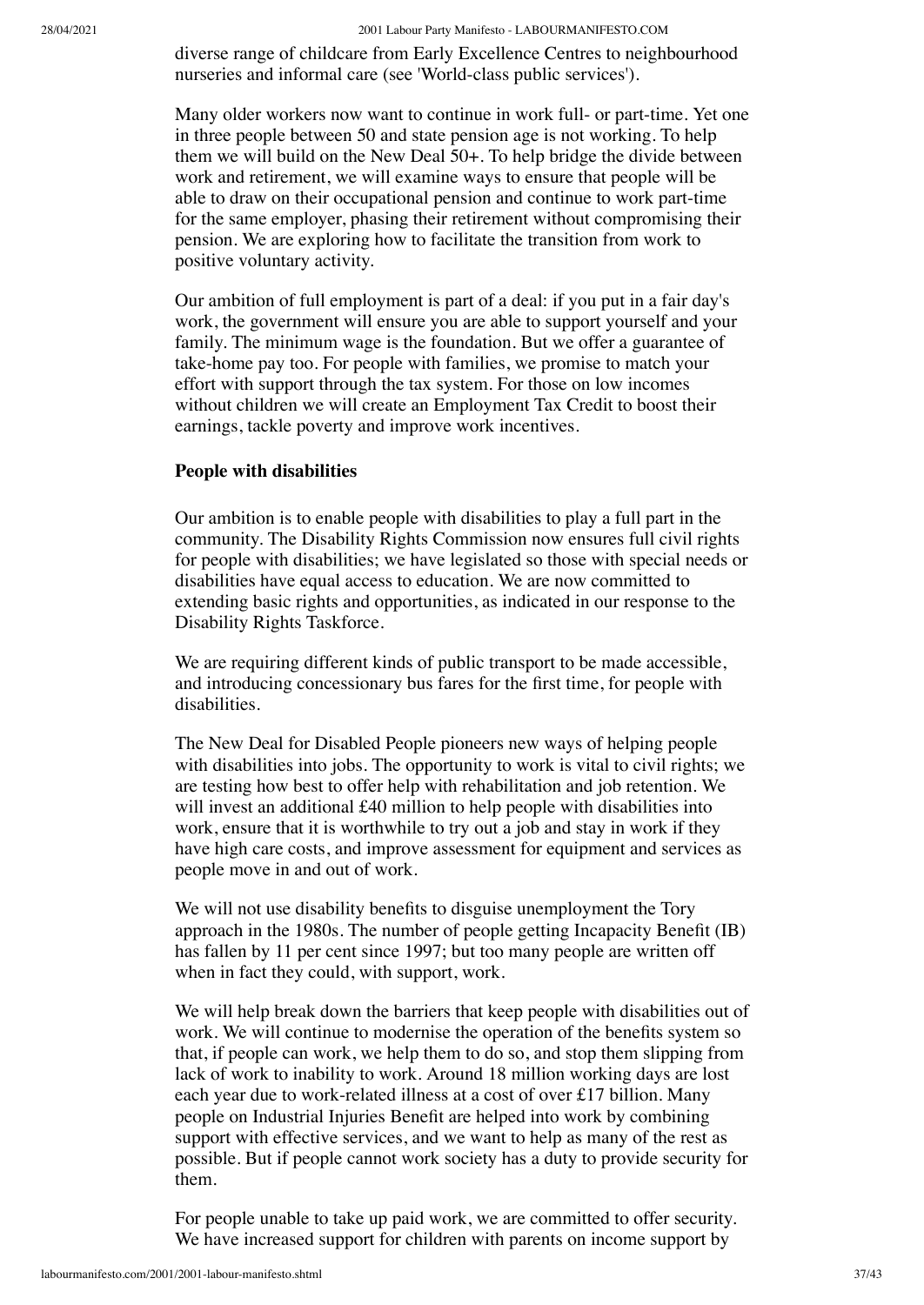80 per cent in real terms since 1997. There is now a minimum income guarantee of £142 per week for people with disabilities under 60. Incapacity Benefit has been extended to people disabled from a young age. Disability Living Allowance has been extended to three- and four-year-olds. We will continue to keep the system under review.

#### **Housing benefit**

Although the number of people claiming housing benefit is currently falling, it remains the main way in which accommodation is made affordable. Our first priority has been to work with local authorities to drive up administrative standards and tackle fraud and error. But we must continue to reform it. So we will simplify housing benefit and its administration, distinguishing between people of working age and pensioners, reforming provision for private tenants, and examining the case for longer awards. We will spread best practice in administration. In the longer term, we will build on our restructuring of rents to ensure that for people of working age, housing benefit as well as the Working Families Tax Credit strengthen work incentives.

### **Children and families**

Strong and stable family life offers the best possible start to children. And marriage provides a strong foundation for stable relationships. The government supports marriage. But it has to do more than that. It must support families, above all families with children. Our vision of the tax and benefits system for families with children is to provide help for all families; to give most help at the time families need it most; and to give more help to those families most in need.

The Conservatives stacked the tax system against families: over four million children lived in poverty; one in five children were growing up in households without work; the average income of households with children had fallen to 30 per cent below the level for those without children.

Labour has started to turn this round. We have raised child benefit for the first child by over a quarter. The Working Families Tax Credit has meant a tax cut averaging £31 per week for 1.1 million families. In 2001-02, an average of nearly £500 above 1997-98 levels will be invested in every child in Britain. Personal tax and benefit changes have made families with children an average of £1,000 a year better off.

We are pledged to go further to eradicate child poverty in a generation and halve it by 2010. In the next Parliament we will make major changes. The Children's Tax Credit the family tax cut is worth up to £520 a year for five million families, with half a million families removed from paying tax altogether. It is paid until one parent earns more than £40,000 per year.

#### *Photo caption: with Labour One million children lifted out of poverty*

From 2003, the Integrated Child Credit will bring together all existing income-related payments for children, providing most help to the neediest children, building on the foundation of universal child benefit. With the new system of child support, every family will receive at least £15 per week, and those most in need £50 per week over £2,500 per year. For the first time, Britain will have a seamless system of child support, whether parents are in or out of work, paid to the main carer.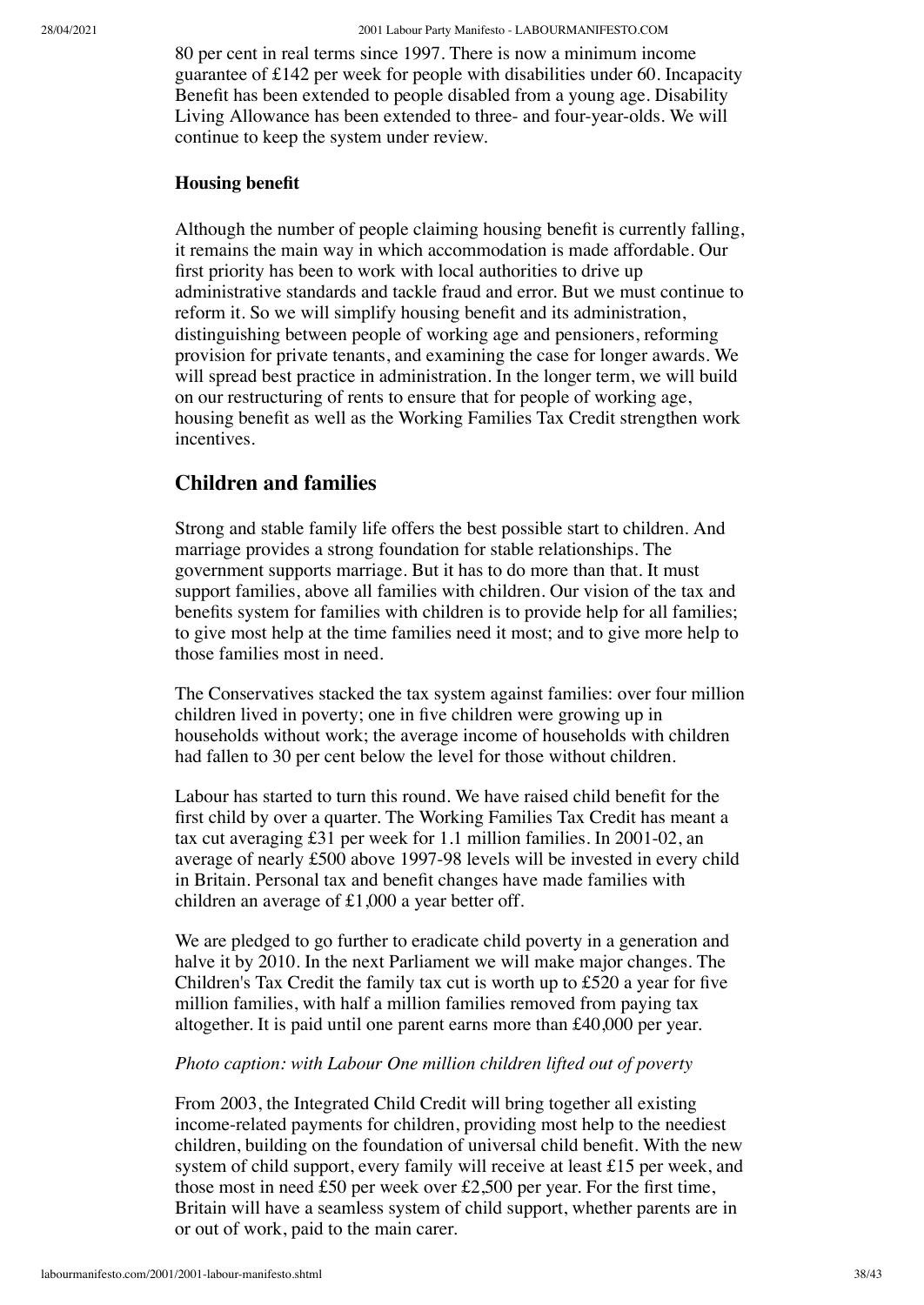Our aim is to make the goal of ending child poverty in Britain a political litmus test for any political party running for office. The task for the next Parliament is to help another million children out of poverty.

#### **Assets**

Our active welfare state has so far been based on work, finance and services. It is now time to add a fourth pillar to the welfare state a programme to extend to all children the advantages that come from reaching adulthood backed by a financial nest-egg.

Nearly a third of individuals have no financial savings or assets at all. People without assets are much more likely to have lower earnings and higher unemployment, and are less likely to start a business or enter higher education.

The government already encourages people to save for a rainy day and save for a pension. We are determined to extend the savings habit to more people. But we are pledged also to use saving to promote opportunity for the next generation.

All newly born children will have an interest-bearing Child Trust Fund set up in their name with an initial endowment from the government, with more for poorer children. The endowment will be locked until the child reaches adulthood. We will provide incentives for extended family and friends as well as parents to contribute to the fund. All the next generation will have the backing of a real financial asset to invest in learning, buying a home or setting up a business.

*Photo Caption: Investing in the future new babies to get our Child Trust Fund*

#### **Caring for children**

A safe childhood is not just about financial security. It is also about care for children, especially the 58,000 children in care. Society is failing these children: 70 per cent leave school without any GCSEs and too many have been abused while in care.

Labour supports a national children's rights director to act as a champion for children in need and we will consult on whether to develop and extend the director's role. The Criminal Records Bureau will help stop paedophiles and others who are a danger to children from working with them. From next year, all children's homes will, for the first time, be subject to independent spot checks. The level of educational attainment of children in care will be significantly increased. Every child leaving care will be guaranteed access to a job, training or education.

For many children in care, adoption offers the best chance of success in life. We will make adoption faster and fairer. Children who need new families will be placed within 12 months by 2004. We aim to ensure that at least 1,000 more children a year are adopted, with improved post-adoption support for parents.

#### **Family-friendly working**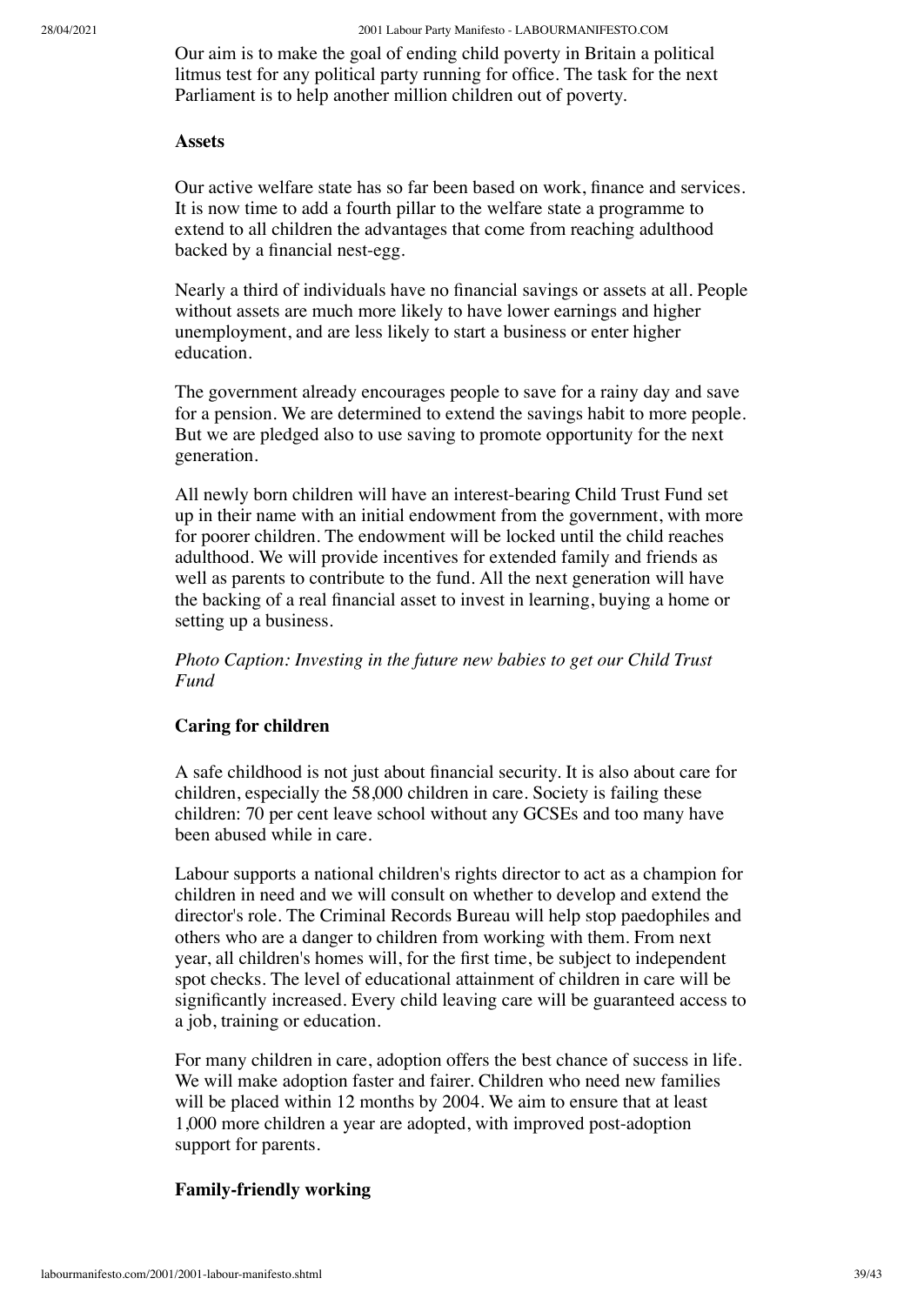For the majority of parents, time is precious. Many employers offer excellent schemes for family-friendly working. But we want to go further with government funding to help parents devote more time to their children early in life. We want government to promote choice because, without our help, many people are denied the choices that should be theirs. A flexible labour market must work to the benefit of both employers and employees.

Statutory maternity leave is currently 18 weeks; we propose to increase it to six months. Statutory maternity pay is paid at a flat rate of £60 a week; we propose to increase it to £100 per week, as big an increase in the next two years as in the past 40 years. Fathers currently have no legal right to paid time off on the birth of a child; we propose to introduce it for two weeks, also paid at £100 per week. We need to do more to help parents balance work and family. Many parents, especially mothers, want to work reduced hours when they do go back to work. We will work with business and employees to combine flexible working with the needs of business.

### **Child Support Agency**

Some families break up. Government's role is to ensure that both parents retain responsibility for the financial support of their children where they are able to do so. We have always supported the principle underlying the work of the Child Support Agency (CSA), but the Conservatives bungled its introduction. That is why we have already legislated to reform the CSA and these improvements will come on stream from 2002. A simple system will ensure a better deal for children, that fathers pay a fair share, that mothers benefit from their doing so, and that tougher action is taken against parents who do not comply.

### **Pensions and pensioners**

In 1997 Labour made a clear commitment to ensure pensioners share fairly in the rising prosperity of the nation. At this election, we repeat our commitment to pensioners we honour your lifetime of work by ensuring that you share fairly in the nation's rising prosperity, and are committed to tackling pensioner poverty. We will build a secure system on the foundation of the basic state pension.

As a result of Labour's policies, in this Parliament spending on pensioners will be £4.5 billion a year more in real terms than in 1997. Of this, £2 billion is going to the poorest third of pensioners.

Our first priority was to help those on lowest incomes: we have lifted the incomes of the 1.7 million poorest pensioners by at least £800 a year, and for some couples by up to £1,400. Pensioner households are on average £11 per week better off than they were in 1997; and over three million pensioner households benefit from free TV licences for those over-75s.

The pensioners tax allowance means six out of ten pensioners pay no tax. We have halved the rate of tax they pay on savings income. We have pledged to extend tax allowances further so that by 2003 no pensioner pays tax until their income reaches £127 per week.

We now need to go further. With Labour, the basic state pension will rise by 2003 to £77 a week for a single pensioner and £123 a week for a pensioner couple. We guarantee that the Minimum Income Guarantee will be uprated each year in line with earnings, throughout the next Parliament. In 2003, this will mean no single pensioner will have an income below £100 per week and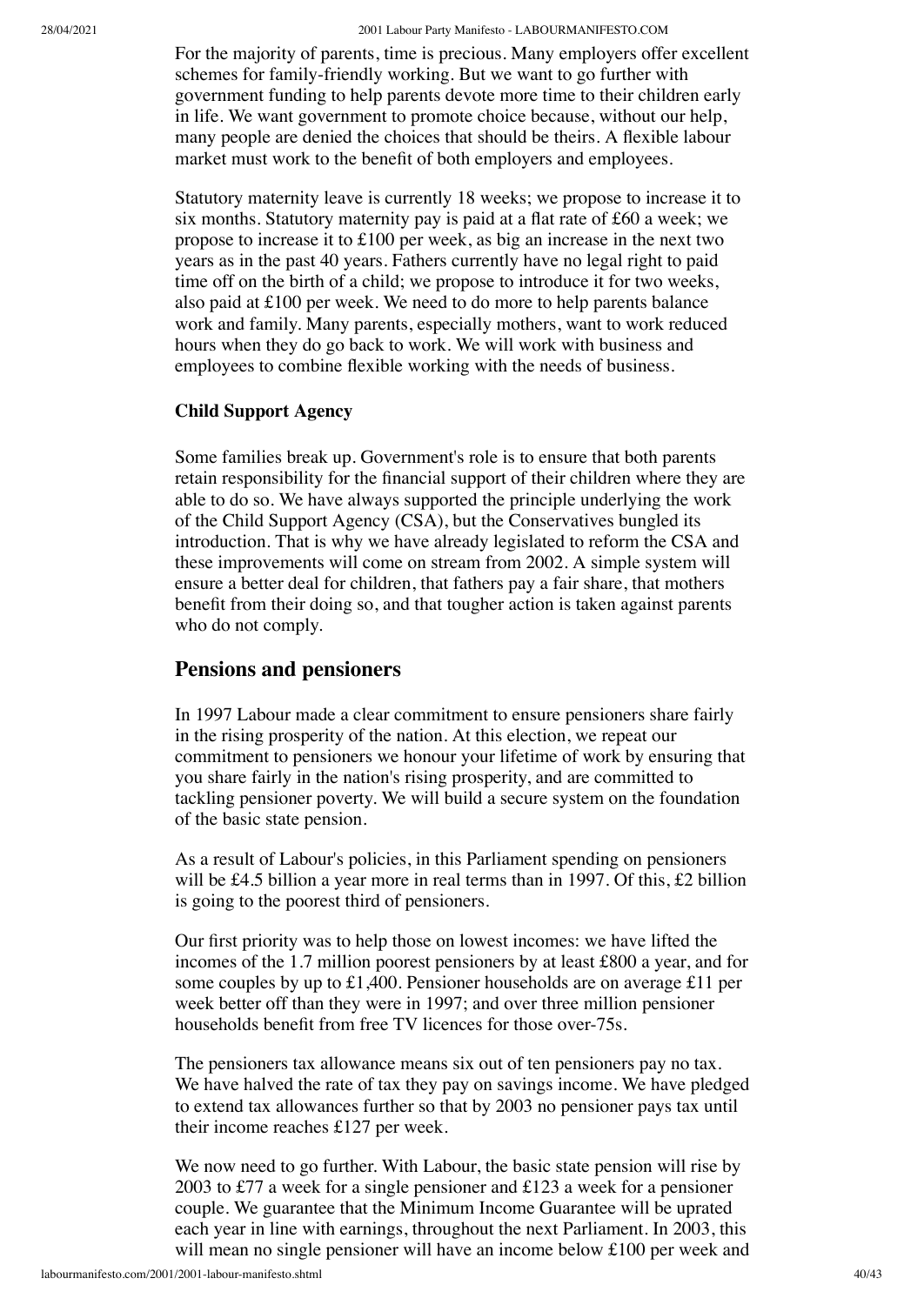no pensioner couple an income below £154 per week. Labour introduced the Winter Fuel Payment. Its level is set each year. Last winter it was raised to £200. For next winter it will also be £200.

We will also do more to reward pensioners who have saved. Pensioners who work and save will find, for the first time ever, the government rewarding their saving. Pensioner couples with an income up to £200 per week and single pensioners with income up to £135 per week will be rewarded for saving the government adding up to 60p for each £1 of savings income up to a maximum of £23. In the process, we will abolish the weekly means test for pensioners, along with removing the unfair test of savings, which penalises pensioners who have modest savings and whose thrift should be recognised.

It is also vital to have in place long-term pension reform. We support a fair balance of public and private provision. Occupational and personal pensions, properly regulated, will continue to offer security for middle and high earners. We will continue discussions on annuity reform to ensure tax rules do not unnecessarily restrict the development of annuity products and markets. For low- to middle-income earners, stakeholder pensions cap costs, guarantee value for money, offer flexibility, and drive down fees across the board. And for the lowest paid and carers, full-time parents and people with disabilities, the state second pension will top up their pension contributions to give a decent pension in retirement to 18 million people.

Today's pensioners have much to give to society. Labour's NHS Plan offers £1.4 billion of investment for older people to promote better health and support independence. Pensioners also need simple, accessible services that treat them with dignity and promote independence. We will build on Care Direct to provide a better integration of health, housing, benefits and social care for older people. This will be an integrated 'third age service' to help older people and those who care for them.

#### **How Labour helps pensioners:**

- $\bullet$  by boosting the basic state pension for a single pensioner to £77 each week in 2003, £123 for couples
- by retaining the Winter Fuel Payment, and free TV licences for over-75s
- by rewarding those who save with the Pension Credit
- by raising the Minimum Income Guarantee to  $£100$  each week (£154 for couples) in 2003
- by tackling discrimination against over-50s in health care and in the workplace
- by boosting police numbers and cutting overall crime, and crimes like burglary that affect senior citizens the most

*Photo caption: Security in retirement state pensions to rise*

#### **Carers**

Not only are the large majority of people who require care older, but also the majority of carers are older people. Labour will tackle the problems faced by people requiring care and the problems of carers themselves.

The national carers strategy is the first step, with information, support and care for carers: Labour will spend £500 million over the next three years providing financial support for 300,000 carers through the benefits system, and £255 million for social care services for carers. More is being done for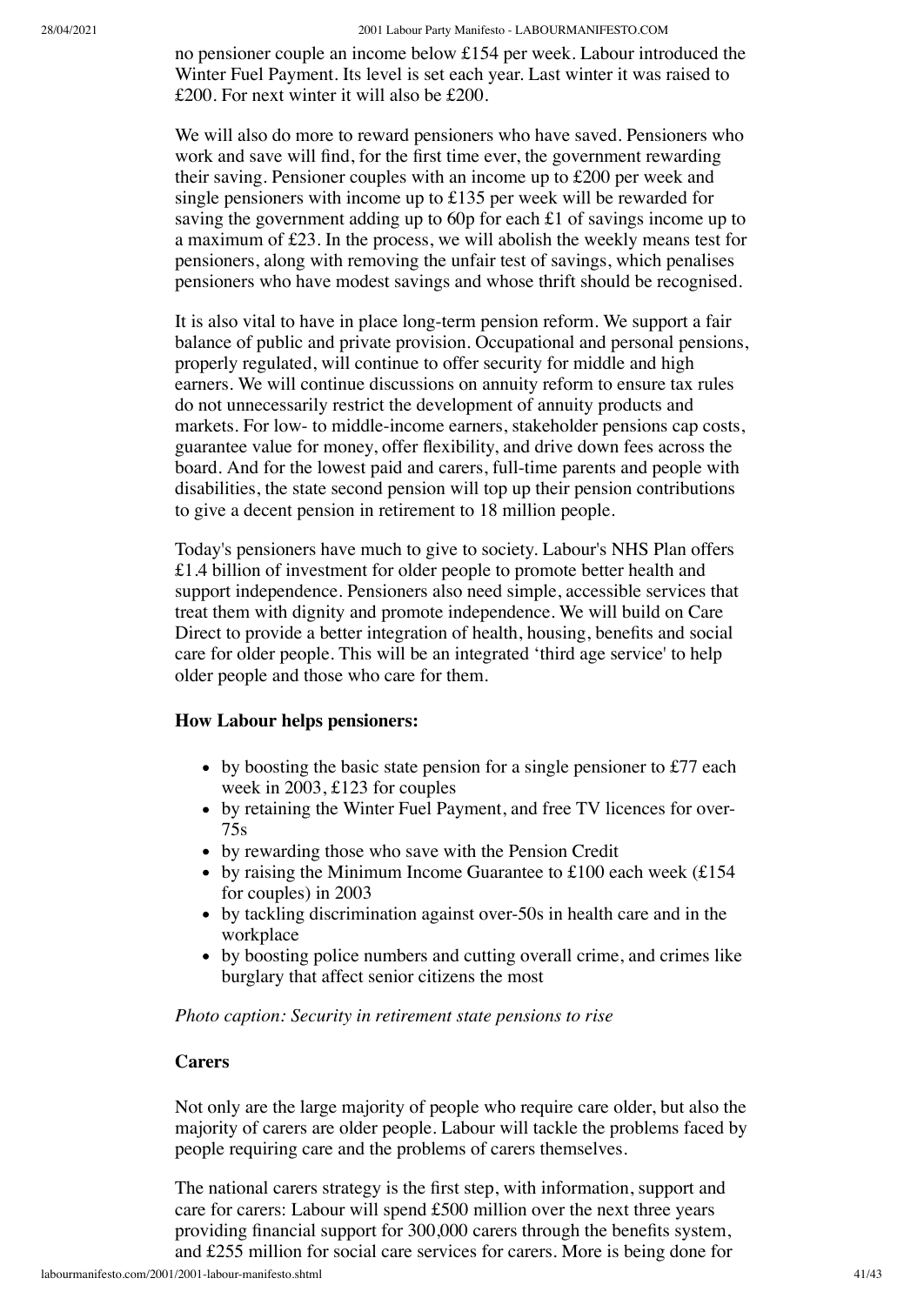carers through income support; carers will be better able to combine work and care; and 75,000 more carers each year are now able to take a break from their caring responsibilities. We are proud that, with Labour, care by qualified nurses will be made free to all, wherever it is received. One hundred and fifty thousand more older people will receive rehabilitation and convalescence through growing investment in the NHS and social services that the Tories refuse to match. We want to see carers given access to the cash and services appropriate to their service to their relatives and the community. The Carers and Disabled Children's Act gives carers a right to an independent assessment of their needs. We will examine the development of a fund to help local authorities produce tailored care packages to back up the results of these assessments.

### **Social inclusion**

Social exclusion, affecting around ten per cent of the population, living in fewer than 1,000 of the most deprived wards in Britain, damages lives and wrecks communities. Before 1997, social exclusion was ignored. Now we have a new approach improving the quality of mainstream services, preventing people falling between the cracks, and reintegrating them into society if things go wrong. We have targeted five priorities:

#### **Homelessness**

The number of people living on the streets is down by one third since 1997. Labour's target is to cut rough sleeping to two-thirds of its 1998 level by 2002. Beyond then, we will maintain the drive to keep the number as low as possible.

#### **Teenage pregnancy rates are falling**

Yet Britain has the highest rates in Europe. Labour's strategy tackles the causes of teenage pregnancy, provides mothers under 18 with access to supervised housing if they cannot live at home, and ensures that, if they do have children, teenagers get access to training, education or work. By 2004 we are pledged to reduce teenage pregnancy by 15 per cent.

#### **Truancy and exclusion**

Labour has a target of reducing truancy and exclusion by a third by 2002. The police are conducting truancy sweeps; parents are now subject to fines of up to £2,500; funds are being targeted towards pupils at risk.

#### **16- to 18-year-olds**

Nearly ten per cent of 16- to 18-year-olds are not in education, training or work. The new Connexions service will bridge the gap, providing a single adviser to ensure all young people receive clear advice on the transition to work.

#### **Neighbourhood renewal**

Over the next three years Labour is pledged to back reform, with £900 million of investment in deprived neighbourhoods. We want local people to lead renewal a coalition of public, private and voluntary organisations specifying priorities, engaging local effort. Local Strategic Partnerships,